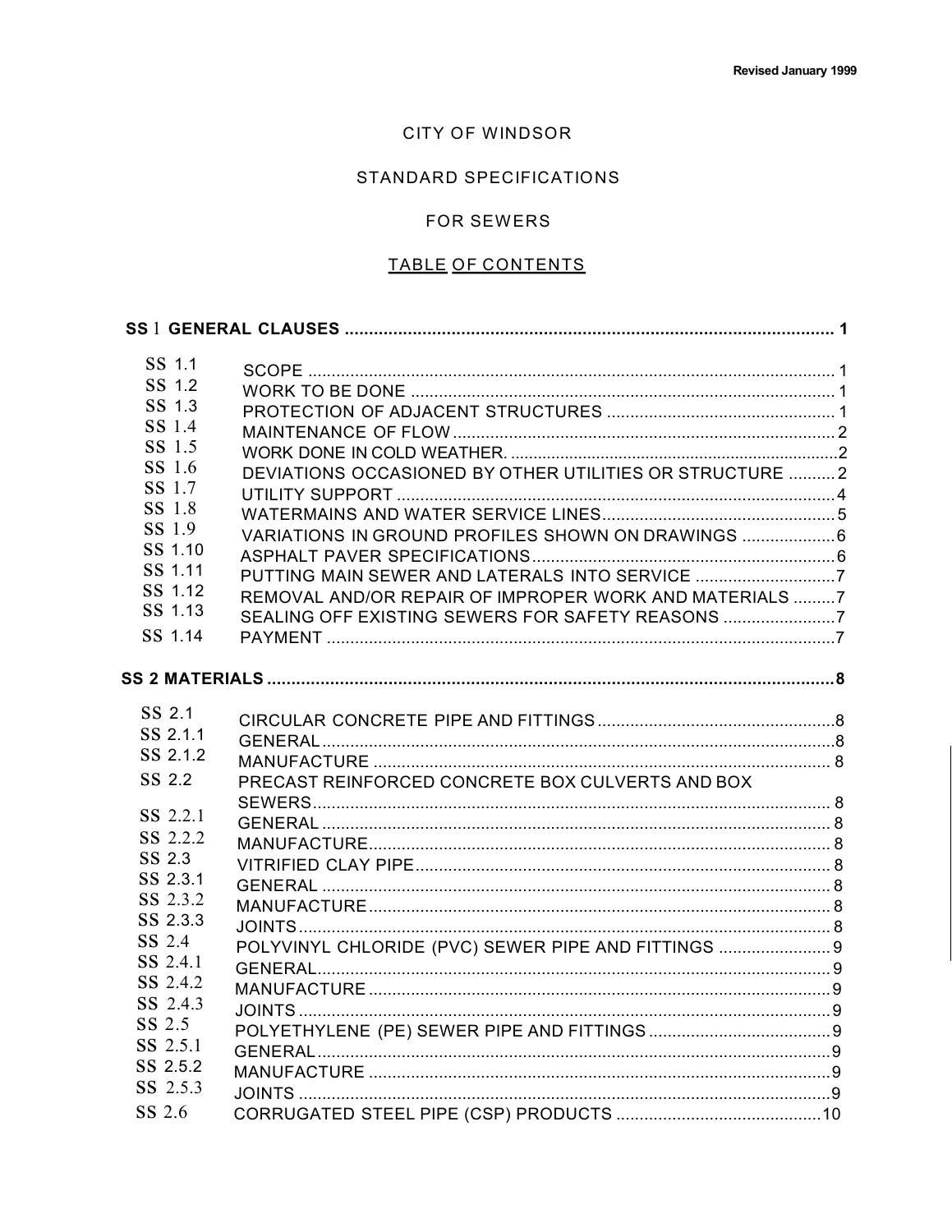| SS 2.6.1               |                                                    |  |
|------------------------|----------------------------------------------------|--|
| SS 2.6.2               |                                                    |  |
| SS 2.6.3               |                                                    |  |
| SS 2.7                 |                                                    |  |
| SS 2.7.1               |                                                    |  |
| SS 2.7.2               |                                                    |  |
| SS 2.8                 |                                                    |  |
| SS 2.9                 |                                                    |  |
| SS 2.10                |                                                    |  |
| SS2.10.1               |                                                    |  |
| SS 2.10.2              |                                                    |  |
| SS 2.10.3              |                                                    |  |
| SS 2.10.4              |                                                    |  |
| SS 2.10.5              |                                                    |  |
| SS 2.10.6              |                                                    |  |
| SS 2.11                |                                                    |  |
| SS 2.11.1              |                                                    |  |
| SS 2.11.2              |                                                    |  |
| SS 2.12                |                                                    |  |
|                        |                                                    |  |
|                        |                                                    |  |
| SS 3.1                 |                                                    |  |
| SS 3.1.1               | TRENCH EXCAVATION, BACKFILL AND COMPACTION  13     |  |
| SS 3.1.2               |                                                    |  |
| SS 3.1.3               |                                                    |  |
|                        |                                                    |  |
| SS 3.1.4               | REMOVAL AND REPLACEMENT OF PAVEMENT AND OTHER      |  |
| SS 3.1.5               |                                                    |  |
|                        |                                                    |  |
| SS 3.1.6<br>SS3.1.7    |                                                    |  |
| SS 3.1.8               |                                                    |  |
|                        |                                                    |  |
| SS 3.1.9<br>SS 3.1.10  |                                                    |  |
|                        |                                                    |  |
| SS 3.1.11<br>SS 3.1.12 | BACKFILL AND COMPACTION OF SEWER INSTALLATIONS  16 |  |
|                        |                                                    |  |
| SS 3.1.13              |                                                    |  |
| SS 3.1.14              |                                                    |  |
| SS 3.2                 |                                                    |  |
| SS 3.2.1               |                                                    |  |
| SS 3.2.2               |                                                    |  |
| SS 3.2.3               |                                                    |  |
| SS 3.3                 |                                                    |  |
| SS 3.3.1               |                                                    |  |
| SS 3.3.2               |                                                    |  |
| SS 3.3.3               |                                                    |  |
| SS 3.4                 |                                                    |  |
| SS 3.4.1               |                                                    |  |
| SS 3.4.2               |                                                    |  |
|                        |                                                    |  |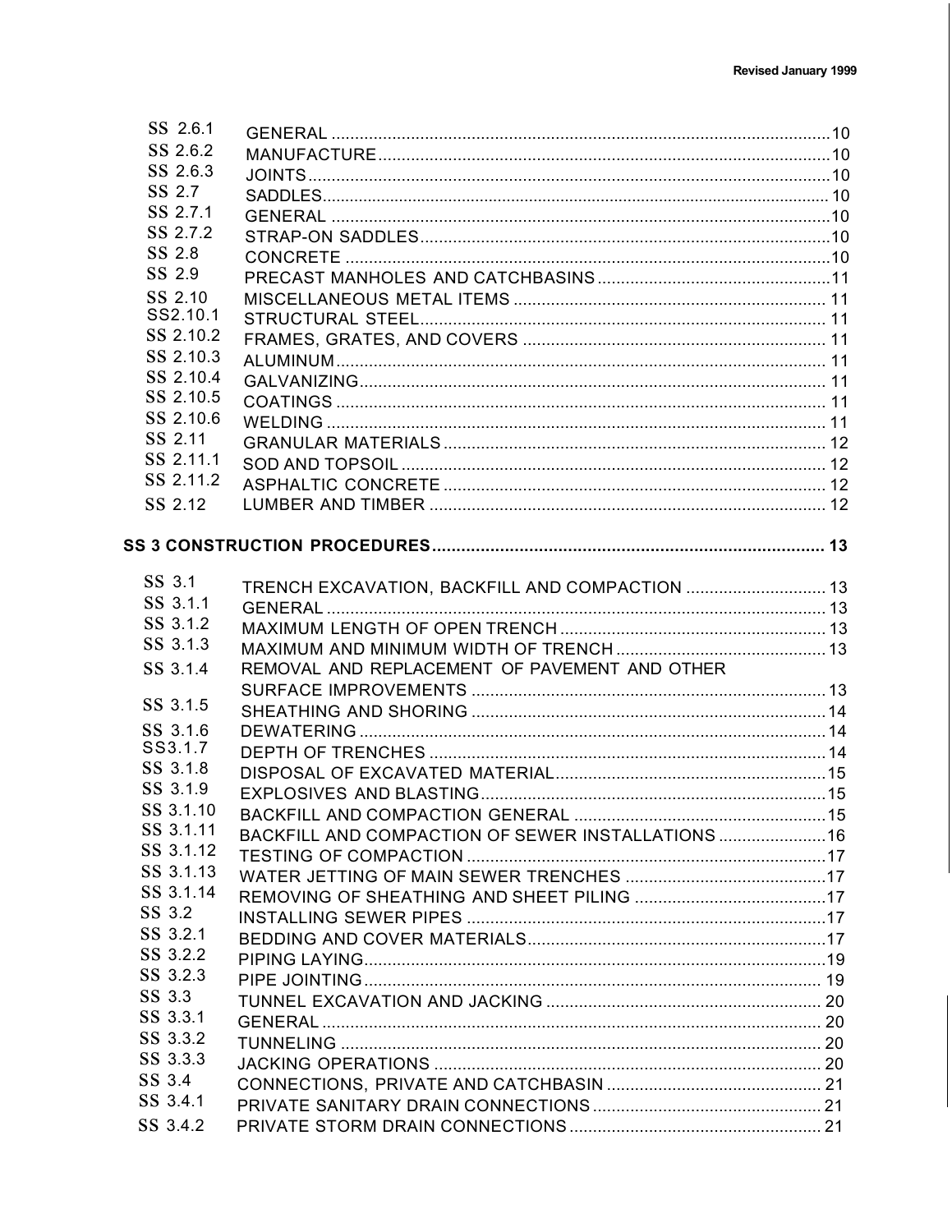| SS 3.4.3         |                                                          |  |
|------------------|----------------------------------------------------------|--|
| SS 3.4.4         |                                                          |  |
| SS 3.4.5         | REPLACEMENT OF EXISTING PRIVATE DRAIN CONNECTIONS        |  |
| SS 3.4.6         |                                                          |  |
| SS 3.4.7         |                                                          |  |
|                  | SUPPORT FOR CONNECTION AND MAINLINE SEWER  23            |  |
| SS 3.4.8         | BACKFILLING AND COMPACTION AROUND THE VERTICAL           |  |
| SS 3.4.9         | TAPPING OR CONNECTION INTO EXISTING SEWER  24            |  |
| SS 3.4.10        |                                                          |  |
| SS 3.4.11        |                                                          |  |
| SS 3.4.12        |                                                          |  |
| SS 3.4.13        |                                                          |  |
| SS 3.4.14        | WATER JETTING OF PRIVATE DRAIN CONNECTION PITS 26        |  |
| SS 3.5           |                                                          |  |
| SS 3.5.1         |                                                          |  |
| SS 3.5.2         |                                                          |  |
| SS 3.5.3         |                                                          |  |
| SS 3.5.4         |                                                          |  |
| SS 3.5.5         |                                                          |  |
| SS 3.5.6         |                                                          |  |
| SS 3.5.7         |                                                          |  |
| SS 3.5.8         |                                                          |  |
|                  |                                                          |  |
| SS4.1            |                                                          |  |
| SS4.2            |                                                          |  |
| SS 4.3           |                                                          |  |
| SS 4.3.1         |                                                          |  |
| SS 4.3.2         |                                                          |  |
| SS 4.3.3         |                                                          |  |
| SS 4.3.4         |                                                          |  |
| SS 4.4           |                                                          |  |
| SS4.5            |                                                          |  |
| SS4.6            | FIELD TESTING OF PIPE GREATER THAN 900MM IN DIAMETER  34 |  |
|                  |                                                          |  |
|                  |                                                          |  |
| SS 5.1           |                                                          |  |
| SS 5.2           |                                                          |  |
| SS 5.3           |                                                          |  |
| SS 5.3.1         |                                                          |  |
| SS 5.3.2         | REPLACEMENT OR REPAIR OF EXISTING SEWERS                 |  |
| SS 5.4           |                                                          |  |
|                  |                                                          |  |
| SS 5.5<br>SS 5.6 |                                                          |  |
|                  |                                                          |  |
| SS 5.7           |                                                          |  |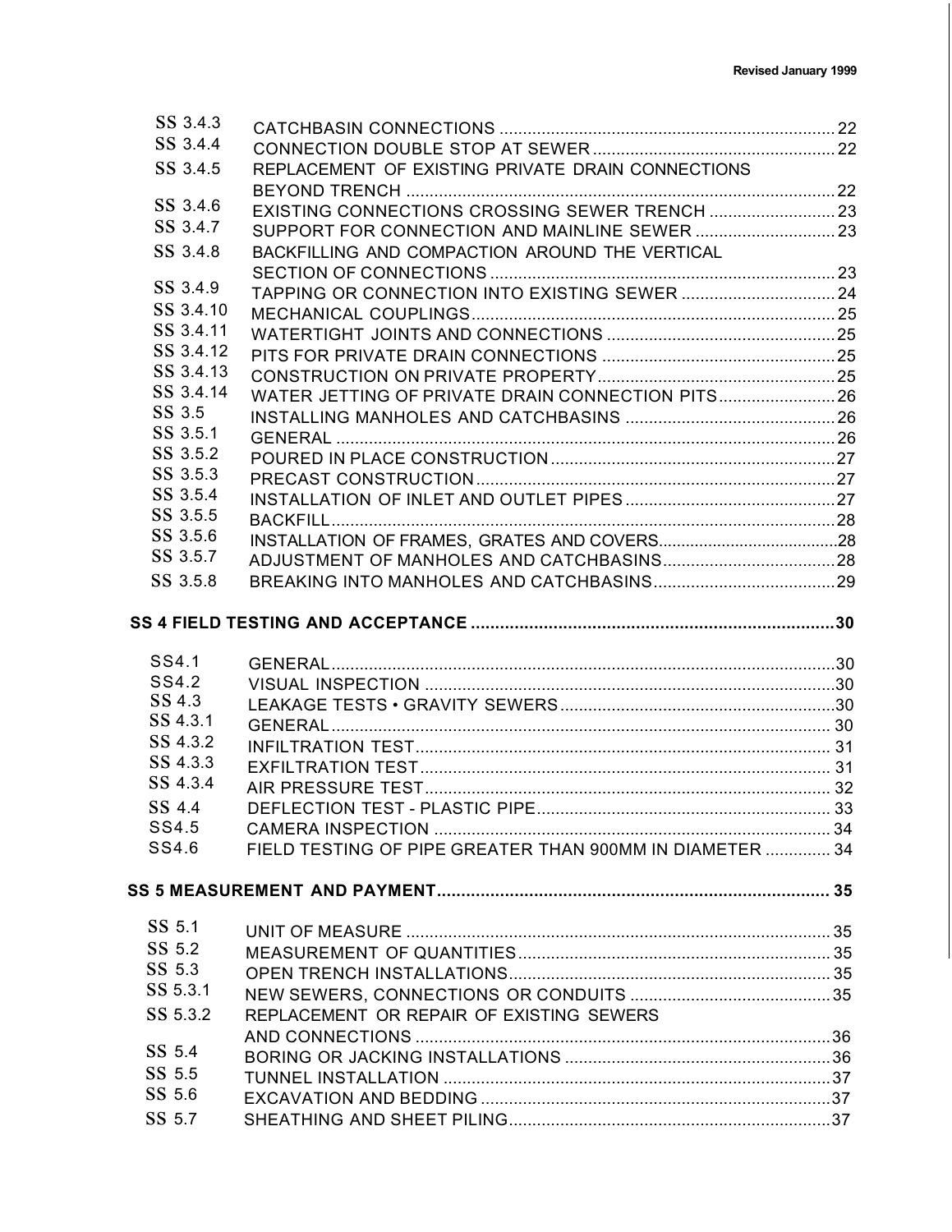| SS 5.8   |  |
|----------|--|
| SS 5.9   |  |
| SS 5.9.1 |  |
| SS 5.9.2 |  |
| SS 5.10  |  |
|          |  |
|          |  |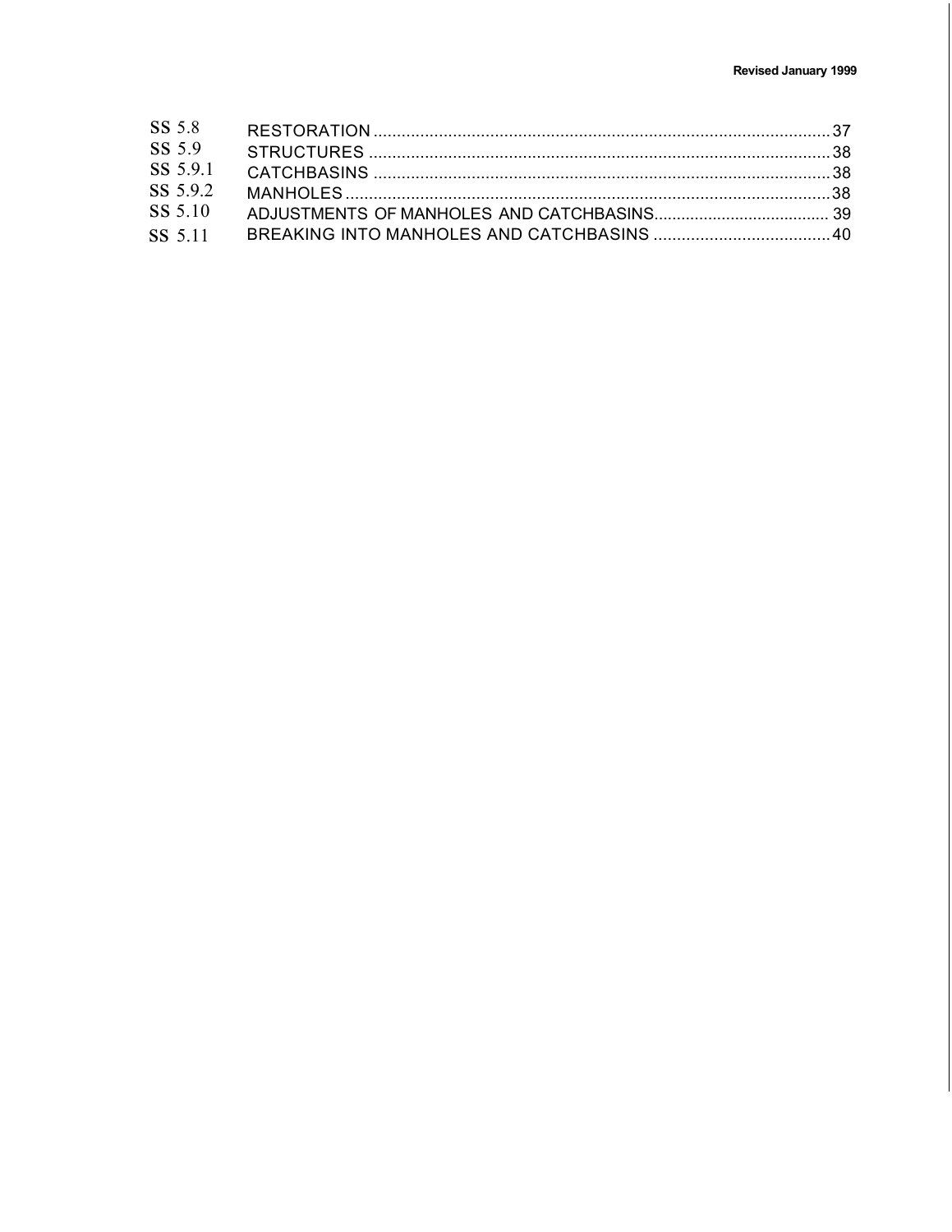#### CITY OF WINDSOR

#### STANDARD SPECIFICATIONS FOR SEWERS

### ss 1 **GENERAL CLAUSES**

#### ss 1.1 SCOPE

This specification covers the requirements for the installation of mainline sewers, lateral services including catchbasin and private drain connections, manholes, catchbasins and all other appurtenances that may be required. This specification also covers post construction connection of catchbasins, private drain connections and any repairs, replacements or alterations to the mainline sewer as a result of the above activities. The works shall be constructed as called for in the Specifications and as shown on the Contract Drawings.

The work will include:

- 1. Connection of mainline sewers, lateral services, and private drain connections.
- 2. Temporary and permanent support for mainline sewers, lateral services and connections, sewer appurtenances including manholes and catchbasins and all other utilities which may be encountered.
- 3. Temporary and permanent plugs on mainline sewers, lateral services and connections where required.

## ss 1.2 WORK TO BE DONE

Unless otherwise specified herein, the prices quoted in the Form of Tender shall include the furnishing of all materials, supplies, and equipment and providing all labour, construction tools, utility and transportation services necessary to complete all the work required under the Contract.

## ss 1.3 PROTECTION OF ADJACENT STRUCTURES

The Contractor shall sustain in their places and protect from injury, any and all water or gas mains, public or private sewers or drains, conduits, service pipes, sidewalks, curbs and all other structures of property in the vicinity of the work, whether over or underground, or which appear in the excavation. He shall assume all costs and expenses for damage that may be occasioned by injury to any of them.

Before excavation commences, the Contractor shall have the location of all underground utilities marked by the appropriate utility company. The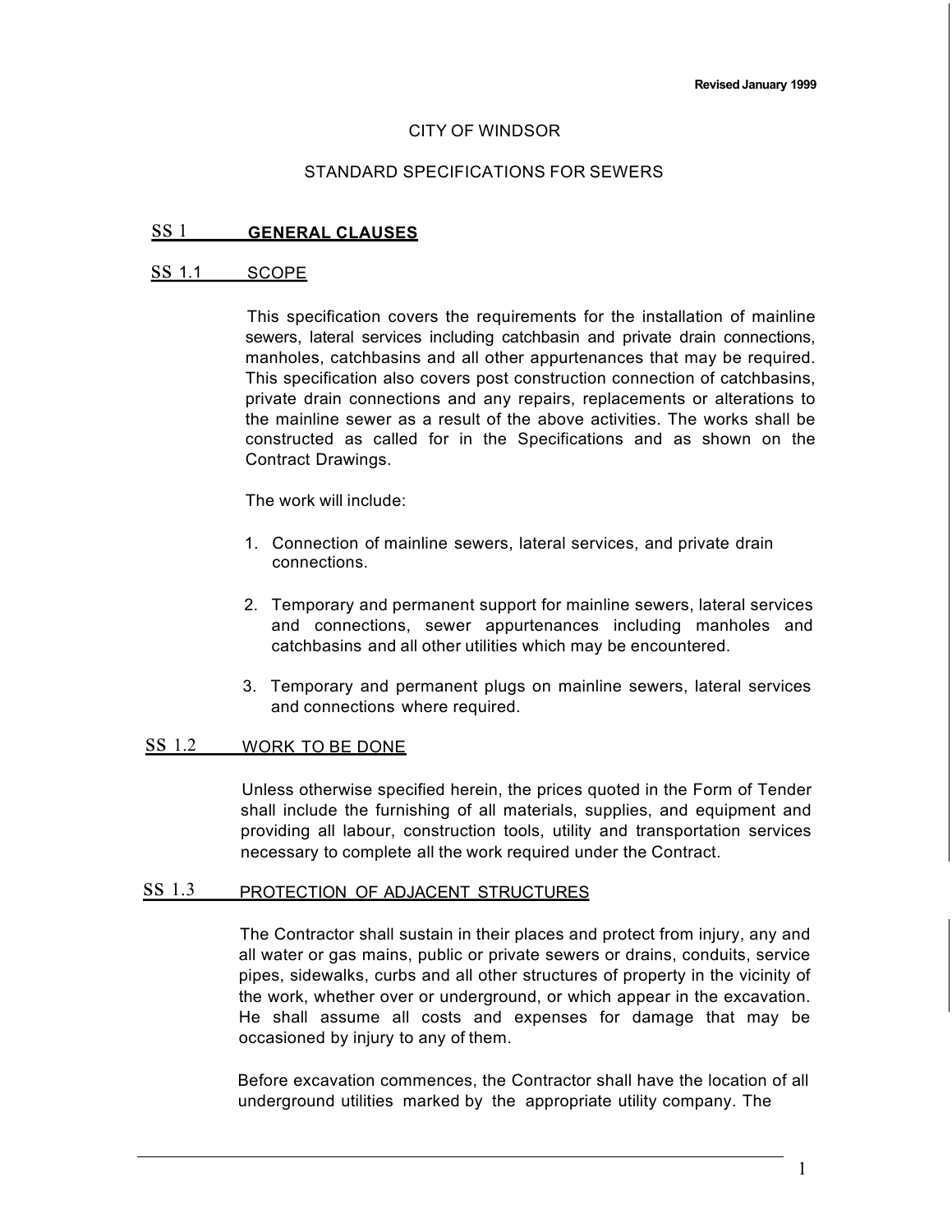location of utilities shown on the contract drawings is in accordance with the best information available, but is not guaranteed.

#### SS 1.4 MAINTENANCE OF FLOW

The Contractor shall provide for and maintain the flow, where required, of all sewers, drains, house or inlet connections and all watercourses that may be encountered during the progress of the work. The Contractor shall not allow the contents of any sewer, drain, house or inlet connection to flow into the trench or the sewers being constructed under this contract, except where permission is given by the Engineer. If permission is granted, the Contractor shall immediately remove all offensive matter from the proximity of the work using precautions in so doing as the Engineer may direct.

### ss 1.5 WORK DONE IN COLD WEATHER

The Engineer may permit or order work to be done when the air temperature is below freezing, in which case the Contractor shall heat the ingredients for concrete or mortar, furnish sufficient temporary protection and take all the necessary precautions to protect the work so that injury or damage to it will be prevented.

### ss 1.6 DEVIATIONS OCCASIONED BY OTHER UTILITIES OR STRUCTURE

The Contractor shall include in his unit price bid per linear meter of sewer, the cost of all underground utility relocations required to construct the sewer except as provided for in the following cases:

- 1. Where the utility is a catchbasin or private drain connection (in which case payment shall be made at the unit price bid for supplying and reconnecting connections).
- 2. Where the utility passes through the actual location of the proposed sewer.
- 3. Where the utility is parallel to the proposed sewer and within the area defined by two vertical planes parallel to the centreline of the sewer and located equal distance from the centreline of the sewer as defined by the maximum trench width at the proposed springline of the sewer as shown on the applicable standard detail (AS series) for bedding.
- 4. Where the utility is parallel to the proposed sewer at a new manhole and within the area at the manhole defined by two vertical planes parallel to the centreline of the sewer and within one foot beyond the outer face of the manhole, provided that the manhole is constructed in accordance with normal construction practices as if the utility did not exist.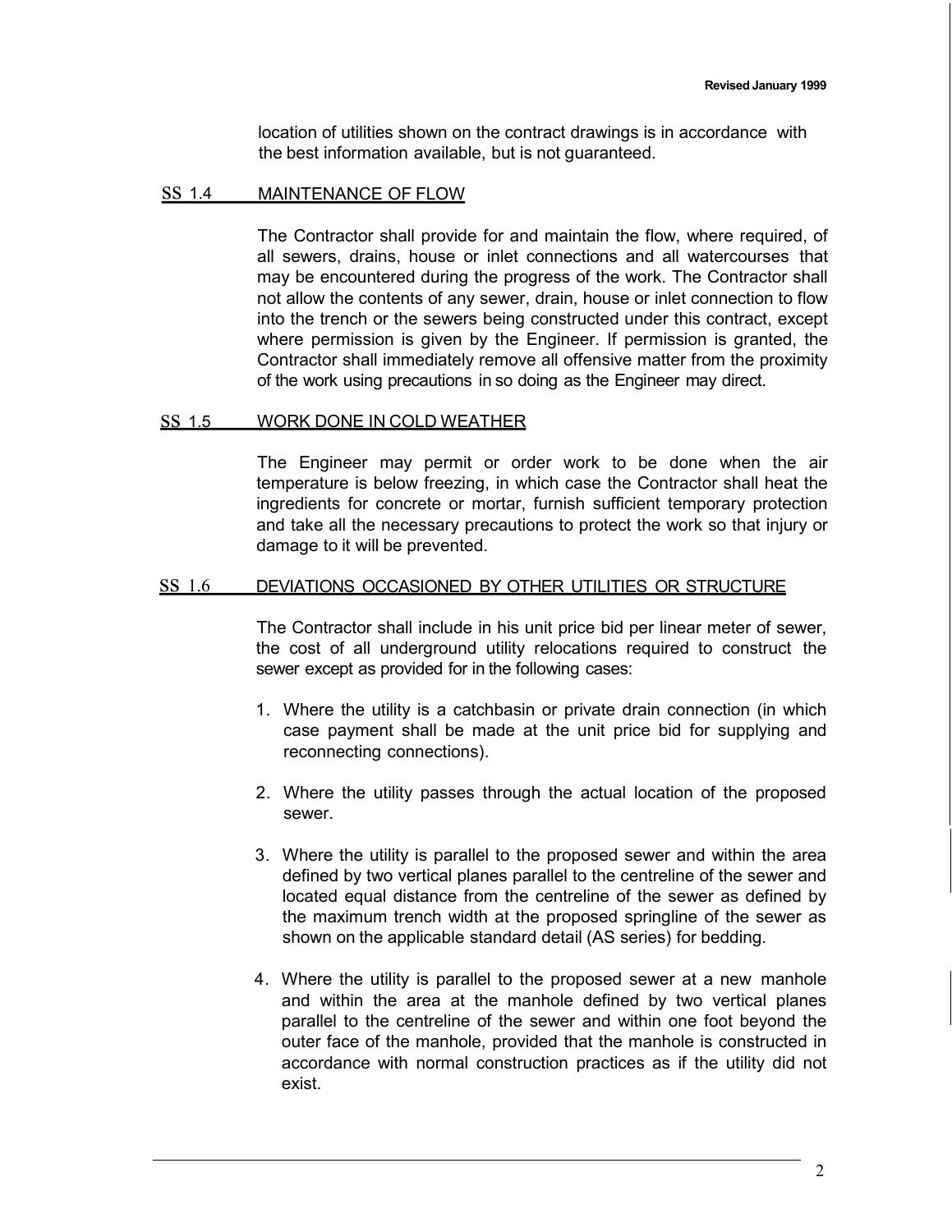5. Where a utility is a main and has not been shown approximately on the drawings and this main utility is located within the theoretical trench or parallel to the proposed sewer as provided for in Subsection 3. and 4. above.

The Contractor will be responsible for the coordination of the work by the utilities companies. Payment will be made in cases 2. to 5. as an extra to the contract.

The Contractor's attention is brought to the following provisions in the General Conditions relative to utilities:

- 1. GC 2.02 Accuracy of drawings as to location of structures and utilities.
- 2. GC 2.03 Soundings, borings, and inspection of site.
- 3. GC 4.01 (X) Cooperation with utilities, etc.
- 4. GC 4.05 Access to properties adjoining the work and interruption of utility services.
- 5. GC 6 Damage to persons, property, structures, utilities, etc.

The locations and depths of the underground utilities as shown on the contract drawings are approximate only. It is the Contractor's responsibility to contact the utility agencies for further information regarding their exact locations and protection.

Utilities and their respective appurtenances that are visible from the surface shall be paid for by separate unit prices only when the requirement of relocation is clearly indicated on the contract drawings. The Contractor shall evaluate the requirements for all other required relocations of drainage culverts, surface utilities, or appurtenances thereto and provide for the cost of any relocations in his unit price bid for the sewer construction.

If an abandoned utility or sewer is encountered during excavation, when ordered, this shall be removed by the Contractor and the extra work which is required will be paid for by the Corporation as an extra to the contract, unless otherwise specified. The Corporation will not be responsible for delays in the execution of the work arising from such extra work.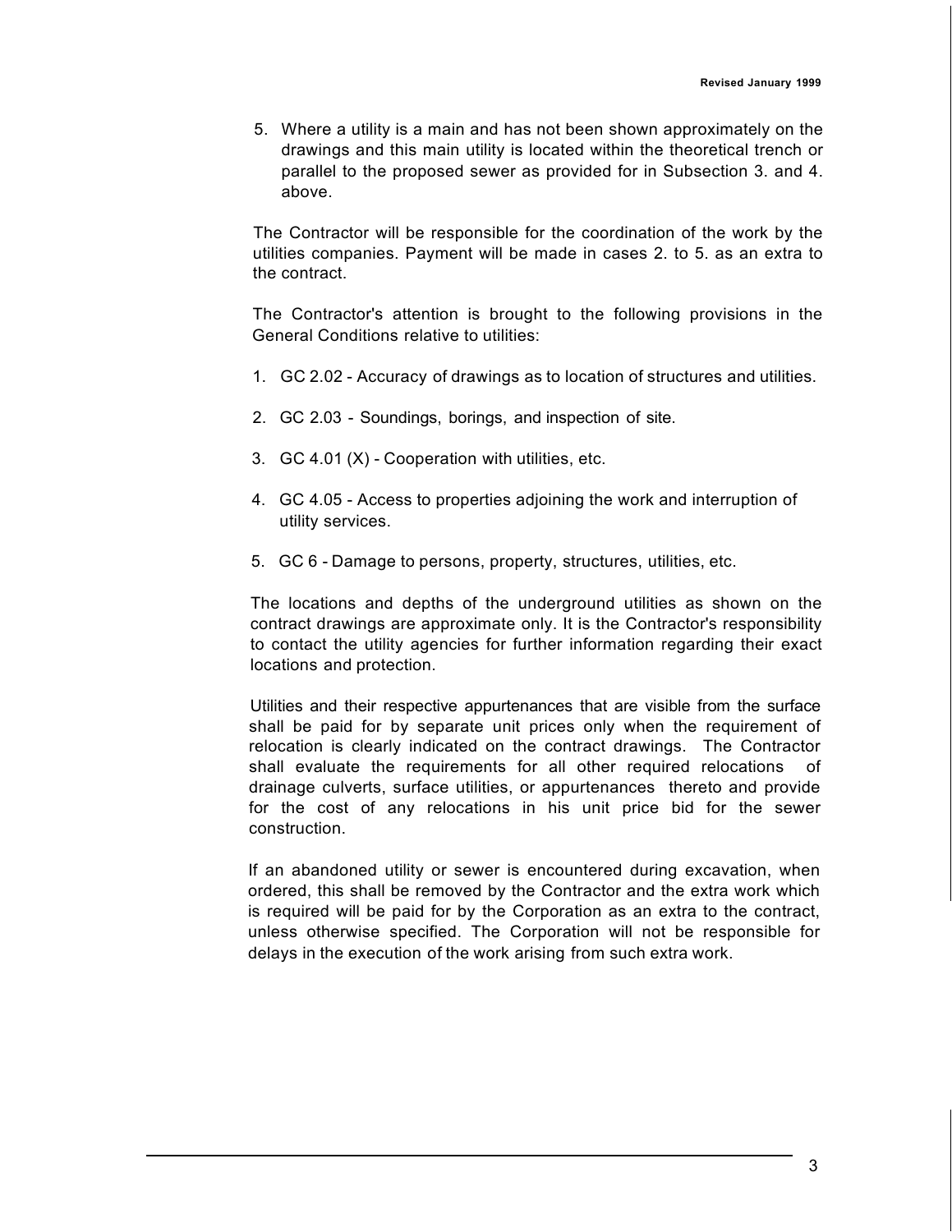### ss 1.7 UTILITY SUPPORT

### a. General

The Contractor shall note that unless otherwise specified, all utilities crossing the trench shall be maintained intact and properly supported. City of Windsor Standard Specifications S-9 and S-17 shall apply and govern except as extended or amended herein.

### b. Scope

This work consists of all material, equipment, and labour required to:

- 11 temporarily support utility pipes crossing trenches.
- 111 construct concrete or acceptable equivalent utility supports.

### c. Specifics

Utility supports for sewers, catchbasin leads, or private drain connections crossing the trench will not generally be required if the sewer trench is backfilled up to the crossing with clear stone or compacted granular material. If the trench is backfilled with native material, then beam supports for the sewer crossing shall be constructed of reinforced concrete in accordance with AS-312 or equivalent acceptable to the Engineer.

Utility supports for all other utilities crossing the trench shall be in accordance with the latest requirements of the utility company involved. If the Contractor is unable to ascertain the requirements of the utility companies, then the requirements of the City specifications for utility support shall apply.

Particular care shall be taken in the temporary support of these services until the permanent support is in place.

Backfilling of poured concrete utility supports will not be permitted until a minimum of 48 hours after the concrete is placed.

Watermains requiring beam support shall be supported on hardwood blocks at 1.2m centres. Hardwood wedges shall be used to develop the necessary bearing pressure with the support in accordance with the latest requirement of the utility involved and shall be inspected and accepted by the appropriate utilities personnel.

### d. Payment

Payment for temporary and permanent support for all utilities, including sewers. catchbasin leads, and private drain connections, crossing **the** trench shall be included in the unit price bid by the Contractor to supply and reconnect existing catchbasin or private drain connections.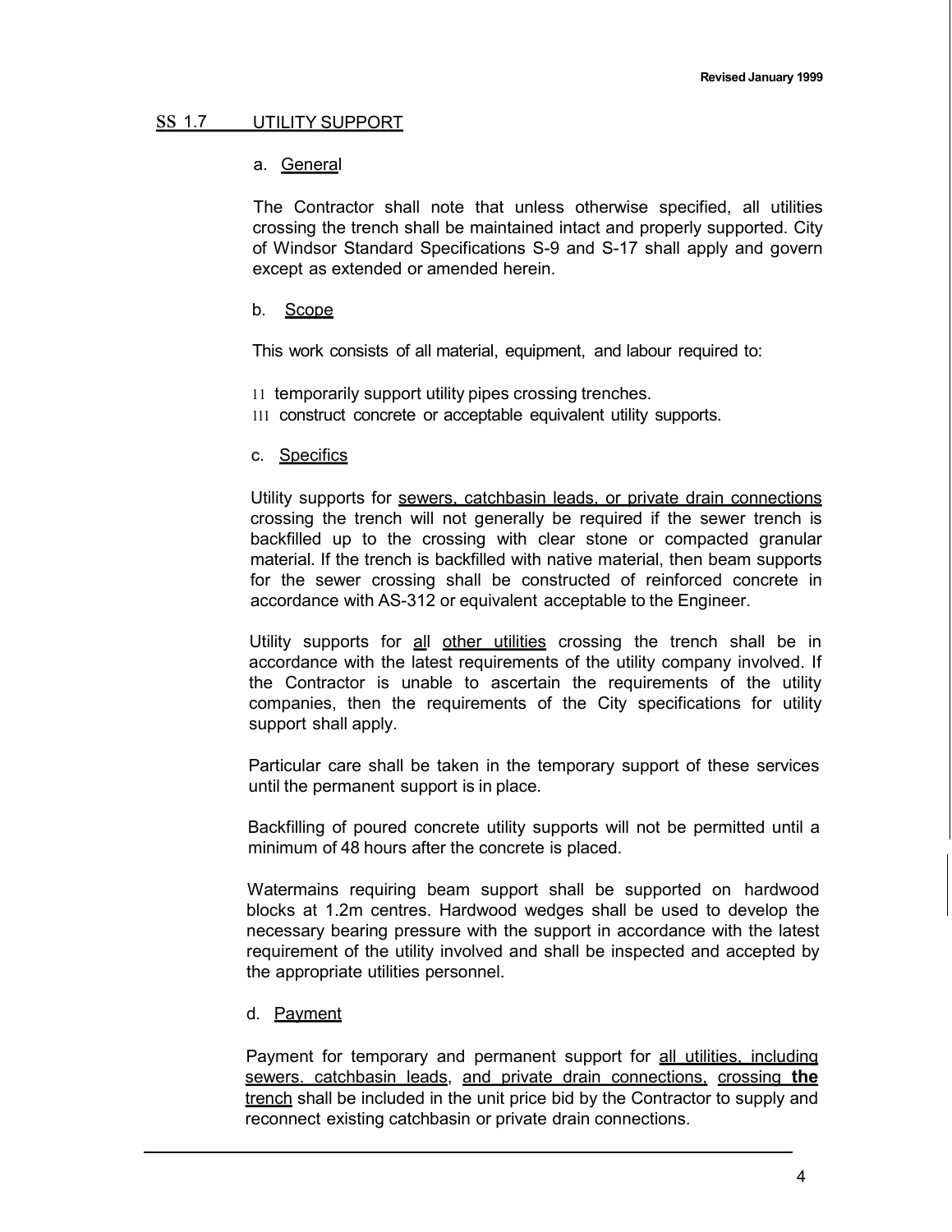## ss 1.8 WATERMAINS AND WATER SERVICE LINES

### a. Requests for Locations of Watermains and Water Service Lines

The Contractor is responsible for obtaining from the Windsor Utilities Commission, information regarding the locations of watermains and service lines in advance of the sewer work. The Windsor Utilities Commission requires that requests for locations be made in advance to permit efficient scheduling of work forces. In the absence of visible valve or curb boxes, locations given can only be approximate and the Contractor must use due care in excavating as he will be charged with all repair and damage costs resulting from his negligence.

### b. Repair or Abandonment of Water Service Lines not Presently in Use

The Contractor's attention is drawn to the fact that at some locations, the original building lots may have changed after the watermains and services were installed. Therefore, there will be situations where extra water services exist from the watermain to the lot lines and these locations may not be known. When such services are encountered, the Windsor Utilities Commission will shut off and repair the service, especially if it is copper and there is some possibility that it would be used in the future or abandon same at its own expense. It is Windsor Utilities Commission policy to replace or abandon all lead water services encountered at its own expense, but such work must be done at times of mutual convenience.

### c. Temporary Disconnection of Water Service Lines

The Contractor may choose to have the water service lines crossing the proposed trench temporarily shut off and removed to allow the sewer work to proceed. In this case, the Contractor shall strictly adhere to the following procedure:

- 1. Notify all residents of the pending disruption of the water supply and obtain their permission for temporary house-to-house water service.
- 2. Expose the water service crossing the proposed trench.
- 3. Shut off the service line at the property line by turning the shutoff on one side of the trench and by shutting the corporation stop at the watermain or freezing on the other side.
- 4. With the residence receiving water from a temporary service such as a house- to- house connection and the water service having been shut off on each side of the trench, the service pipe can be carefully cut and bent clear of the sewer work to be performed.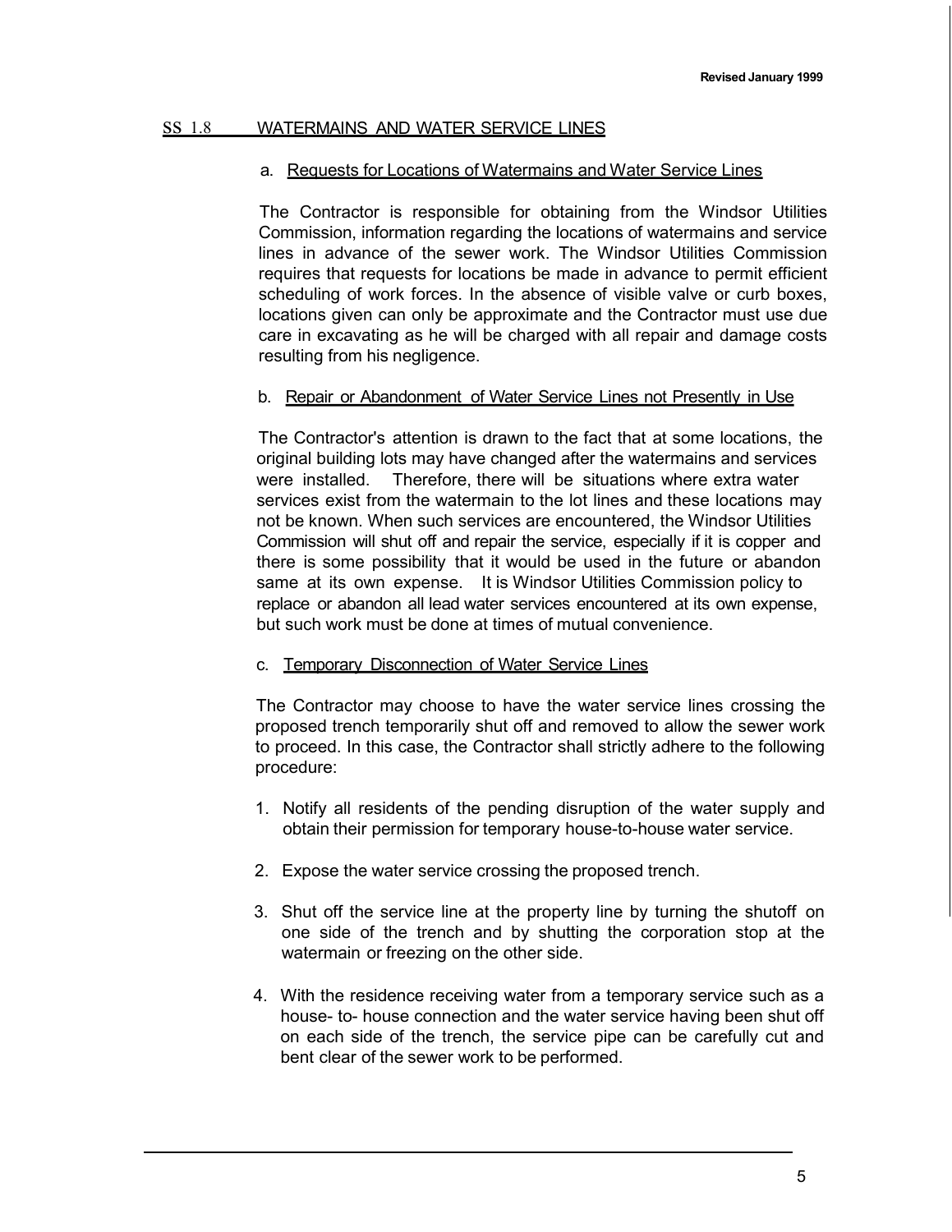- 5. When the sewer has been laid and the trench backfilled, the Contractor shall have the water service reconnected by Windsor Utilities Commission staff to serve the residence affected and the temporary service discontinued.
- 6. It must be clearly understood that any work involving watermains and water services carrying potable water for public use must be performed by Windsor Utilities Commission Water Division forces or be under their direct supervision. Also, it must be understood that any and all damage done to the water plant, either at the time of construction or attributable to construction and occurring at a later date within the maintenance period, will be charged to the Contractor who performed the work.

#### ss 1.9 VARIATIONS IN GROUND PROFILES SHOWN ON DRAWINGS

The centreline profile shown on the contract drawings has been plotted from photogrammetric data. No adjustment in the price tendered will be made unless the actual measured distance from invert of sewer to ground level varies from that shown on the drawing by 0.3m or greater.

#### SS 1.10 ASPHALT PAVER SPECIFICATIONS

The Contractor shall use asphalt pavers equipped with screed controls to set pavement longitudinal grades and transfer slopes unless otherwise specified.

#### a. Curb and Gutter Pavement

Except when noted below, single pavers or the lead paver when pavers are operating in echelon, shall control longitudinal grade by an approved 12m flexible ski or 12m floating beam. The flexible ski shall be equipped with a spring-tensioned wire extending between the brackets fitted on and slightly above each end of the ski. The sensing guide shall ride on the wire, not on the ski.

When placing the first course of asphalt adjacent to concrete curb and gutter and similar structures, the paver (or lead paver) shall use a short ski not less than 3m in length riding on the structure.

The automatic transverse slope control shall be set for the cross-fall indicated in the contract drawings or as directed by the Engineer and shall be capable of being operated from either side of the paver.

#### b. Pavements Without Curbs and Gutters

The initial base course of asphalt which provides longitudinal grade for future curb ·and gutter will be controlled by using the automatic grade control guided by an erected reference stringline on at least one side of the paver.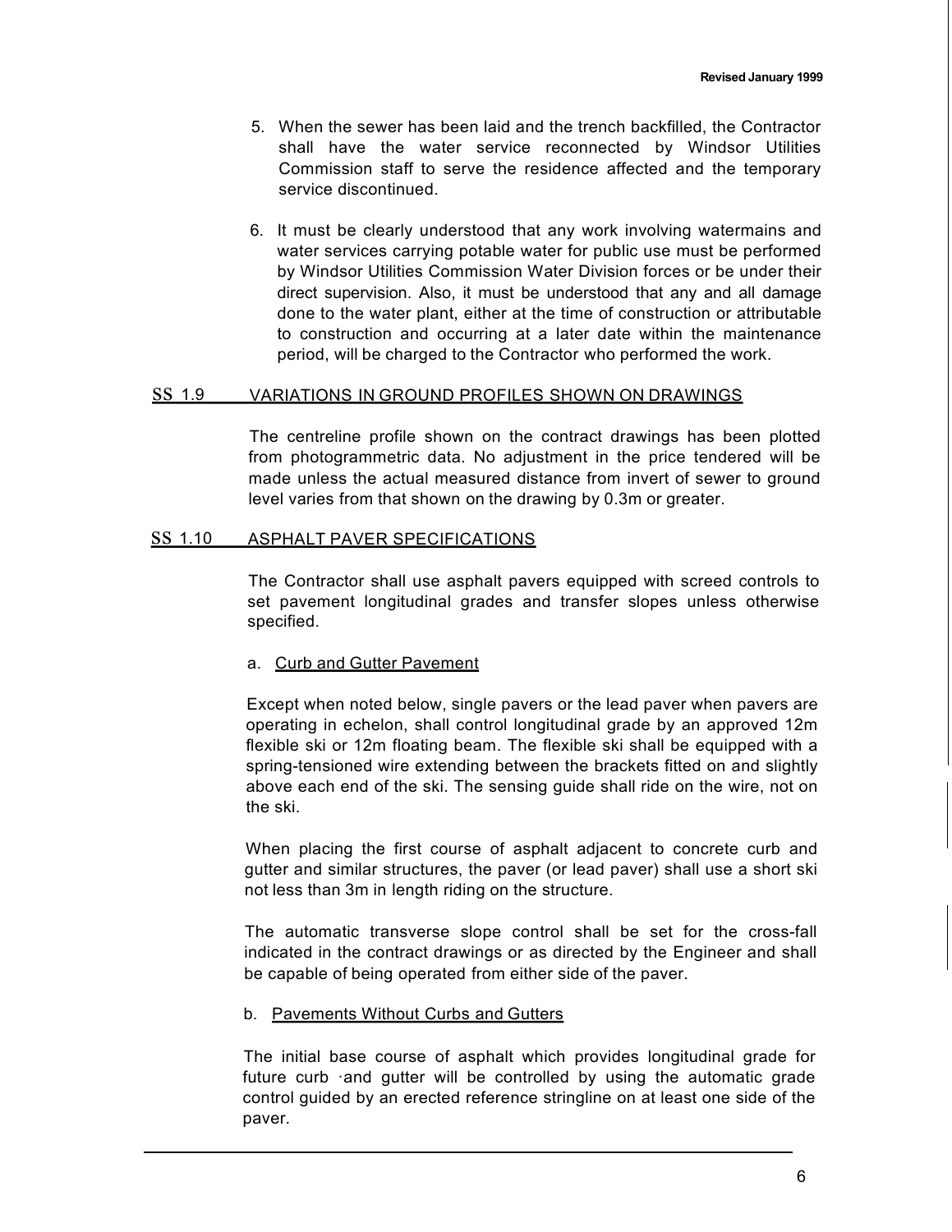The stringline must be set in such a manner to be taut to avoid sag. The pins will be placed by the Contractor at all grade changes and no less than 7.5m intervals on the tangents to provide support for the stringline and such as to not interfere with the smooth operation of the sensor guide. The grades on the pins will be set as indicated on the contract drawings or as directed by the Engineer. Sufficient pins will be supplied at all radii and bends toprovide a uniform and smooth longitudinal grade.

Alignment stakes will be placed by the Contractor to establish the location of the edge of pavement off a baseline provided by the City. They are to be placed at a constant offset from the pavement. These stakes, joined with twine, will be placed at no less than 30m intervals on tangents and at distances on arcs to provide a smooth uniform turn to the specified radius.

#### ss 1.11 PUTTING MAIN SEWER AND LATERALS INTO SERVICE

The benching, parging, and cleaning shall progress with the installation of the mainline and services, and the entire plant will be put into service immediately upon its completion.

### ss 1.12 REMOVAL AND/OR REPAIR OF IMPROPER WORK AND MATERIALS

As noted above, the main sewer and private connections shall be placed in service immediately upon their completion. Should any deficiencies remain after this time, the Contractor shall be required to maintain the flow in the sewer while the necessary remedial work is taking place at no cost to the Corporation.

### ss 1.13 SEALING OFF EXISTING SEWERS FOR SAFETY REASONS

A new sewer must be effectively sealed off from an existing sewer during construction to prevent gases, etc. from entering the new sewer. If such a seal does not presently exist, then a removable rubber plug or block and mortar plug must be provided.

Payment for all labour, equipment and materials required to supply and place a seal and following the completion of construction, to remove the seal, shall be included in the Contractor's unit price bid for mainline sewer.

### ss 1.14 PAYMENT

Unless otherwise specified, payment will be made in accordance with this specification. The unit prices should reflect the cost of all labour, material, and equipment required to perform the work in its entirety.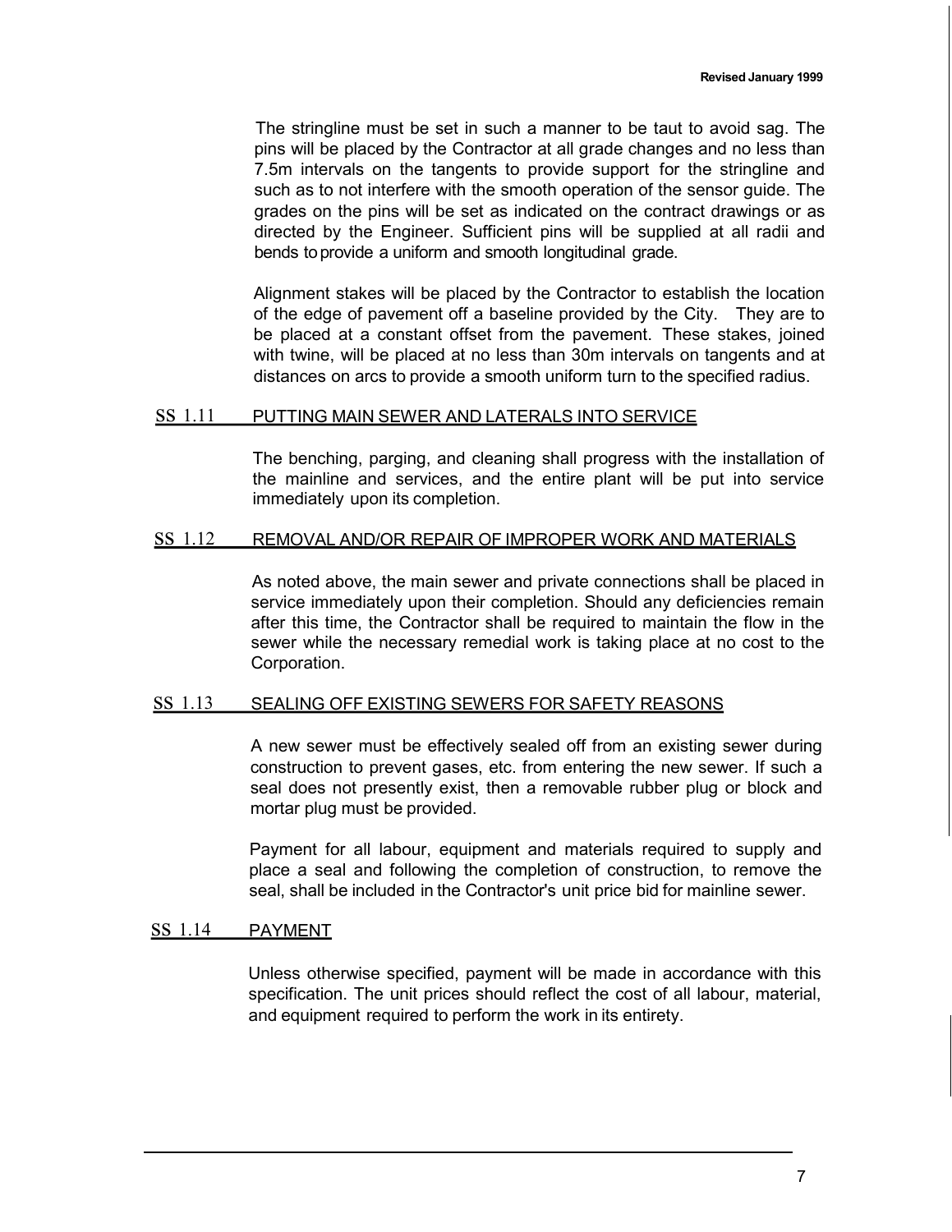### **ss 2 MATERIALS**

### ss 2.1 CIRCULAR CONCRETE PIPE AND FITTINGS

#### ss 2.1.1 GENERAL

Circular concrete pipe and fittings shall meet the requirements of OPSS 1820. Unless otheiwise specified, concrete pipe for sizes less than 300mm in diameter shall be non-reinforced.

#### ss 2.1.2 MANUFACTURE

Type 20 cement shall be used for all concrete pipe products.

- ss 2.2 PRECAST REINFORCED CONCRETE BOX CULVERTS AND BOX SEWERS
- ss 2.2.1 GENERAL

Precast reinforced concrete box culverts and box sewers shall meet the requirements of OPSS 1821.

ss 2.2.2 MANUFACTURE

Type 20 cement shall be used for all concrete box culverts and sewers.

- ss 2.3 VITRIFIED CLAY PIPE
- ss 2.3.1 GENERAL

Vitrified clay pipe shall be Plain End type, extra strength and unglazed.

ss 2.3.2 MANUFACTURE

Vitrified clay pipe and fittings shall be manufactured in accordance with CSA Standard A60.1.

#### SS 2.3.3 JOINTS

Vitrified clay pipe shall be jointed by means of flexible joints which shall conform to the CSA Standard A60.3 for Type 2 or 6 joints for sewer main pipe and Type 5 joints for service connection pipe.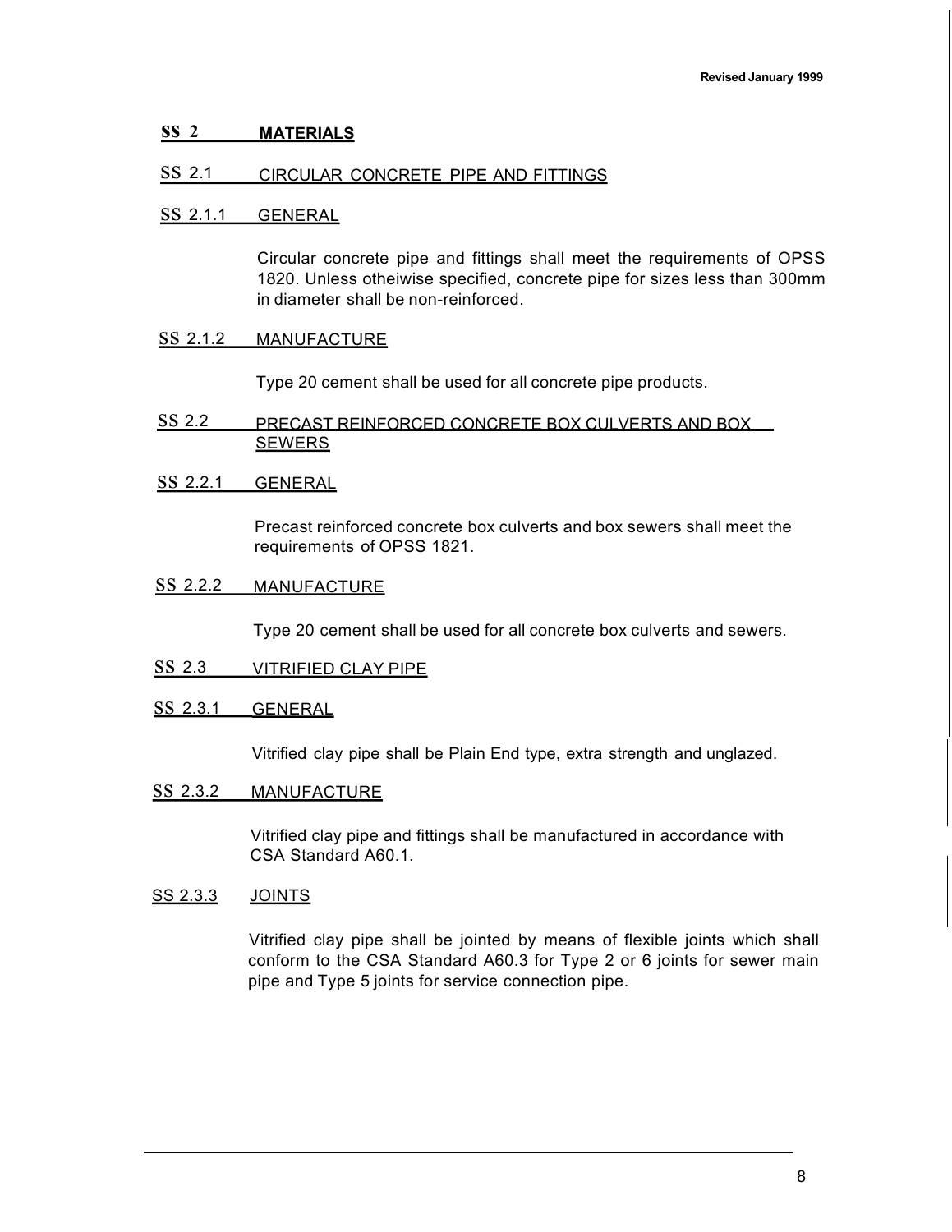#### ss 2.4 POLYVINYL CHLORIDE (PVC) SEWER PIPE AND FITTINGS

#### ss 2.4.1 GENERAL

Smooth wall [PSM Type] PVC sewer pipe and fittings shall be supplied at SDR 28 for pipe diameters of 150mm or less and SDR 35 for pipe diameters greater than 150mm.

Ribbed wall [Profile] PVC sewer pipe and fittings, both Open profile and Closed profile, shall be permitted only for pipe diameters of 375mm and larger and shall be supplied at Class V strength.

All connections to PVC sewers shall be made with manufactured Tee fittings [moulded or fabricated]. No saddles or lnserta Tees are permitted.

### SS 2.4.2 MANUFACTURE

PVC sewer pipe and fittings shall be manufactured in accordance with CAN/CSA Standards B182.2 (PSM Type) and B182.4 (Profile).

#### SS 2.4.3 JOINTS

PVC sewer pipe and fittings shall be jointed by means of an elastomeric rubber gasket which shall be the sole element depended upon to make the joint flexible and watertight under all combinations of joint and gasket tolerances. The gasket shall be a continuous ring.

#### ss 2.5 POLYETHYLENE (PE) SEWER PIPE AND FITTINGS

#### ss 2.5.1 GENERAL

PE sewer pipe and fittings shall be supplied at the specified pipe stiffness of 180 kPa or 320 kPa.

#### ss 2.5.2 MANUFACTURE

PE sewer pipe and fittings shall be manufactured in accordance with CAN/CSA Standard B182.6.

### SS 2.5.3 JOINTS

PE sewer pipe and fittings shall be jointed by means of an elastomeric rubber gasket which shall be the sole element depended upon to make the joint flexible and watertight under all combinations of joint and gasket tolerances. The gasket shall be a continuous ring. The Engineer may permit the use of external split coupling joints in specific applications (e.g. subdrains).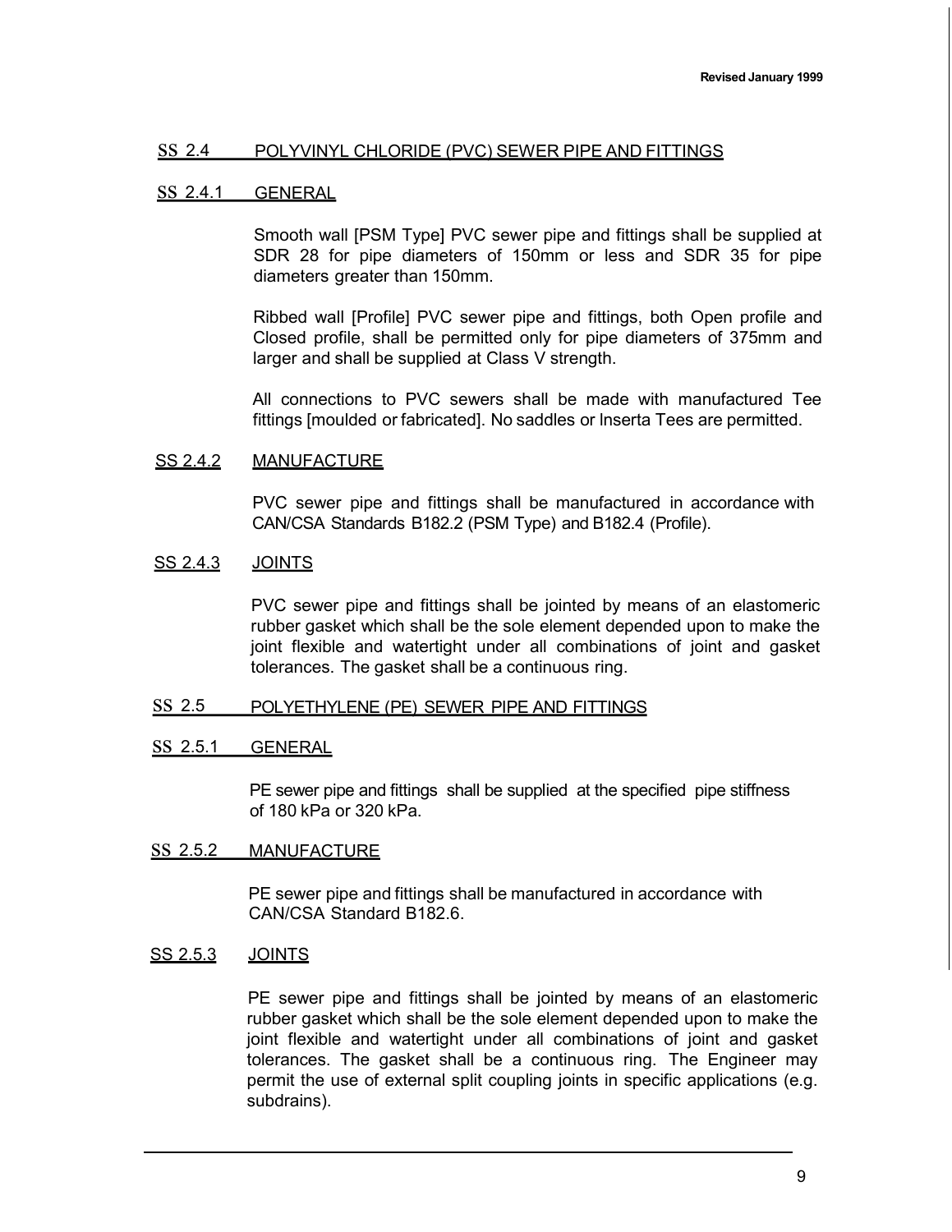## ss 2.6 CORRUGATED STEEL PIPE (CSP) PRODUCTS

## ss 2.6.1 GENERAL

This section deals with circular CSP, CSP arch as well as structural plate (sectional) CSP, fittings and appurtenances.

### ss 2.6.2 MANUFACTURE

CSP products shall be manufactured in accordance with CSA Standard CAN3-G401.

## SS 2.6.3 JOINTS

CSP sections shall be jointed with the couplers recommended by the manufacturer. The Engineer may require the use of rubber gaskets or other sealant materials in conjunction with the couplers.

ss 2.7 SADDLES

## SS 2.7.1 GENERAL

Saddles used to connect lateral pipes to sewer mains shall be strap-on design to fit the size and type of pipe in both the main and lateral.

### ss 2.7.2 STRAP-ON SADDLES

Strap-on saddles shall be manufactured of cast iron or other material acceptable to the pipe manufacturer and shall be firmly attached to the pipe barrel by means of a stainless steel strap or straps with stainless steel stud nuts and washers. The saddle shall be designed to project into the hole of the main pipe, but shall not extend beyond the inside wall of the pipe. The saddle shall be sealed against the pipe barrel by means of a tubular rubber ring. Strap-on saddles shall be installed before laying the pipe. Holes in the main sewer shall be cut with approved cutters and shall be the minimum diameter required to accept the service connection saddle.

### ss 2.8 CONCRETE

All concrete work shall conform to the City of Windsor Standard Specification for Concrete (S-9). Due to high sulphate concentrations in area soils, all concrete products, both cast-in-place and precast, shall be manufactured using Type 20 cement.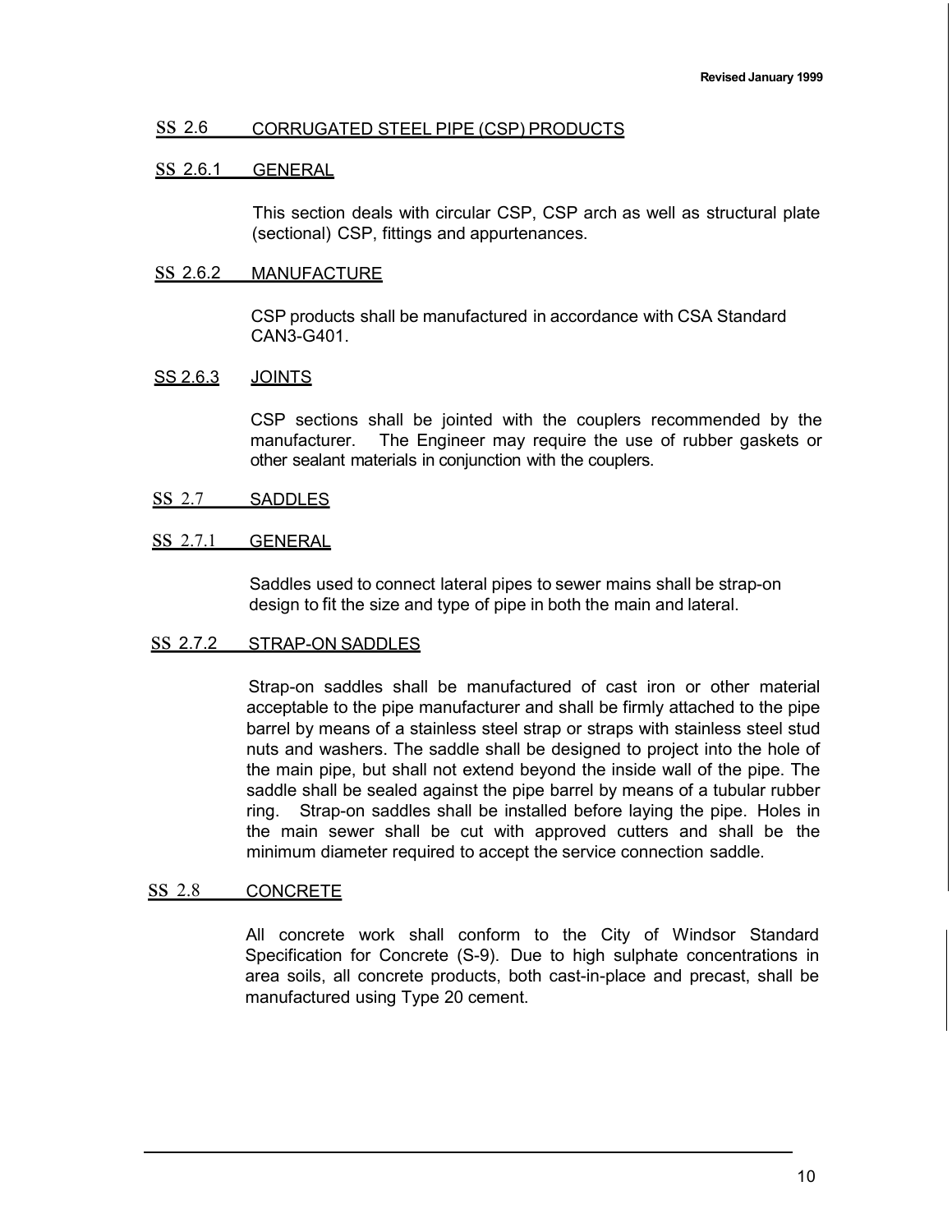### ss 2.9 PRECAST MANHOLES AND CATCHBASINS

Precast reinforced concrete manholes and catchbasins shall be manufactured in accordance with the requirements of OPSS 1351 and CAN/CSA • A257.4. All manhole joints shall be provided with a joint seal gasket which shall be the sole element depended upon to make the joint watertight in accordance with CAN/CSA • A257.3.

### SS 2.10 MISCELLANEOUS METAL ITEMS

### SS 2.10.1 STRUCTURAL STEEL

All structural steel shall conform to the current CAN/CSA Standards G40.20 and G40.21 • Structural Quality Steel.

### SS 2.10.2 FRAMES. GRATES, AND COVERS

Manhole and catchbasin frames. grates. and covers shall be manufactured in accordance with OPSS 1850 and shall conform to the requirements of the City of Windsor Standard Detail Drawings (AS • 301 to 304).

Private drain connection cleanout covers installed in driveways and sidewalks shall be the cast iron 150mm Sewer Cleanout manufactured by Domestic Foundry Limited or equivalent.

#### SS 2.10.3 ALUMINUM

Aluminum shall conform to Alloy 6061-T4 for extruded sections. Alloy 6351-T6 for structural members.

### SS 2.10.4 GALVANIZING

Metal products to be galvanized shall be galvanized after fabrication. Galvanizing shall conform to the current CAN/CSA Standard G164 • Hot Dip Galvanizing and irregularly shaped articles (Ferrous Materials).

### SS 2.10.5 COATINGS

Cast iron products to be coated shall be coated with an approved hot• dipped asphalt coating.

#### SS 2.10.6 WELDING

Welding of steel may be done by either the electric arc or the acetylene method. All finished welds shall be ground smooth.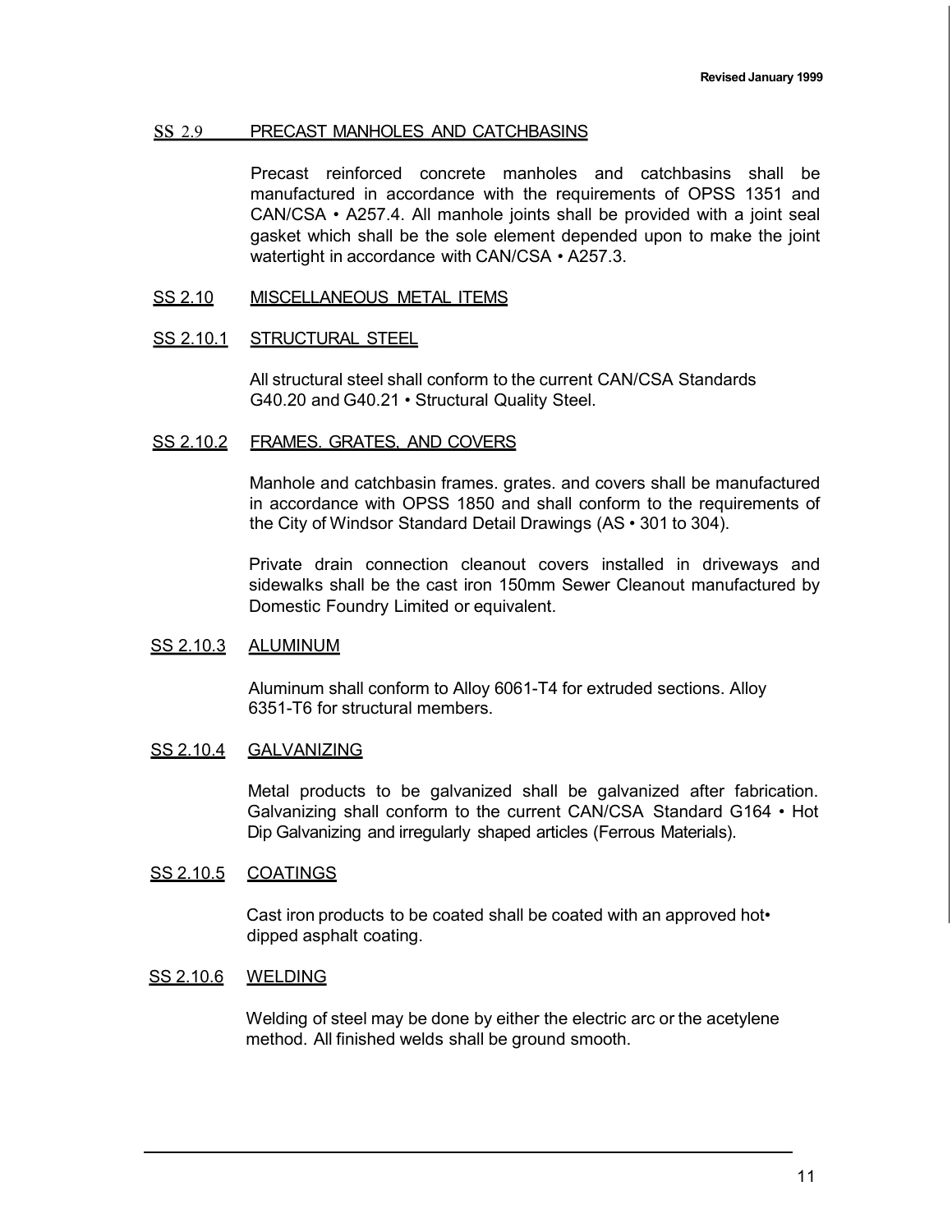### ss 2.11 GRANULAR MATERIALS

Granular materials shall be as specified in the City of Windsor Standard Specification for Selected Granular Base Courses (S-4).

### SS 2.11.1 SOD AND TOPSOIL

Sod and topsoil shall be as specified in the City of Windsor Standard specification for Sodding and Topsoil (S-14).

### SS 2.11.2 ASPHALTIC CONCRETE

Asphaltic concrete shall be as specified in the City of Windsor Standard Specification for Hot **Mix,** Hot Laid Asphaltic Concrete (S-10).

#### SS 2.12 LUMBER AND TIMBER

Lumber for sheathing, sheet-piling or foundations and timber for braces, shores, stringers and walers shall be of approved quality; sound, straight, free from cracks, shakes and large or loose knots; squared to the required dimensions throughout.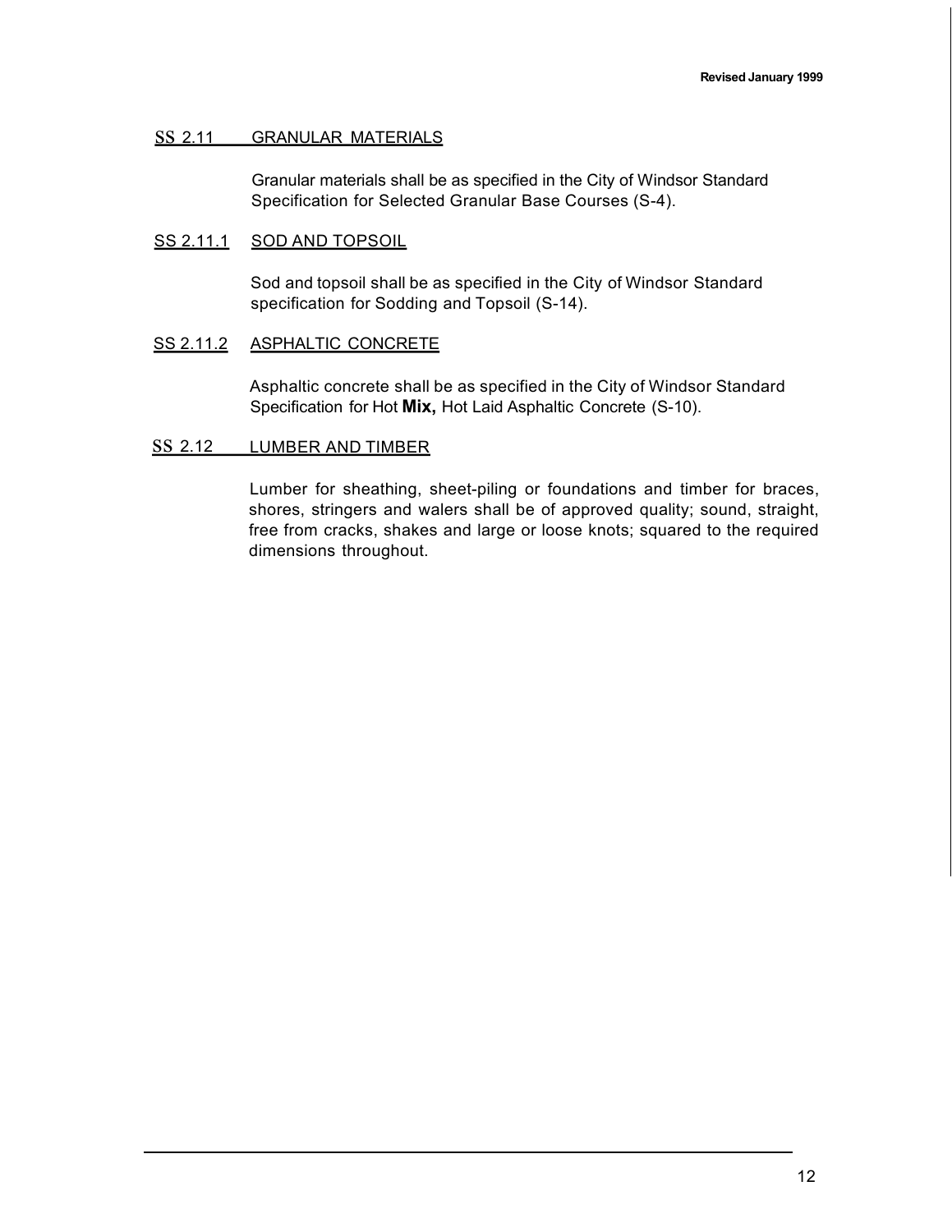### **ss <sup>3</sup> CONSTRUCTION PROCEDURES**

### ss 3.1 TRENCH EXCAVATION BACKFILL AND COMPACTION

#### ss 3.1.1 GENERAL

A trench is defined in the Occupational Health and Safety Act and Regulations for Construction Projects.

Excavation shall include the removal of all material of any nature which interferes with the construction work.

Excavation for sewers shall be by open trench unless otherwise specified or shown on the contract drawings. However, should the Contractor elect to tunnel or jack any portion not so specified, he shall have the option to do so; payment for such work will be made as though the specified method of construction had been used.

### ss 3.1.2 MAXIMUM LENGTH OF OPEN TRENCH

Except by permission of the Engineer, the maximum length of open trench shall be 30m. The distance is the collective length at any location including open excavation, pipe length and appurtenant construction and backfill which has not been completed.

#### SS 3.1.3 MAXIMUM AND MINIMUM WIDTH OF TRENCH

The width of trench permitted at the top of the pipe shall be as shown on the contract drawings.

Where the maximum trench width shown is exceeded, the Contractor may be required to provide additional bedding, another type of bedding, or a higher strength of pipe.

The Contractor shall restrict trench width to a minimum, compatible with his method of construction and with the O.H.S.A. and Regulations. No additional payment shall be made to the Contractor for excavation or restoration due to trench cave-ins.

### SS 3.1.4 REMOVAL AND REPLACEMENT OF PAVEMENT AND OTHER SURFACE IMPROVEMENTS

Existing concrete pavements, curbs, sidewalks, or driveways removed in connection with construction shall be replaced to neatly sawed edges. Saw cuts shall be full depth unless otherwise directed by the Engineer. If a saw cut in pavement falls with 1m of a construction joint, cold joint, expansion joint or edge, the concrete shall be removed and replaced to the joint or edge. Bituminous pavement removed in connection with construction shall be replaced to clean vertical faces along straight lines. Surface restoration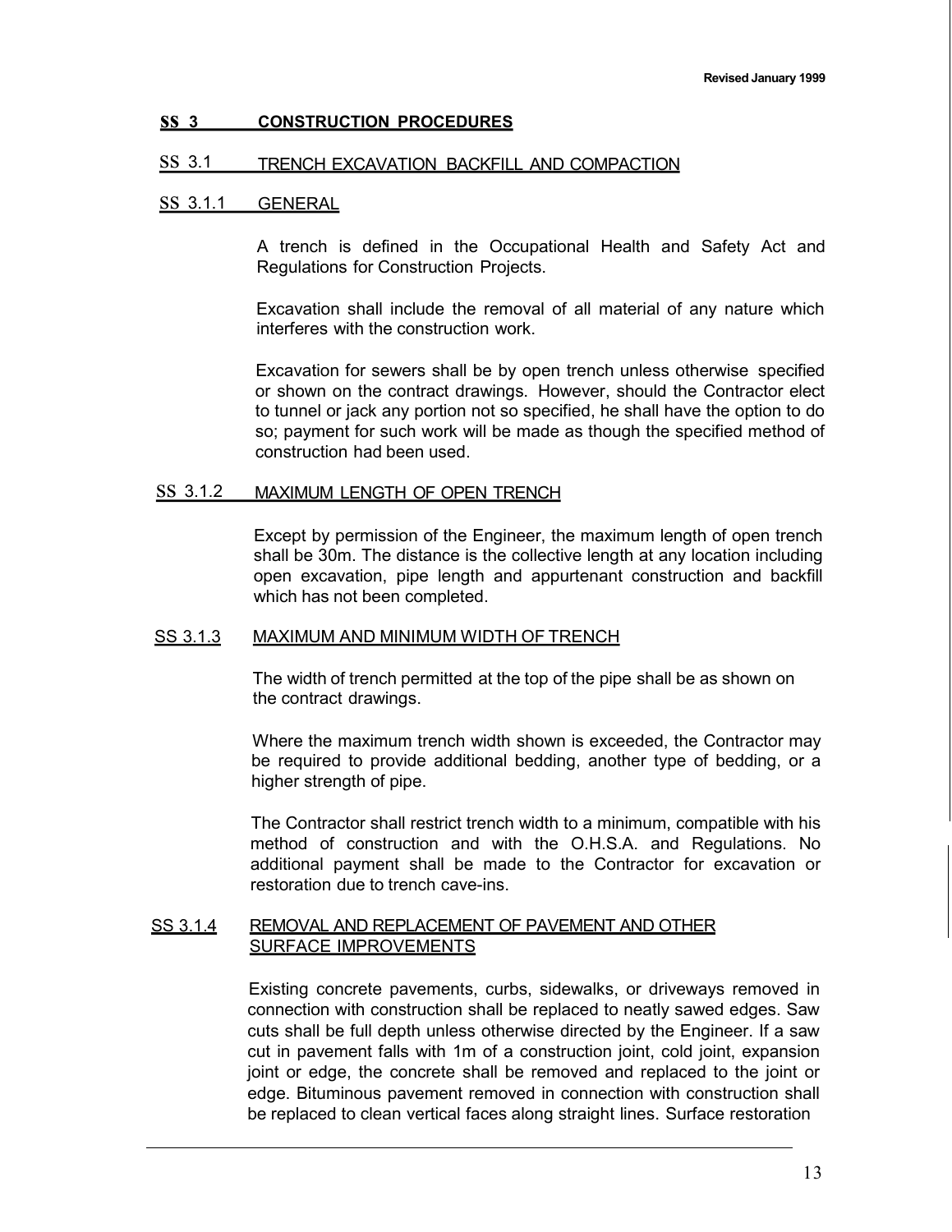shall be carried out in conformity with the applicable standard details for Utility Restorations (AS-207A, 207B, 207C). It is noted that the requirements for backfill of trenches is shown on the contract drawings and provided for in the Special Provisions, and Granular "A" will not necessarily be the requirement. The cost for saw cutting, unless otherwise specified, is to be included in the removal of the appropriate material.

#### ss 3.1.5 SHEATHING AND SHORING

The Contractor shall furnish, put in place and maintain such sheathing, shoring and bracing at such locations and elevations as are necessary or as may be required to support and protect the sides, bottom and roof (if any) of the excavation and to prevent any movement which can in any way disturb or weaken the supporting material below or beside the works or diminish the width of the excavation or otherwise disturb, damage or delay the work or damage or endanger adjacent pavements, property, buildings or other works. The cost of such measures shall be included by the Contractor in the prices tendered in the Schedule of Items and Prices for the relevant structures or pipe-laying (save as otherwise provided for hereinafter under SS 5.8).

Neither the absence of a direction from the Engineer or the Inspector to the Contractor with respect to sheathing, shoring, or bracing hereunder nor the approval or disapproval by the Engineer or the Inspector of the measures taken by the Contractor hereunder shall relieve the Contractor of his responsibilities as set out here in and in the O.H.S.A. and Regulations.

## ss 3.1.6 DEWATERING

The Contractor shall, at all times, keep all excavations, trenches and tunnels free from water.

The Contractor shall employ pumps, deep wells, well points or any other method necessary to remove the water in a manner that will prevent loss of soil and maintain the stability of the sides and bottom of the excavation.

The Contractor shall provide for the disposal of water removed from the excavation in such a manner as shall not be a danger to the public health, private property or to any portion of the work completed or under construction either by himself or any other Contractor, or to the surface of the streets and shall cause no impediment to the use of the streets by the public.

### ss 3.1.7 DEPTH OF TRENCHES

Trenches shall be excavated to the depth required for the foundations of the sewers and appurtenances shown on the drawings. If the trench is excavated below required grade, the Contractor shall fill it to grade with approved concrete or other approved material.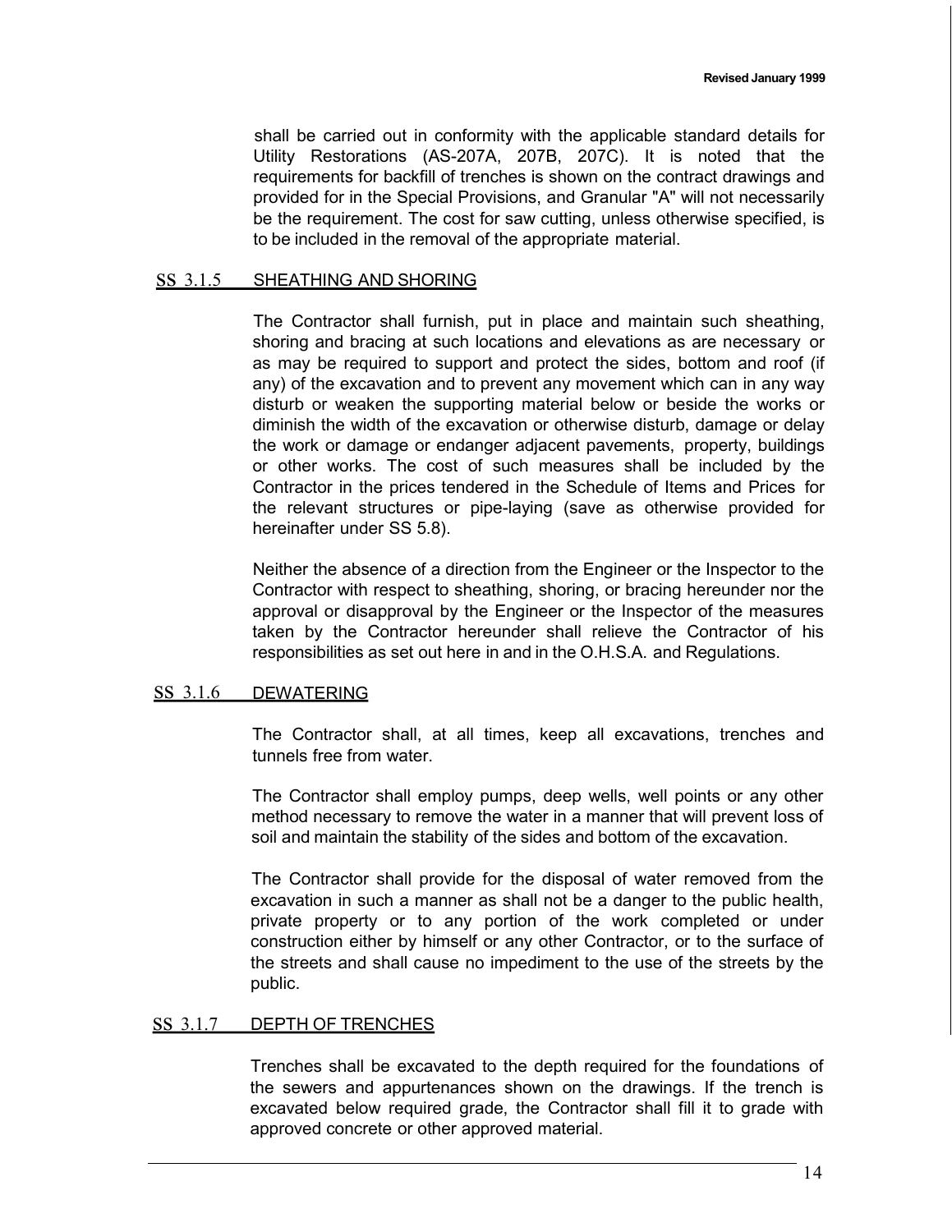#### ss 3.1.8 DISPOSAL OF EXCAVATED MATERIAL

The Contractor shall be responsible for the disposal of all excavated material not required for backfill and shall include such in the tender price for sewer installation, unless provided otherwise in the Special Provisions.

The Ontario Ministry of the Environment and Energy has stated that any materials such as metal, wood or asphalt, etc. which are not considered to be 'inert fill' as defined in the Environmental Protection Act, must be disposed of at waste disposal sites certified by the Ministry to accept and dispose of these wastes, or at sites certified to recycle the wastes in question.

#### SS3.1.9 EXPLOSIVES AND BLASTING

Explosives for blasting shall not be used by the Contractor.

#### SS 3.1.10 BACKFILL AND COMPACTION GENERAL

Backfill shall be considered as starting at the top of the bedding/cover over the pipe.

Backfill for cast-in-place structures, such as manholes and reinforced concrete box culverts, shall start at the sub-grade for the structure and shall be brought up simultaneously and equally on all sides of the structure.

The Contractor shall proceed as soon as possible with backfill operations. Care shall be exercised so that the structure will not be damaged or displaced.

Unless otherwise specified, the periods of time after which the Contractor may place fill or backfill against or over the top of any cast-in-place structures shall be as follows:

| <b>Operation Location</b>   | <b>Against Sides of Structures</b> | <b>Over Top of Structures</b> |
|-----------------------------|------------------------------------|-------------------------------|
|                             | (Days)                             | (Days)                        |
| Placement of loose backfill | $\mathbf{h}$                       | $21*$                         |
| Compaction of backfill      |                                    | $28**$                        |

Or when a test specimen cured under the same conditions as the structure attains 75% of the specified strength at 28 days.

\*\* Or when a test specimen cured under the same conditions as the structure attains 100% of the specified strength at 28 days.

Stones greater than 75mm in any dimension will not be permitted in backfill placed within 300mm of the pavement subgrade.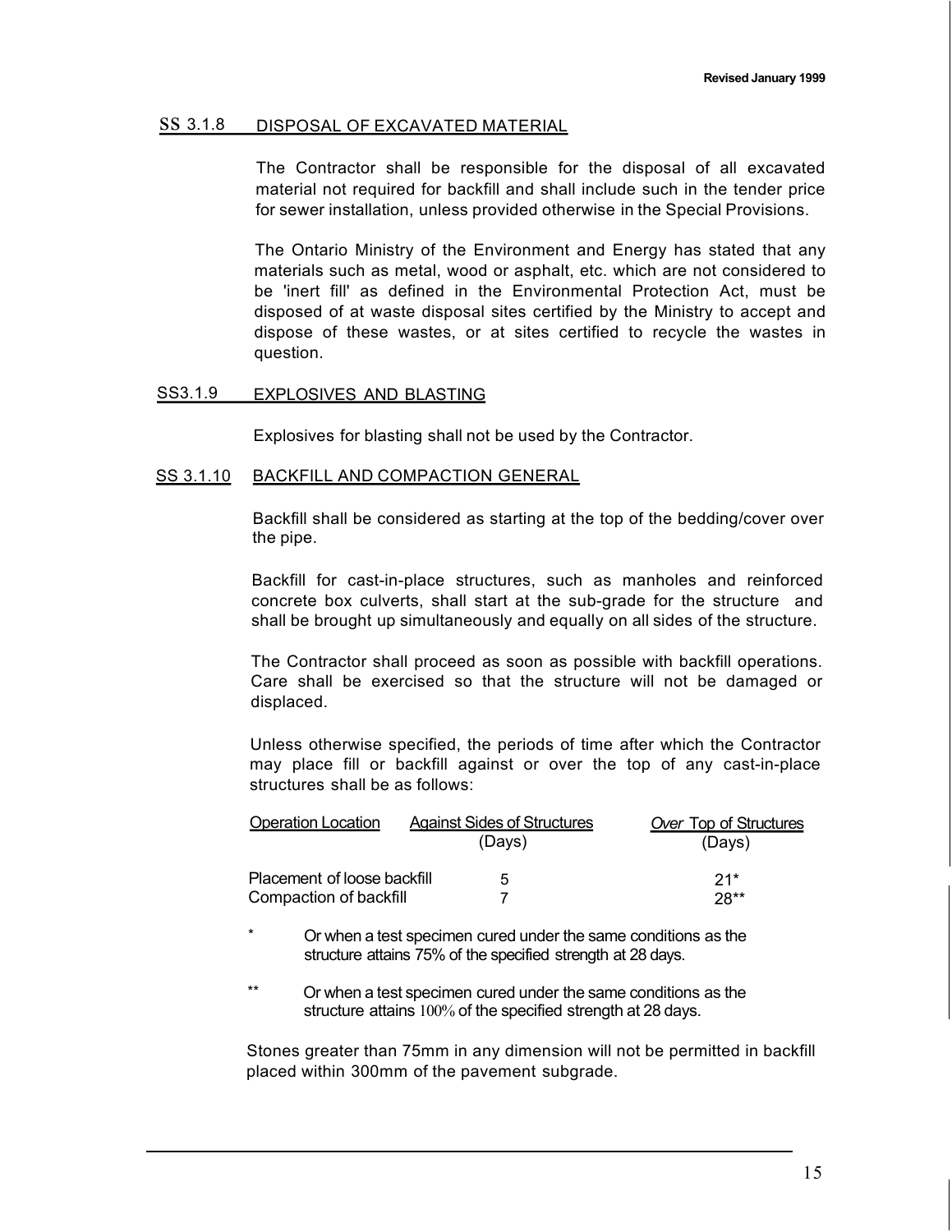Where stones are included in the backfill, they shall be mixed with suitable material so as to eliminate voids.

Where it has become necessary to *excavate* beyond the limits of normal excavation lines in order to *remove* boulders or other interfering objects, the voids remaining shall be backfilled with the specified material.

The trench shall be backfilled using the material specified in the contract documents. Backfill material shall not be dropped from the side of the trench so that there is a clear fall onto the partially covered pipe. Backfill material may be pushed from the fill end of the trench into the partially filled section so that it will roll down the incline onto the covered pipe.

Water may be used when required as an aid to compaction. Water shall not be used as the only means of compaction.

### SS 3.1.11 BACKFILL AND COMPACTION OF SEWER INSTALLATIONS

### a. General

After completion of the bedding of the sewer in accordance with Standard Drawing AS-310A or AS-31OB as called for in the contract, and of the connection in accordance with Drawing No. AS-313, the Contractor shall backfill all trenches up to subgrade elevation with approved native material compacted to 95% of the Standard Proctor Density or granular material compacted to 100% of the Standard Proctor Density as indicated on the Contract Drawings. Granular material shall be in accordance with City Specification S-4, Standard Specification for Selected Granular Base Courses. Granular material shall be from an approved source, shall not include any contaminated or hazardous material and shall be inert and stable.

#### b. Compaction of Clay Backfill in Sewer Trench

The compaction achieved by the Contractor is a function of the following:

- 1. Maximum thickness of loose lifts
- 2. The size of particles of loose backfill
- 3. The type of mechanical equipment used
- 4. The water content of the material being compacted

The intent of this specification is to achieve a backfilled trench upon which surface restoration can be constructed without settlement. The specified

Proctor Densities shall be achieved by varying the four (4) previously listed requirements. Payment for all work and material for backfilling should be included in the unit price for installation and construction of the respective item.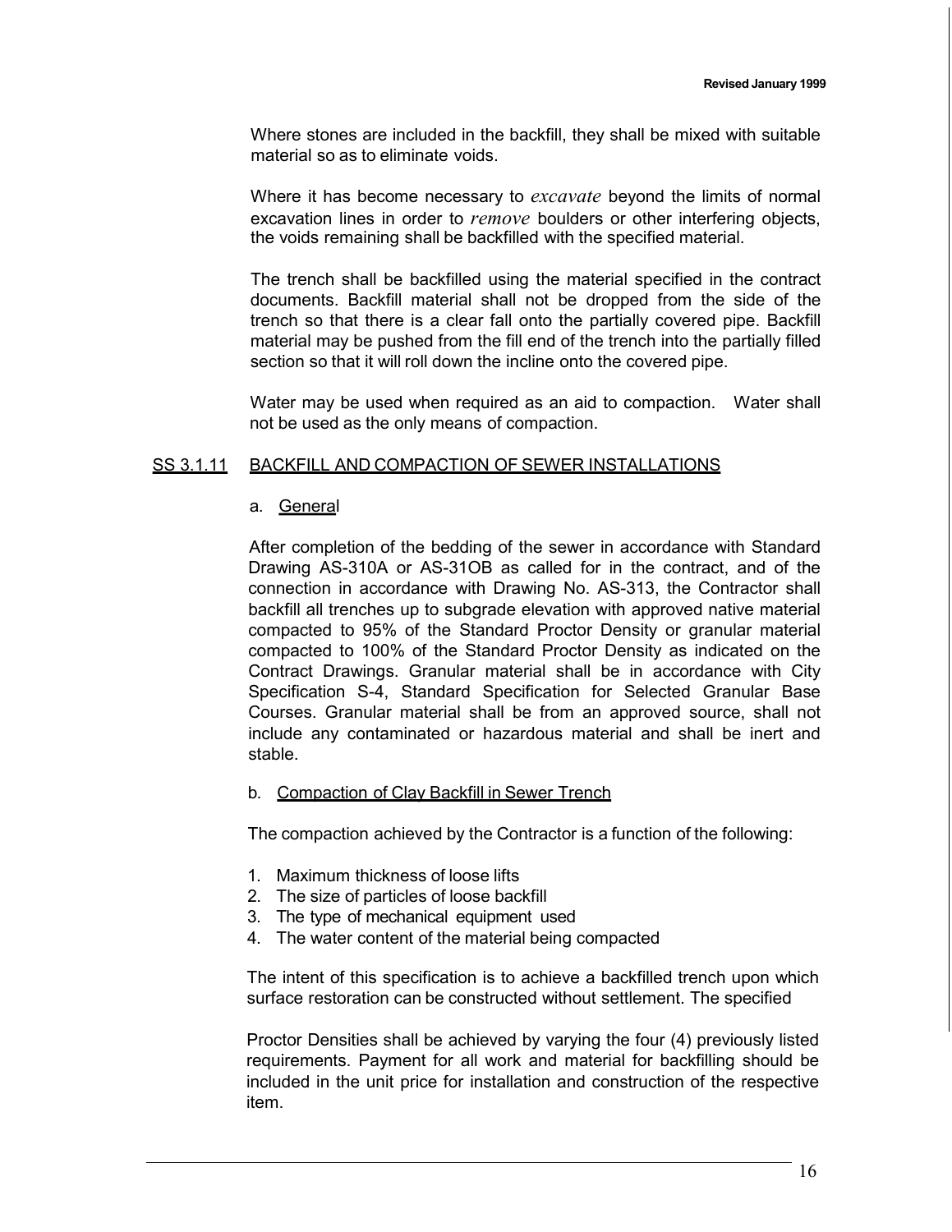### c. Compaction Adjacent to Structures

When it is impossible to compact granular materials immediately adjacent to footings, abutments, wingwalls, piers, pipe culverts, haunches of culverts, retaining walls, sewers, manholes, catchbasins, etc. with the larger types of compaction equipment, the Contractor shall provide and use mechanical hand compaction equipment as directed by the Engineer and shall perform the compaction to his satisfaction. No payment shall be made for the compaction of Sand Cushion, Selected Granular Base Course Class 'A" or "B", granular backfill to bridges, sewers, manholes, catchbasins or subdrains, except where otherwise provided for in the contract.

### SS 3.1.12 TESTING OF COMPACTION

The Contractor shall, at no additional cost to the Corporation, provide assistance for the testing of compaction. This assistance will be in the form of labour, equipment and shoring required to do testing as determined by the Corporation.

### SS 3.1.13 WATER JETTING OF MAIN SEWER TRENCHES

Unless otherwise specified, water jetting of the sewer trenches will not be allowed.

### SS 3.1.14 REMOVING OF SHEATHING AND SHEET PILING

Sheathing and sheet piling shall be withdrawn and removed as the trenches are being backfilled except where and to such extent as the Engineer shall order that the same be left in place or where he shall permit the Contractor to leave the same in place.

### ss 3.2 INSTALLING SEWER PIPE

#### SS 3.2.1 BEDDING AND COVER MATERIALS

The surface upon which the sewer pipe is to be laid shall be firm and true to grade. If soft, spongy, unstable or similar unsuitable material is encountered, upon which the bedding material or pipe is to be placed, this unsuitable material shall be removed to a depth ordered by the Engineer and replaced with suitable compacted material.

Unless otherwise noted, all sewers and connections shall be bedded with a granular material having a nominal largest size of 16mm (5/8 inch), minus all material passing the number 4 sieve. This material is also suitable for use as a "clear stone component" required on risers and for full-depth supports for conduits. A larger clear material, up to 19mm (3/4 inch}, may be accepted at the discretion of the Engineer for concrete or vitrified clay pipe. If native material that is likely to migrate into the clear stone is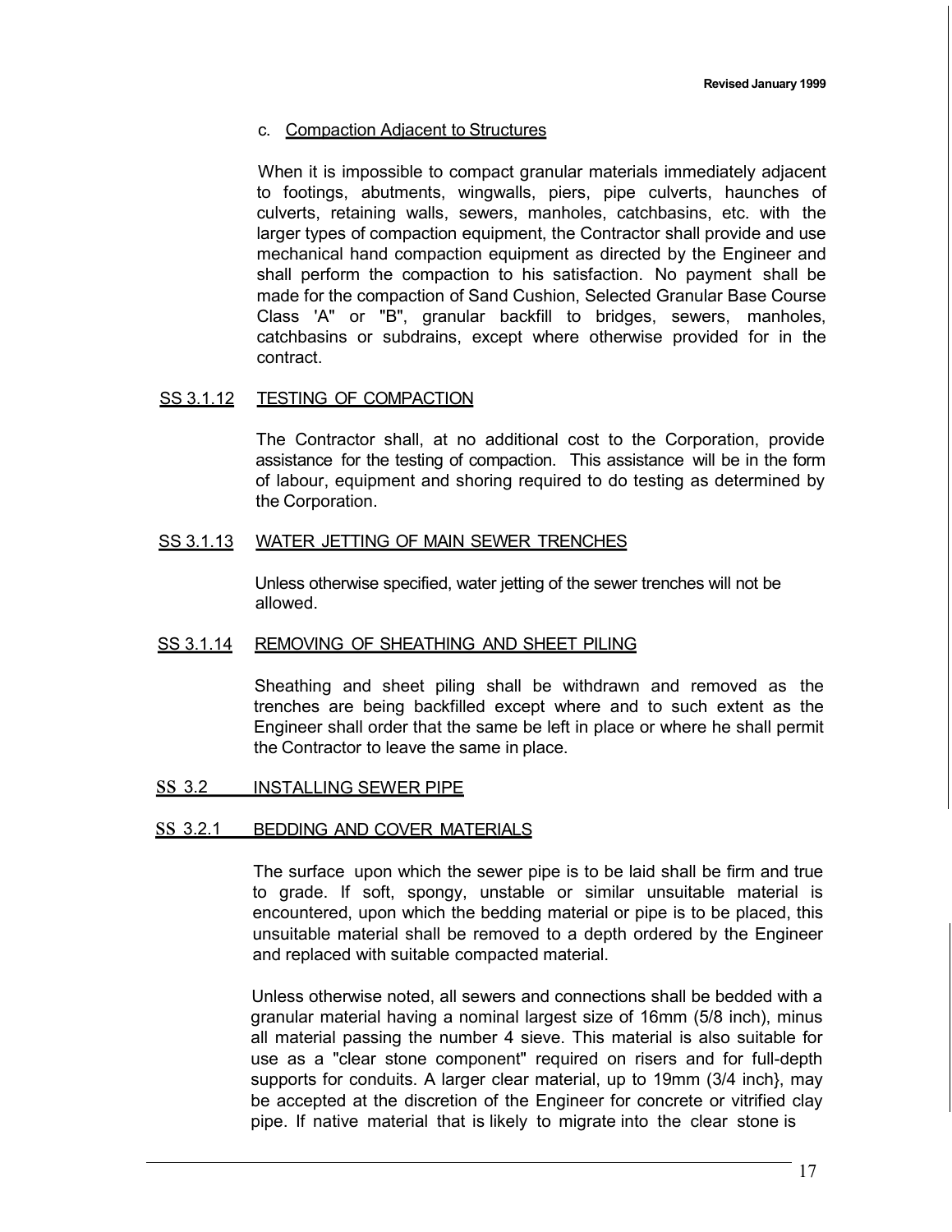encountered, the Engineer may require that the cover material from the springline to 300mm above the pipe be Granular "A".

Care must be taken to ensure that the trench bottom is clear from debris, loose material and teeth indentations from the excavator prior to placing the bedding. Bedding shall be thoroughly compacted from trench wall to trench wall and leveled to a true and even grade before placing the pipe. Steps shall be taken to ensure that bedding material is thoroughly compacted in the area below the haunches of the pipe to ensure adequate support. This step is considered crucial to the acceptable long-term performance of the sewer and can be accomplished either by hand or by means of a mechanical compactor. If a mechanical compactor is used, it must fit easily between the pipe and the trench wall. Caution is required to prevent damage to the pipe. PVC pipe, especially the small diameter sizes, has a tendency to float or rise when being compacted. It is the Contractor's responsibility to take the appropriate steps to prevent this. The remaining bedding material must be thoroughly compacted to 100% of the Standard Proctor Density in a number of lifts not exceeding 300mm in thickness, depending on the pipe size. Payment for this work shall be included in the price bid per meter of sewer or connection.

Where a concrete bedding is specified, the concrete shall be 15 MPa and shall be constructed to the dimensions shown on the Standard Detail Drawing for Bedding AS-310 A or C. After the trench has been prepared, the pipe shall be carefully laid to line and grade and shall be supported on precast concrete blocks. After the pipe has been jointed and the pipe laying approved, the concrete shall be placed to the lines and grades shown on the drawings. Particular care shall be exercised to work the concrete under the pipe and to this end the concrete shall be placed on one side of the pipe only until it has been worked completely under the pipe, care being taken that the alignment and grade are maintained.

Where it is deemed necessary by the Engineer, the concrete bedding may be placed in two pours. When the bedding is placed in two pours, no concrete shall be placed until the initial slab poured has cured for a minimum of 24 hours. The two pours shall be keyed together.

Where the sewer pipe is to be encased in concrete, the external surface of the pipe shall be thoroughly cleaned before placing concrete.

Where the concrete cradle is poured to the sheathing of a trench, at least one thickness of building paper shall be placed between the sheathing and the concrete.

Where a granular bedding is specified, the granular material shall be laid to the dimensions and density shown on the Standard Detail Drawing AS-310B. Care shall be taken that there is even compaction of the bedding. The Contractor shall take special care to ensure that the material to the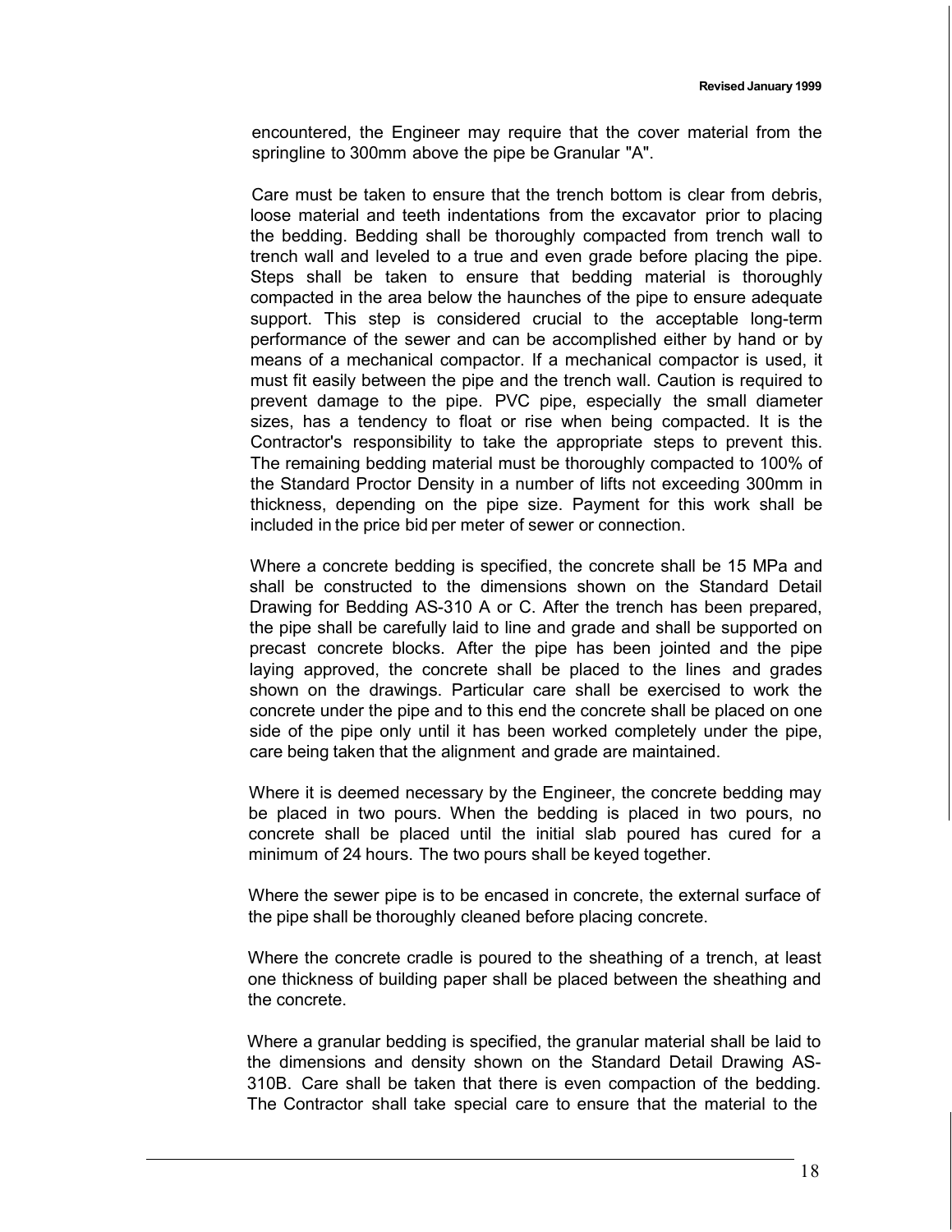side of the pipe is compacted to the same degree as that underneath the pipe.

The pipe shall be supported for the full length of the barrel with full bearing on the bottom segment of the pipe equal to the minimum of six-tenths of the outside diameter of the barrel.

### ss 3.2.2 PIPE LAYING

Pipe shall be inspected in the field before and after laying. If any cause for objection is discovered in a pipe after it has been laid, it shall be subject to rejection.

Pipe shall be laid upgrade with the bell end of the pipe upgrade unless otherwise authorized by the Engineer.

Pipe shall be laid true to line and grade with uniform bearing under the full length of the barrel of the pipe. Suitable excavation shall be made to receive the bell or collar. Any pipe that is not in true alignment or shows any undue settlement after laying shall be taken out and re-laid.

Trenches, where pipe laying is in progress, shall be dewatered. As the pipes are laid, they must be thoroughly cleaned and protected from dirt and water. No length of pipe shall be laid until the preceding length has been thoroughly embedded and secured in place to prevent any movement or disturbance of the finished joint.

Where the sewer pipes are placed in tunnel, each pipe shall be installed on a bed of sand-cement mixture. The remaining void between the pipe and the primary lining shall then be filled by ramming sand-cement mixture into place or pressure grouting. The sand-cement mixture shall be one part of cement and five parts of sand. Under no circumstance shall more than one pipe length be laid and backfilled with sand-cement mixture at any time.

## ss 3.2.3 PIPE JOINTING

All pipe joints shall have rubber gaskets unless otherwise specified. The Contractor shall follow the manufacturer's instructions for the placing of the gasket and forming of the joint. Care must be taken not to misplace the gasket after the forming of the joint. A test will be made with a feeler gauge to ensure that the gasket is in its proper place. In pushing or pulling home the pipe in the joint, care will be taken not to damage the pipe. If on testing the gasket is found to be out of position, the joint shall be opened and if necessary a new gasket used. The pipe shall be blocked at the end of the day to prevent creep.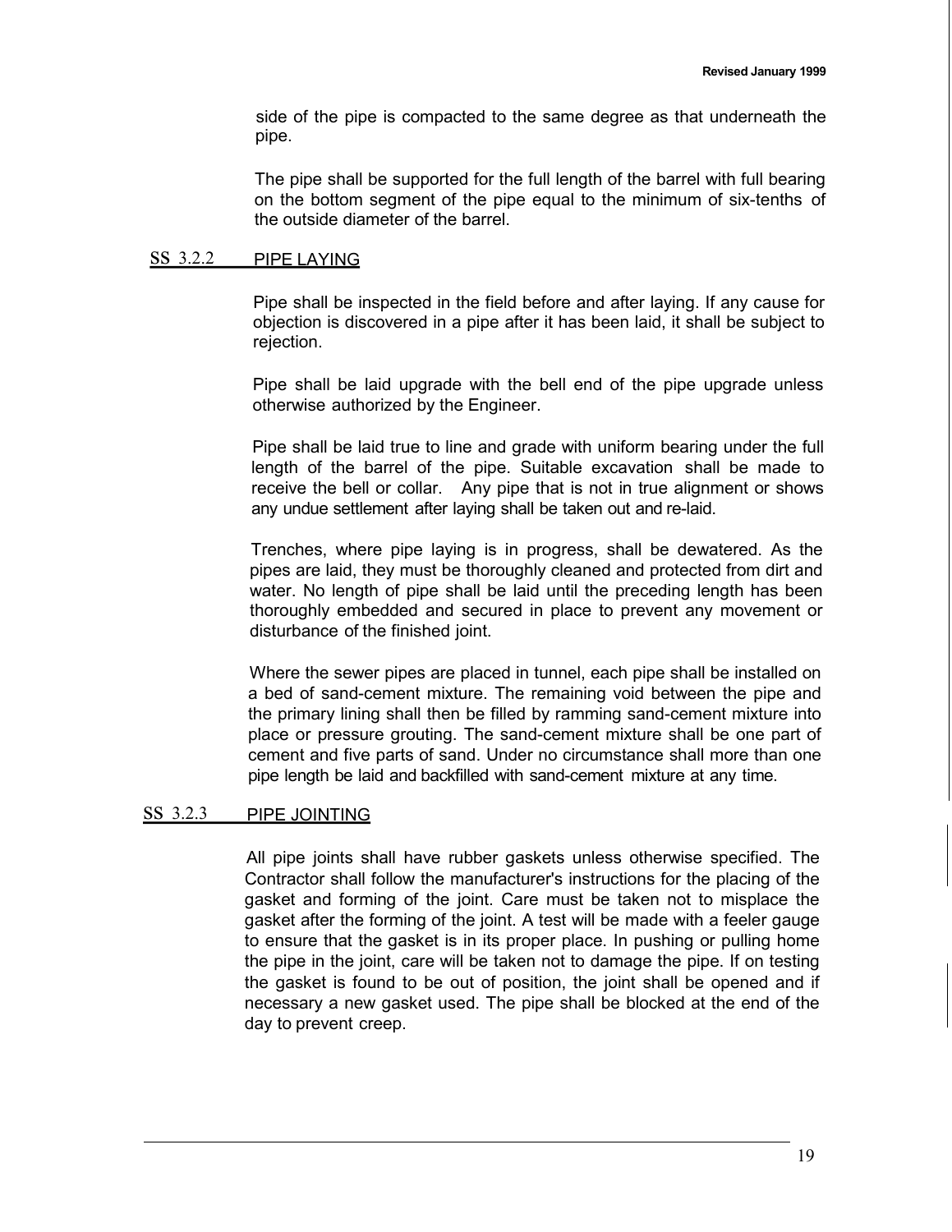### ss 3.3 TUNNEL EXCAVATION AND JACKING

### ss 3.3.1 GENERAL

Only experienced workmen shall be employed in tunnel and jacking operations.

### SS 3.3.2 TUNNELING

Where shown on the drawings or where the Contractor elects to excavate in tunnel in place of open cut, he shall submit his proposal to the Engineer. His proposal shall include drawings showing details of the following:

- a. The tunnel shaft bracing and dimensions
- b. Tunnelsupports
- c. Method of back packing tunnel supports
- d. Bracing to prevent pipe shifting and floating

### SS 3.3.3 JACKING OPERATIONS

Where shown on the drawings or where the Contractor elects to jack pipe in place of tunneling or deep trench excavation, the following requirements shall be met:

The Contractor shall submit his proposal showing details of the jacking pit bracing and jacking head to the Engineer.

The leading section of pipe shall be equipped with a jacking head securely anchored thereto to prevent any wobble or variation in alignment during the jacking operation. Excavation shall be performed entirely within the jacking head and no excavation in advance thereof shall be permitted. Every effort shall be made to avoid any loss of material outside the jacking head. Excavated material shall be removed from the pipe as excavation progresses and no accumulation of such material within the pipe shall be permitted.

Once the jacking operation has commenced, it shall be continued uninterrupted until the pipe has been jacked between its specified termination points.

Upon completion of the jacking operations, all voids around the outside the pipe shall be filled by grouting. Grouting equipment and material shall be on the site before jacking operations are started in order that grouting around the jacked pipe may be started immediately after the jacking operation is finished. Should appreciable loss of ground occur during the jacking operation, the voids shall be back packed promptly to the extent practicable with soil cement consisting of a slightly moistened mixture of one part cement to five parts granular material. Where the soil is not suitable for this purpose, the Contractor shall import suitable material. The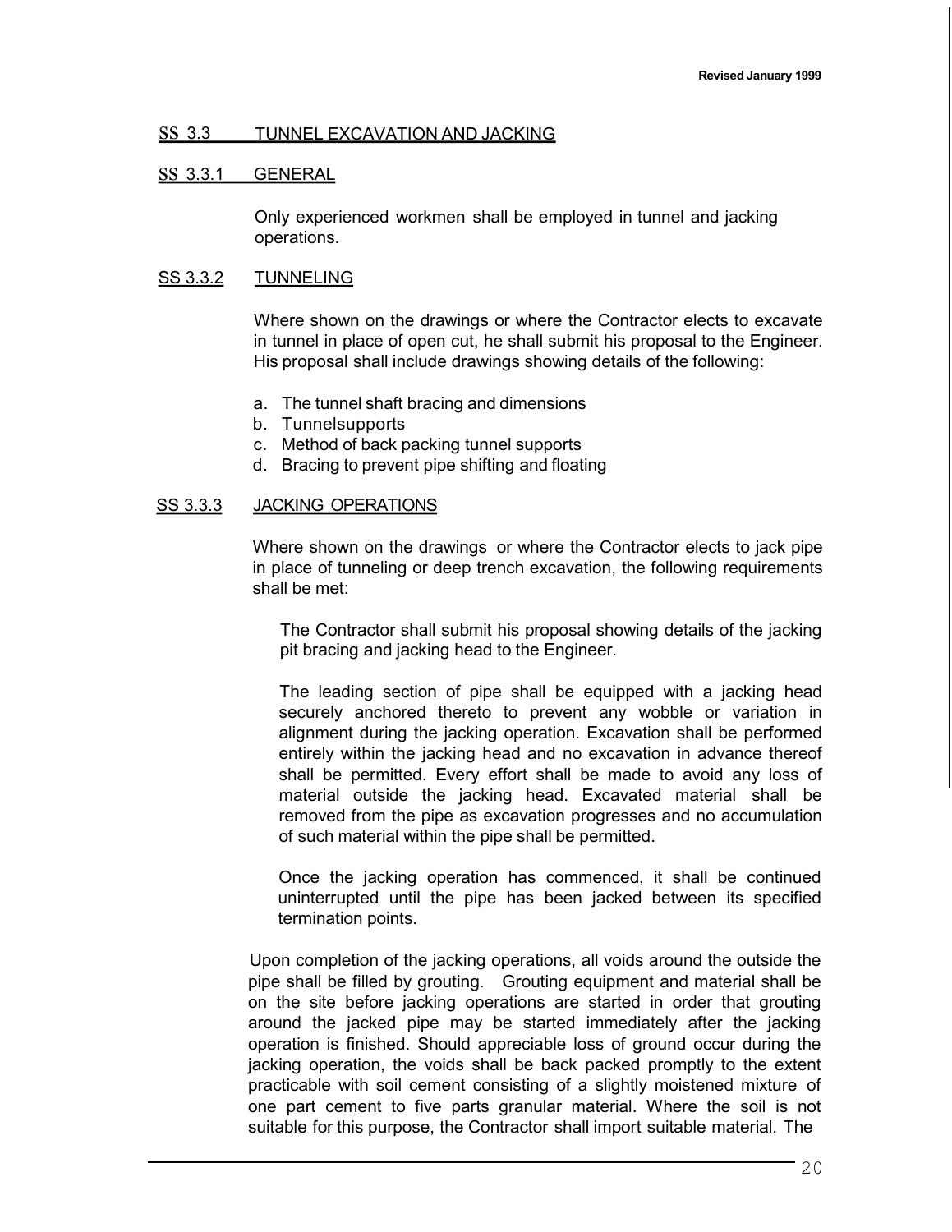soil cement shall be thoroughly mixed and rammed in place as soon as possible after the loss of ground.

### ss 3.4 CONNECTIONS, PRIVATE AND CATCHBASIN

#### ss 3.4.1 PRIVATE SANITARY DRAIN CONNECTIONS

Where the Engineer directs. the Contractor shall supply and install 150mm private drain connections from the sanitary sewer to the road allowance limit.

Private sanitary drain connections shall be as specified in SS 2.4.1.

Ends of private sanitary drain connections shall be terminated with an approved bell fitting, fitted with a proper cap. sealed and marked with a 50mm X 100mm wooden stake erected at the end of the pipe to project 0.5m above ground.

Where the Engineer directs. a cleanout shall be installed at the upstream end of the private sanitary drain connection. The cleanout shall consist of a 150mm X 150mm X 150mm Tee fitting as specified in 2.4.1. TEE-WYE and WYE fittings are not permitted. The cleanout shall be fitted with a 150mm riser pipe and a proper cap at ground level. Where the cleanout is located in a driveway or a sidewalk. the riser pipe shall be fitted with the cover specified in SS 2.10.2.

Sanitary connections shall have an invert depth of 2.4m to 3.0m below the finished grade at the lot line or as directed by the Engineer. The minimum fall of an open cut connection shall be 1% to the main sewer; the minimum fall of a punched or bored connection shall be 2% to the main sewer. The angular rise of the connection at the sewer shall be supported by 16mm (5/8 inch) clear stone.

All sanitary private drain connections shall be bedded in accordance with AS-310B. The trench backfill shall be the same as that for the main sewer as detailed on the Contract Drawings. Surface restoration shall be at least equal to the preconstruction conditions or to the minimum City of Windsor specifications.

## ss 3.4.2 PRIVATE STORM DRAIN CONNECTIONS

Where the Engineer directs. the Contractor shall supply and install 150mm private drain connections from the storm sewer to the road allowance limit.

Private storm drain connections shall be as specified in SS 2.4.1.

Ends of private storm drain connections shall be terminated with an approved bell fitting. fitted with a proper end cap. sealed and marked with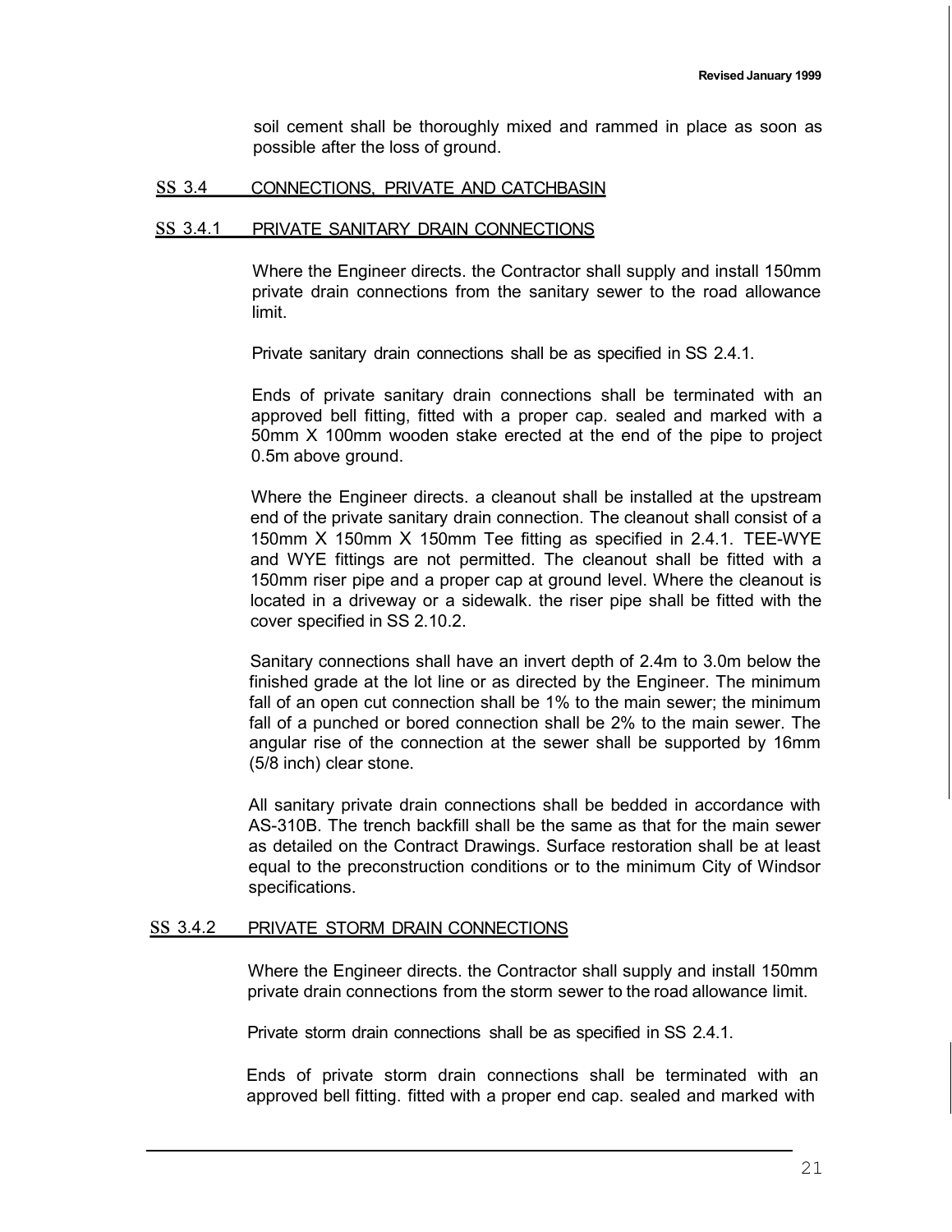50mm X 100mm wooden stake erected at the end of the pipe to project 0.5m above ground.

Storm connections shall have an invert depth of a minimum 1.25m below the finished grade at the lot line or as directed by the Engineer. The minimum fall of an open cut connection shall be 1% to the main sewer; the minimum fall of a punched or bored connection shall be 2% to main sewer. The angular rise of the connection at the sewer shall be supported by 16mm (5/8 inch) clear stone.

All storm private drain connections shall be bedded in accordance with AS-31OB. The trench backfill shall be the same as that for the main sewer as detailed on the Contract Drawings. Surface restoration shall be at least equal to the preconstruction conditions or to the minimum City of Windsor specifications.

### SS 3.4.3 CATCHBASIN CONNECTIONS

Unless otherwise specified, all catchbasin connections will be 200mm in diameter as specified in SS 2.4.1. The pipe will be bedded in accordance with AS-310B. The trench backfill shall be the same as that for the main sewer as detailed on Contract Drawings. Surface restoration shall be at least equal to the preconstruction conditions or to the minimum City of Windsor specifications. The angular rise of the connection at the storm sewer shall be supported by 16mm (5/8 inch) clear stone.

### SS 3.4.4 CONNECTION DOUBLE STOP AT SEWER

All PVC pipe connections having an angular rise to the main sewer greater than 45 degrees must be provided with a "double stop" at the sewer. This shall consist of an approved PVC fitting placed adjacent to the sewer Tee or tap fitting. Payment for this requirement will be considered part of the unit price for connections.

## ss 3.4.5 REPLACEMENT OF EXISTING PRIVATE DRAIN CONNECTIONS BEYOND TRENCH

Where the Engineer determines that an existing private drain connection should be replaced outside the limits of the new sewer trench, the Contractor shall remove the faulty pipe as directed by the Engineer and supply and install a new private drain connection pipe. The pipe shall be as specified in SS 2.4.1.

The pipe shall be bedded in accordance with AS-31OB. The trench backfill shall be the same as that for the main sewer as detailed on the Contract Drawings. Surface restoration shall be at least equal to the pre-construction conditions or to the minimum City of Windsor specifications.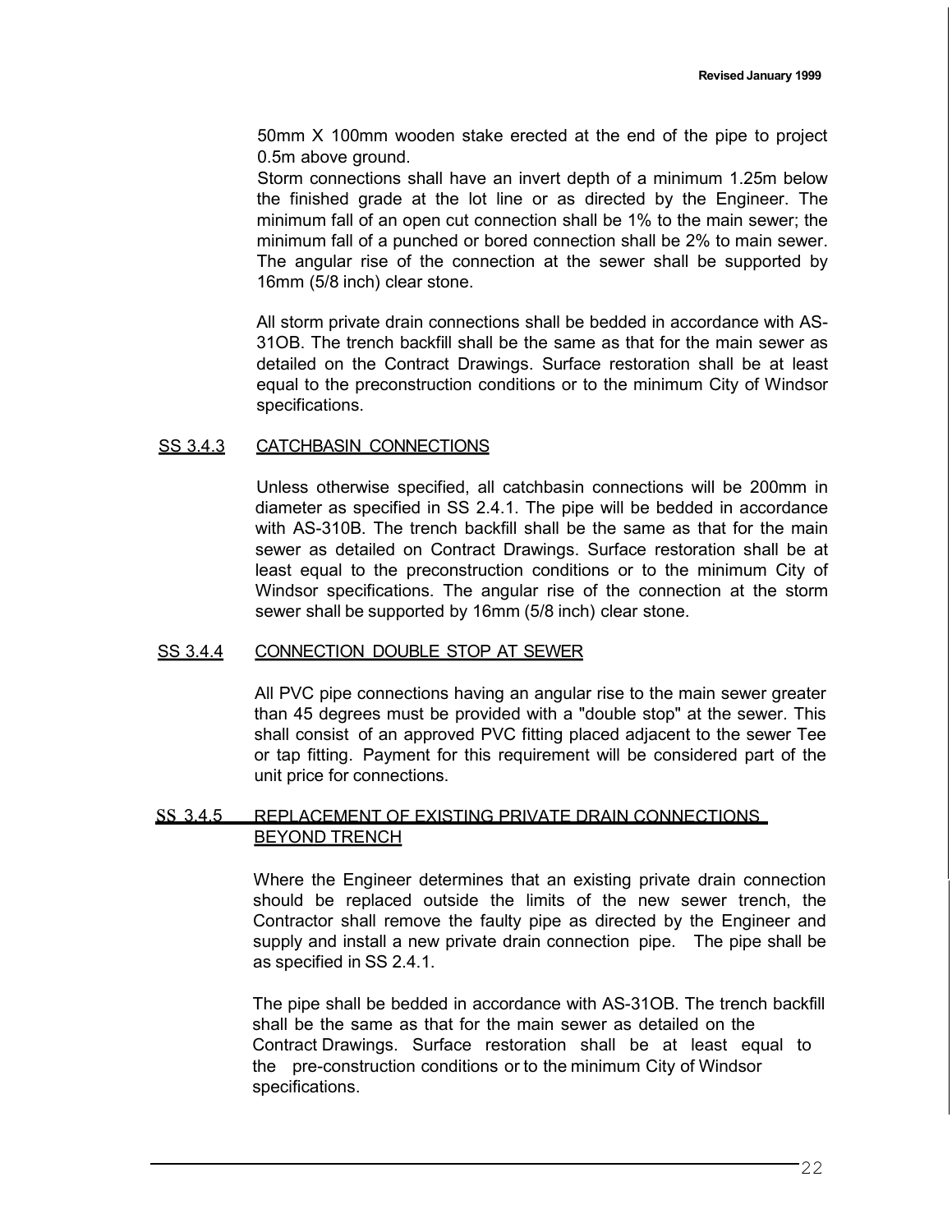### ss 3.4.6 EXISTING CONNECTIONS CROSSING SEWER TRENCH

The Contractor shall supply and re-install any connections crossing the proposed sewer trench. The pipe shall be as specified in SS 2.4.1.

The pipe shall be bedded with 16mm (5/8 inch) clear stone or compacted Granular "A" in accordance with AS-310B from the top of the bedding of the proposed sewer to 300mm above the pipe. If native backfill is used from the top of the bedding of the proposed sewer to the underside of the pipe, a beam support in accordance with Standard Drawing AS-312 is required.

### ss 3.4.7 SUPPORT FOR CONNECTION AND MAINLINE SEWER

Wherever a connection or mainline sewer crosses over or under an existing pipe, the top pipe must be supported. If the lower pipe trench is backfilled with native material, a beam support in accordance with Standard Drawing AS-312 is required.

If a lower pipe trench has been backfilled with granular material compacted to 100% Standard Proctor Density, no beam support is required. The Contractor may elect to fill the trench of the lower pipe with 16mm (5/8 inch) clear stone material compacted to 100% Standard Proctor Density, from the bedding of the lower pipe to the underside of the higher pipe. This support must extend a minimum of 600mm beyond the outside diameter of the higher pipe. If the adjacent material is considered to be susceptible to migration into the clear stone, a filter cloth material will be required. If the higher pipe is 200mm in diameter or smaller and the trench for the lower pipe does not exceed 1.5m in width at the point of crossing, "Blue Brute" or equivalent PVC-SOR 18 pipe will be an acceptable alternative to constructing a beam support. The section of "Blue Brute" or equivalent must extend at least 300mm onto undisturbed ground on both sides of the lower pipe trench.

Payment for all supports will be considered to be part of the unit price bid for the most recent installation.

### ss 3.4.8 BACKFILLING AND COMPACTION AROUND THE VERTICAL SECTION OF CONNECTIONS

To ensure the pipe is properly bedded, backfilled and that the material is adequately compacted, the vertical section of the connection measuring 600mm at each side along the main sewer trench and across the whole width of the sewer trench will be bedded with compacted clear stone. Payment for this requirement will be considered part of the unit price for connections.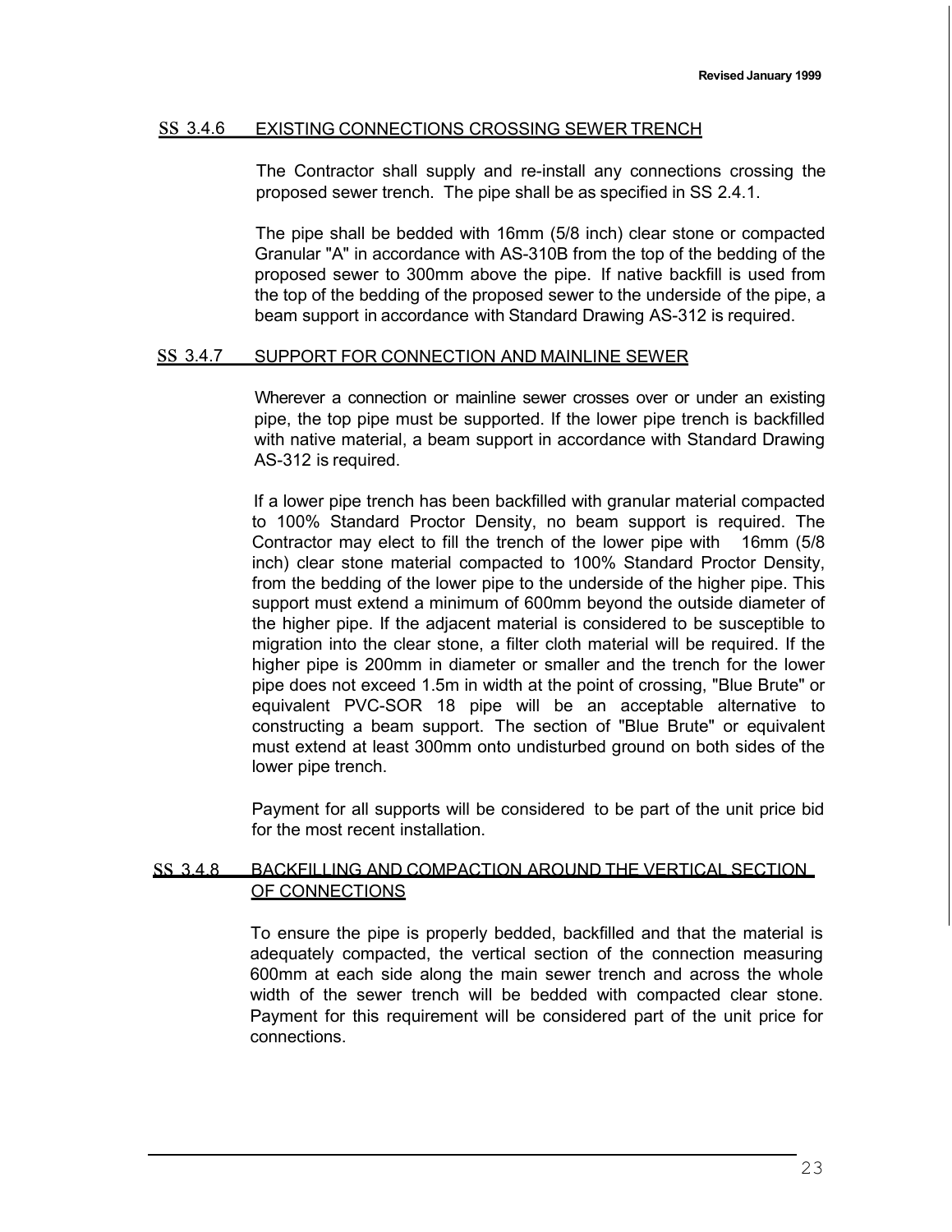### ss 3.4.9 TAPPING OR CONNECTION INTO EXISTING SEWER

### a. Asbestos/Cement Pipe

All taps into asbestos/cement pipe shall require the use of a saddle with stainless steel straps (Crowle Fitting) or a manufactured tee. This tee shall be cut into the existing line and secured with mechanical couplings conforming to CSA Standard 8602 to ensure a sound and watertight joint. If the saddle is used, the opening must be machine cut to exact dimensions. In all cases, a sound and watertight connection must be assured.

### b. PVC Pipe

All connections to PVC sewers shall be made using a manufactured tee cut into the line and secured with PVC sleeve couplings. The use of "lnserta Tees" or saddles is not permitted.

### c. Vitrified Clay Pipe

When vitrified clay pipe is encountered, a section of this pipe must be removed and replaced with either a vitrified clay manufactured fitting or a PVC fitting. Mechanical couplings confirming to CSA Standard 8602 shall be used to ensure a sound and watertight joint.

#### d. Concrete Pipe

Concrete pipe 375mm in diameter and larger may be field tapped in place. Care shall be taken to ensure the connecting tee or AC. coupling/adapter does not protrude into the main sewer. A non-shrinking, fast-setting grout shall be used and a curing period of 12 hours minimum is required before backfilling.

The use of "lnserta Tees" or similar methods such as saddles which require the use of a compression gasket may be allowed if the Contractor demonstrates to the satisfaction of the Engineer that a watertight joint can be achieved.

The use of sand coated PVC fittings is not allowed.

When connecting to concrete pipe smaller than 375mm in diameter, a section of pipe must be removed and a manufactured fitting of either concrete or PVC shall be installed. Mechanical couplings conforming to CSA Standard 8602 shall be used to ensure sound and watertight joints.

### e. Brick Sewers

When brick sewers are encountered, a field tap shall generally be allowed. A non-shrinking, fast-setting grout must be used and a minimum of 12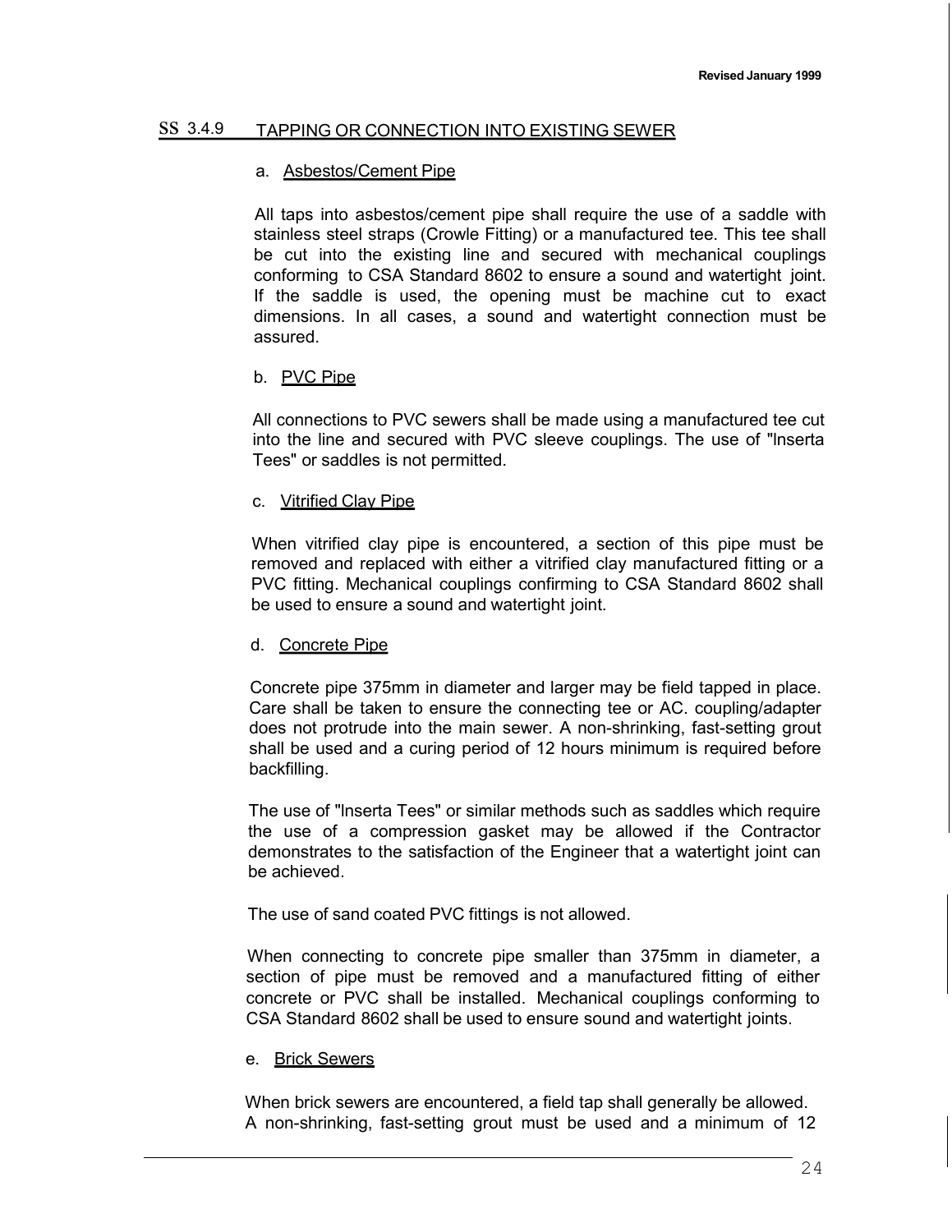hours setting time is required before backfilling. A concrete, vitrified clay or asbestos cement fitting is required. A plastic fitting is not acceptable. The Engineer reserves the right to consider other methods, but in all cases, a sound and watertight joint must be achieved, and the Engineer will be the sole judge in determining the acceptability of the alternate method(s).

### SS 3.4.10 MECHANICAL COUPLINGS

Mechanical couplings confirming to CSA Standard B602 are available to join PVC pipe to vitrified clay pipe, PVC pipe to concrete pipe, vitrified clay pipe to concrete pipe, and concrete pipe to concrete pipe. Contractors shall take note that in many cases the bells of pipes will have to be removed. This must be done in a manner that leaves a smooth and straight pipe. Where the inside diameters of the connecting pipes are slightly different, care shall be taken to minimize the lip at the connecting joint.

#### SS 3.4.11 WATERTIGHT JOINTS AND CONNECTIONS

The Contractor shall, by an approved method, ensure that all joints between pipes and connections are sound and watertight. When a grout or mortar is used, it must be a fast-setting, non-shrinking variety. If a field tap requires grout, the joint or tap must be left undisturbed for a minimum of 12 hours. Care must be taken to ensure that the stem of the bell does not protrude into the mainline. When pipes of different outside diameters are connected, care must be taken to ensure that the inverts of the pipes are relatively flush.

#### SS 3.4.12 PITS FOR PRIVATE DRAIN CONNECTIONS

Payment for private drain connection pits shall be included in the price bid for the construction of private drain connections. No separate or additional payment shall be made to the Contractor.

#### SS 3.4.13 CONSTRUCTION OF PRIVATE PROPERTY

Should the Contractor choose to construct connection pits on private property, he shall first provide the Engineer with the written consent of the property owner. The latter shall include:

- I. Approval for both the Contractor and the City inspection personnel to enter onto the private property in question.
- II. A general description of the work involved, namely, the location and dimension of the pit.
- 111. A statement that the pit will be restored to a condition at least equal to or better than existing prior to construction.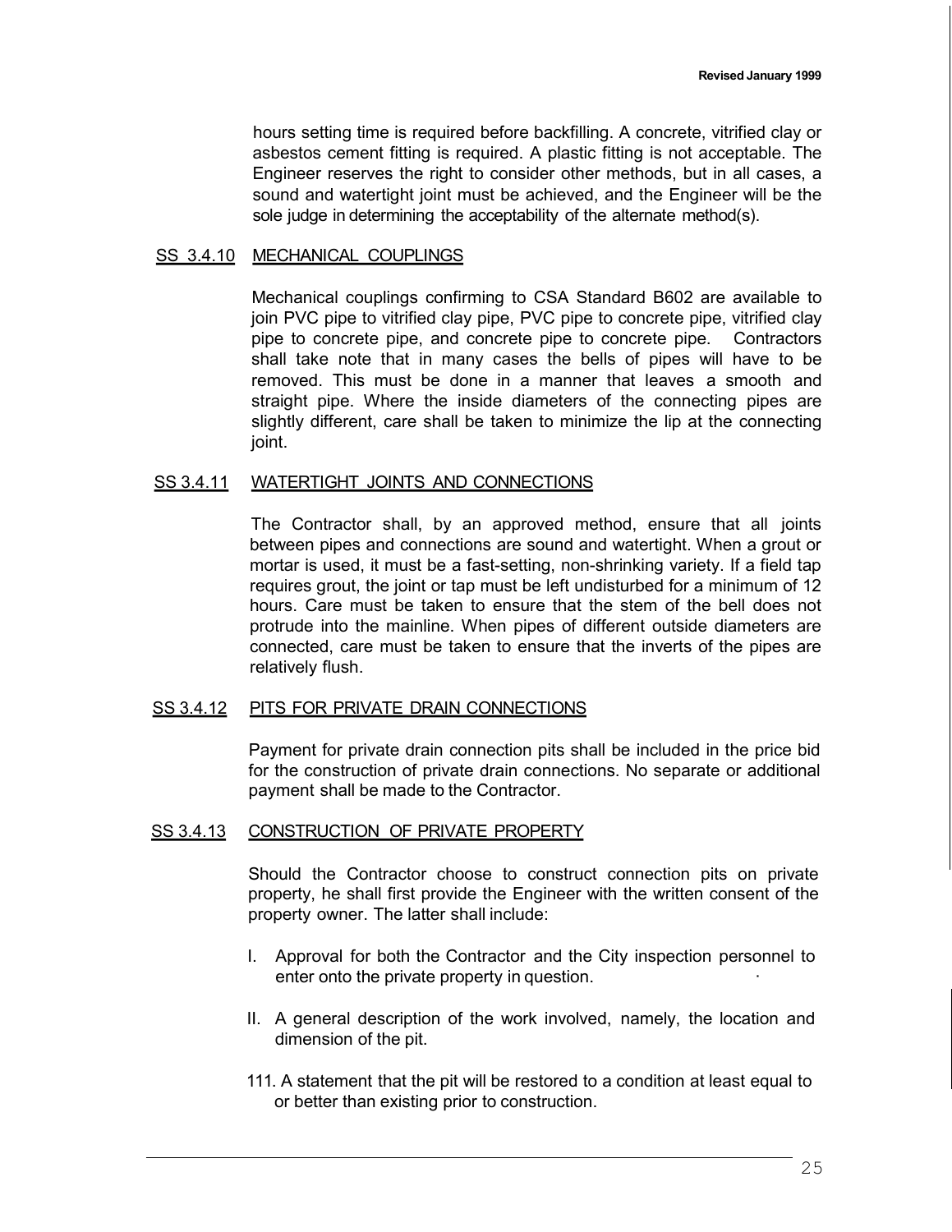Should the pit involve repair of an existing connection on private property, the Contractor shall also obtain a sewer permit from the City of Windsor Building Department. He shall ensure that this work is inspected by Building Department personnel prior to backfilling the pit.

If, in the opinion of the Engineer, placing the pit for the private drain connection on private property was beneficial to the City, the Contractor will be paid a reasonable cost for the above-noted repair.

The contractor shall take note that when a pit extends beyond the limit of the connection installation, the bottom of the entire pit shall be filled with the same bedding material and the same compaction method used as that used for the actual connection to the appropriate level to facilitate the installation of the future connection.

The entire cost of the pit excavation, necessary backfill, and restoration shall be considered to be part of the unit price bid for the connection.

The Contractor shall also note that his liability insurance shall also extend to include work on private property should he choose to proceed in this manner.

#### 88 3.4.14 WATER JETTING OF PRIVATE DRAIN CONNECTION PITS

In the case where private drain connection pits at property lines are being backfilled with native material, the water jetting method may be used in lieu of mechanical compaction, provided the following conditions are met:

- (a) Procedure to be approved by the Engineer.
- (b) Disturbances to property owners are limited to a tolerable condition and, above all, safety of access is always ensured by fencing off the depressed area where necessary.
- (c) A two-year maintenance period is required for the affected area after Substantial Completion of the project.

#### 88 3.5 INSTALLING MANHOLES AND CATCHBASINS

### 88 3.5.1 GENERAL

The Contractor may choose between poured in place and precast construction. Manholes or catchbasins of the type specified shall be excavated for and constructed to conform to the requirements of the Contract Drawings and shall be located at the points and elevations required on the Contract Drawings or as directed by the Engineer. Excavated materials that cannot be incorporated into the work shall be disposed of by the Contractor outside the contract limits.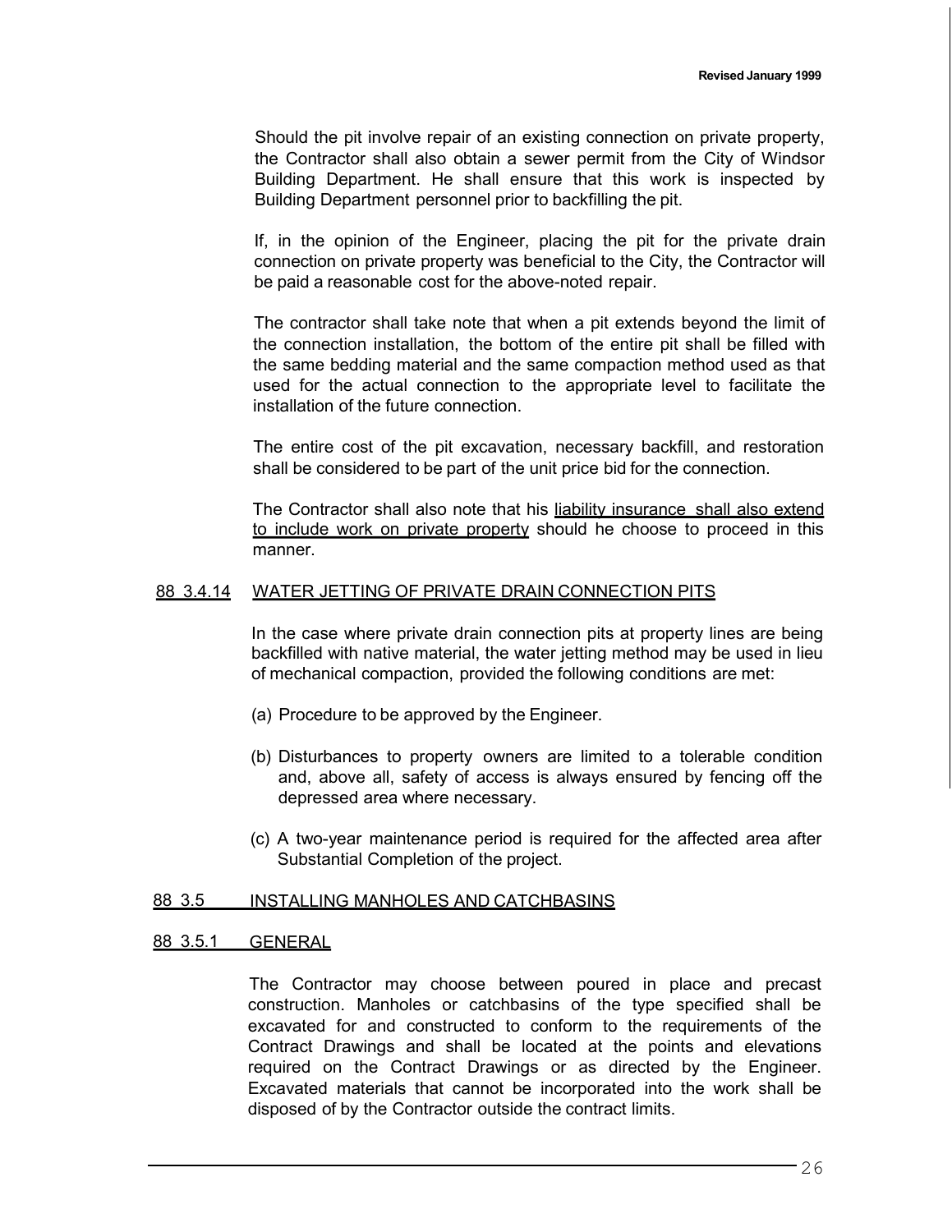### SS 3.5.2 POURED IN PLACE CONSTRUCTION

The Contractor shall form and pour the specified unit plumb and true to alignment and grade.

Once forms have been stripped, the Contractor shall remove all inside wall protuberances.

#### SS 3.5.3 PRECAST CONSTRUCTION

The precast unit shall be placed plumb and true to alignment and grade.

Precast bases shall be set to the specified grade, shall be level, and shall have uniform overall contact with the underlying soil.

Any adjustment of the unit for plumb, alignment, and grade shall be carried out by lifting the unit free of the excavation, leveling the base, and replacing the unit to proper alignment and grade.

#### ss 3.5.4 INSTALLATION OF INLET AND OUTLET PIPES

All connection holes in new, precast structures shall be cored or cast in place by the manufacturer. Any modifications to the OPSD 701.021 shall require the submission of detailed shop drawings for approval by the Engineer. One hole for a *2001250mm* connection and one hole for a 150mm subdrain shall be the maximum permitted in any one side of a structure without the approval of the engineer.

Pipes placed in the walls for inlet or outlet connections shall extend through the wall a sufficient distance to allow for connections; shall be trimmed flush with the inside wall; and shall be securely and neatly grouted into place. Inlet and outlet concrete pipes shall be supported with Class "A" bedding to the first pipe joint as per AS-310A and AS-314.

Watertight connections of PVC pipes shall be made to structures by means of KOR-N-SEAL boots, A.C. couplings or manufacturer supplied sanded bells, as approved by the Engineer. A flexible joint must be provided within 0.3m of the outside of the structure wall.

Watertight connections of HDPE pipes shall be made to structures by carefully grouting and filling the void between the pipe and structure with a non-shrinking, fast-setting hydraulic cement product or by the use of a flexible water stop or other resilient connector approved by the Engineer. A flexible joint shall be provided within 0.3m of the outside of the structure wall.

When catchbasins are being installed in locations that permit the use of existing catchbasin leads, the first 1.0m of catchbasin lead, measured along its centreline, shall be covered by this specification.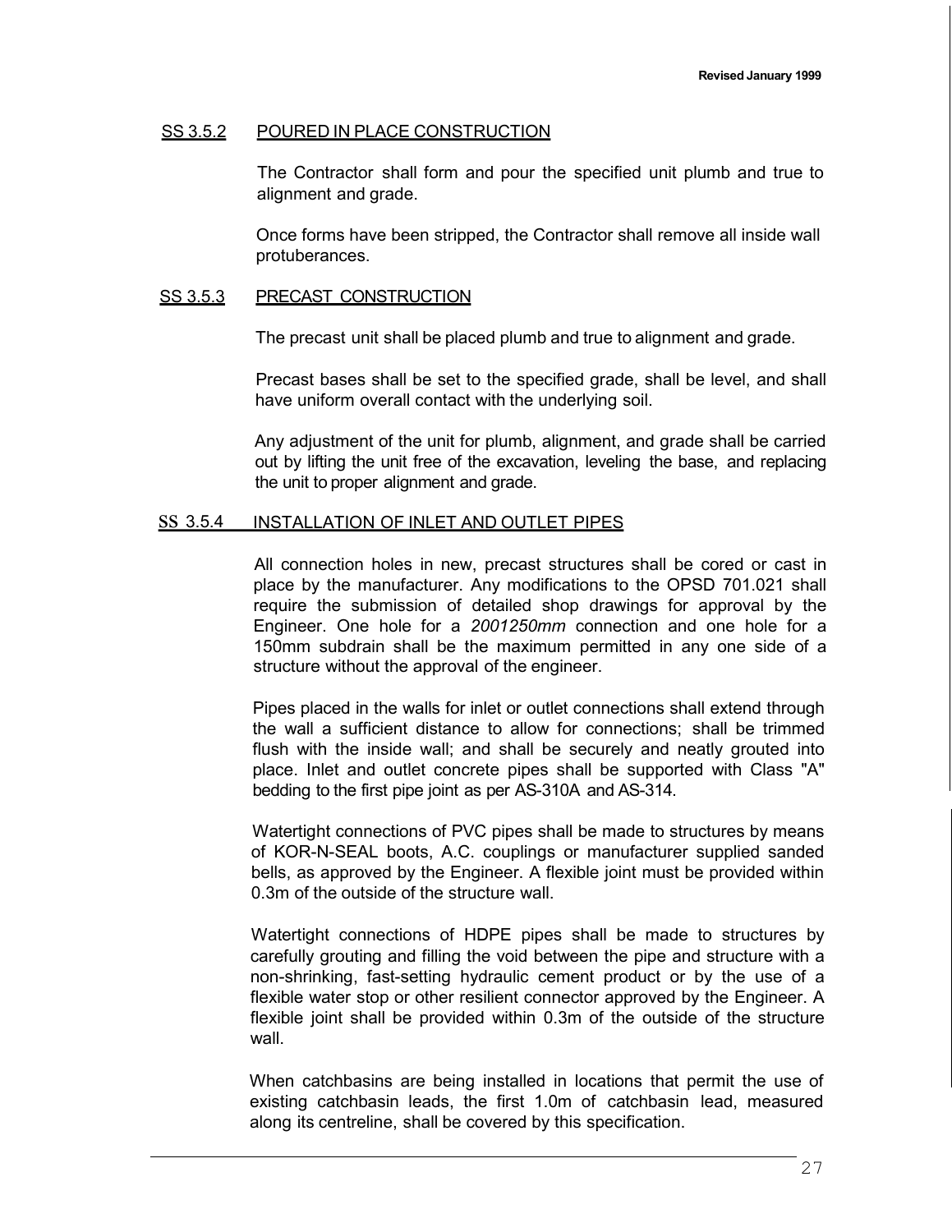### ss 3.5.5 BACKFILL

Once the manhole or catchbasin is constructed, the excavation surrounding the exterior of the unit shall be filled with Granular "A" or City of Windsor 0 to 75mm material to a minimum thickness of 300mm around all sides of the unit. The granular material shall be deposited in layers so that when compacted, each layer shall not exceed 300mm in depth. Care shall be exercised in compacting the granular material to assure the structure is not disturbed. Approved hand compaction equipment shall be used to consolidate the material where necessary. Granular material for bedding and backfill shall be compacted to 100% of the maximum Standard Proctor dry density.

#### ss 3.5.6 INSTALLATION OF FRAMES, GRATES AND COVERS

Frames, grates, and covers shall be set in a full mortar bed and adjusted to the required elevation. Mortar shall be composed of one part Portland cement and two parts masonry sand wetted with only sufficient water to make the mixture plastic. If required for adjustment, precast adjustment rings shall be used to set the frame and grate or cover at the required elevation.

#### ss 3.5.7 ADJUSTMENT OF MANHOLES AND CATCHBASINS

The work to be carried out shall include change of elevation of any of the· above structures, regardless of type or size.

Adjustment of manholes or catchbasins will apply where the top of the structure is to be lowered or raised 0.3m or less.

Prior to adjustment, the existing frame and grate or cover shall be carefully removed and salvaged. Once a manhole or catchbasin has been adjusted or rebuilt, the salvaged frame and grate or cover shall be set to the correct elevation in a full mortar bed on the adjusted structure.

If, in the opinion of the Engineer, the frame and cover or grate are not salvageable, the material shall be discarded and alternative material will be supplied by the Engineer.

Where poured in place units are to be raised, the top surface of all existing walls shall be roughened before the walls are extended upwards.

Where the top is to be lowered, the concrete shall be carefully removed to the required elevation.

Where required on the contract drawings or when the Engineer so directs, additional manhole steps shall be installed in the adjusted portion of the unit.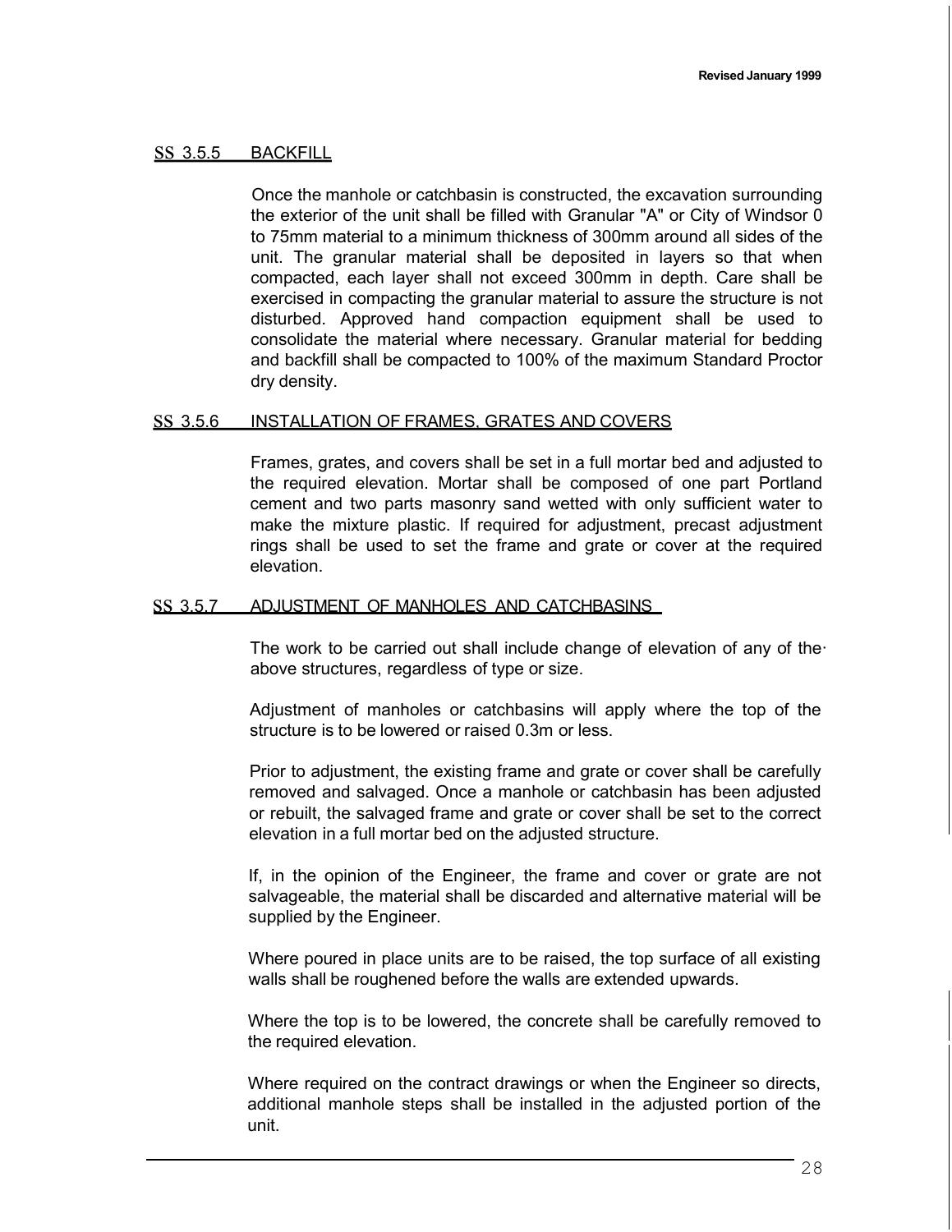Where asphalt or concrete pavement must be removed to adjust or rebuild a structure, the edges of such pavement shall be neatly cut to give a minimum clearance of 0.3m to the outside of the flange.

All construction debris resulting from adjustment or rebuilding of manholes or catchbasins shall be removed from the contract site at the Contractor's expense.

### ss 3.5.8 BREAKING INTO MANHOLES AND CATCHBASINS

Under this item, the Contractor shall carefully sawcut or core the openings that are required in the walls of any of the above-mentioned structures and securely and neatly grout in the required pipes, duct banks, or sleeves as directed by the Engineer.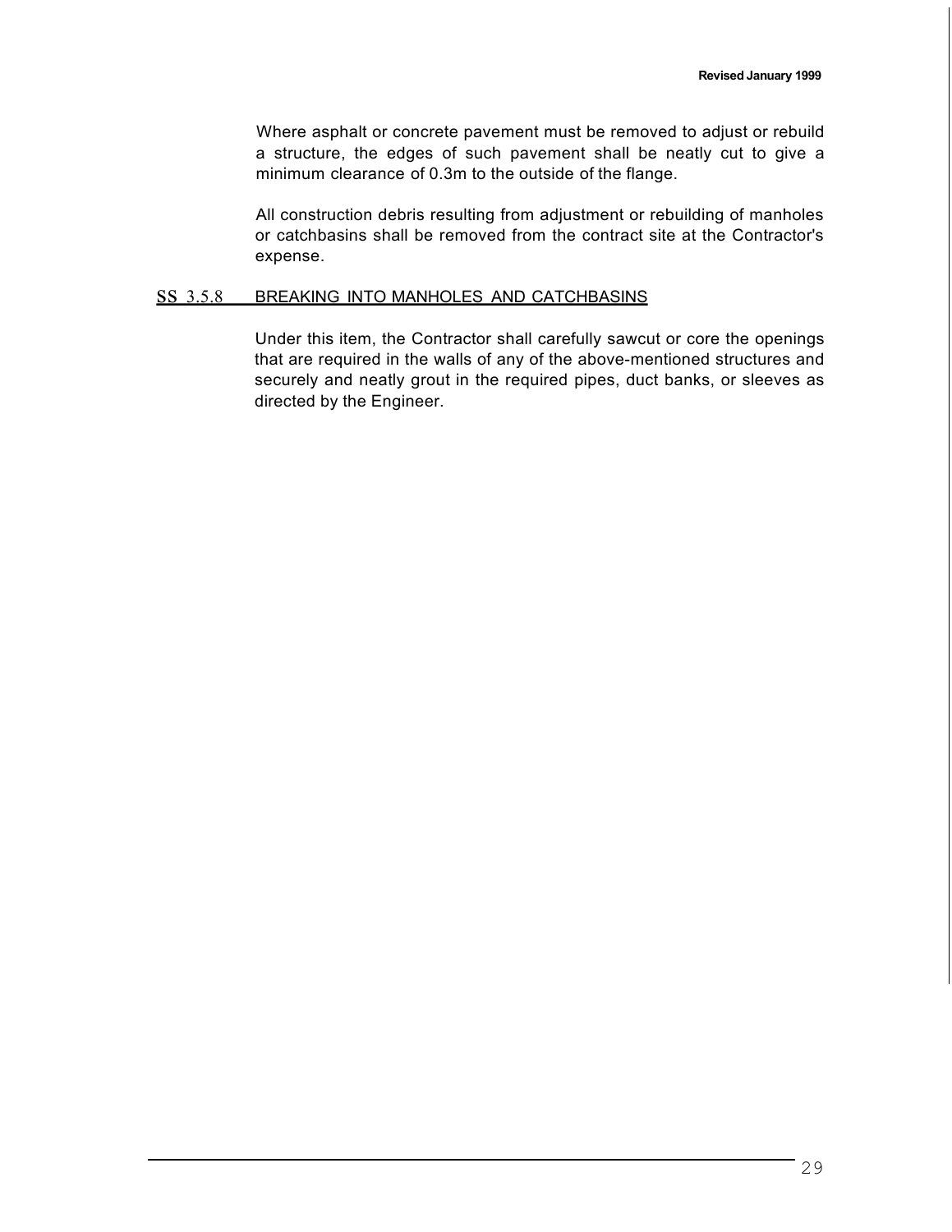### ss <sup>4</sup> FIELD TESTING AND ACCEPTANCE

### ss 4.1 GENERAL

Without in any way limiting the basis of acceptance under SS 2 - MATERIALS of this specification, the intent of this section is to outline the procedures for field testing of the completed work prior to acceptance for purposes of operation.

#### SS 4.2 VISUAL INSPECTION

The sewers, manholes and all related appurtenances shall be cleaned of all foreign material either by flushing, the use of cleaning buckets, by hand, or by a combination of all three.

The sewers shall be inspected by the Engineer for alignment and obstructions. Ponding in gravity sewers shall not be allowed.

### ss 4.3 LEAKAGE TESTS - GRAVITY SEWERS

#### ss 4,3.1 GENERAL

The field tests described in this section shall be performed in the presence of the Engineer. Leakage tests shall be carried out on completed sewers 900mm in diameter and smaller. There shall be no visible leakage allowed for sewers larger than 900mm in diameter.

The Contractor shall furnish all necessary labour, materials and equipment required to carry out the leakage tests. Testing shall be performed using methods, materials, and equipment satisfactory to the Engineer. Testing shall be carried out on each section, from manhole to manhole, including service connections, as work progresses.

Pre-qualification leakage tests shall be carried out as either infiltration or exfiltration tests as required. The test shall be performed on the first section of the sewer of each size and type, not less than 100m in length, installed by each crew in order to pre-qualify the crew and material. When tests are unsatisfactory, the test section shall be repaired and retested until satisfactory results are obtained.

When changing from one size or type of pipe to another, the Engineer may require that the first section of the new pipe installed be tested as above and successful testing of this section shall be prerequisite to further installation of this size or type of pipe.

The construction of new mainline sewers shall not proceed when three sections of the sewer installed by a crew have not been tested or have been tested and are unsatisfactory.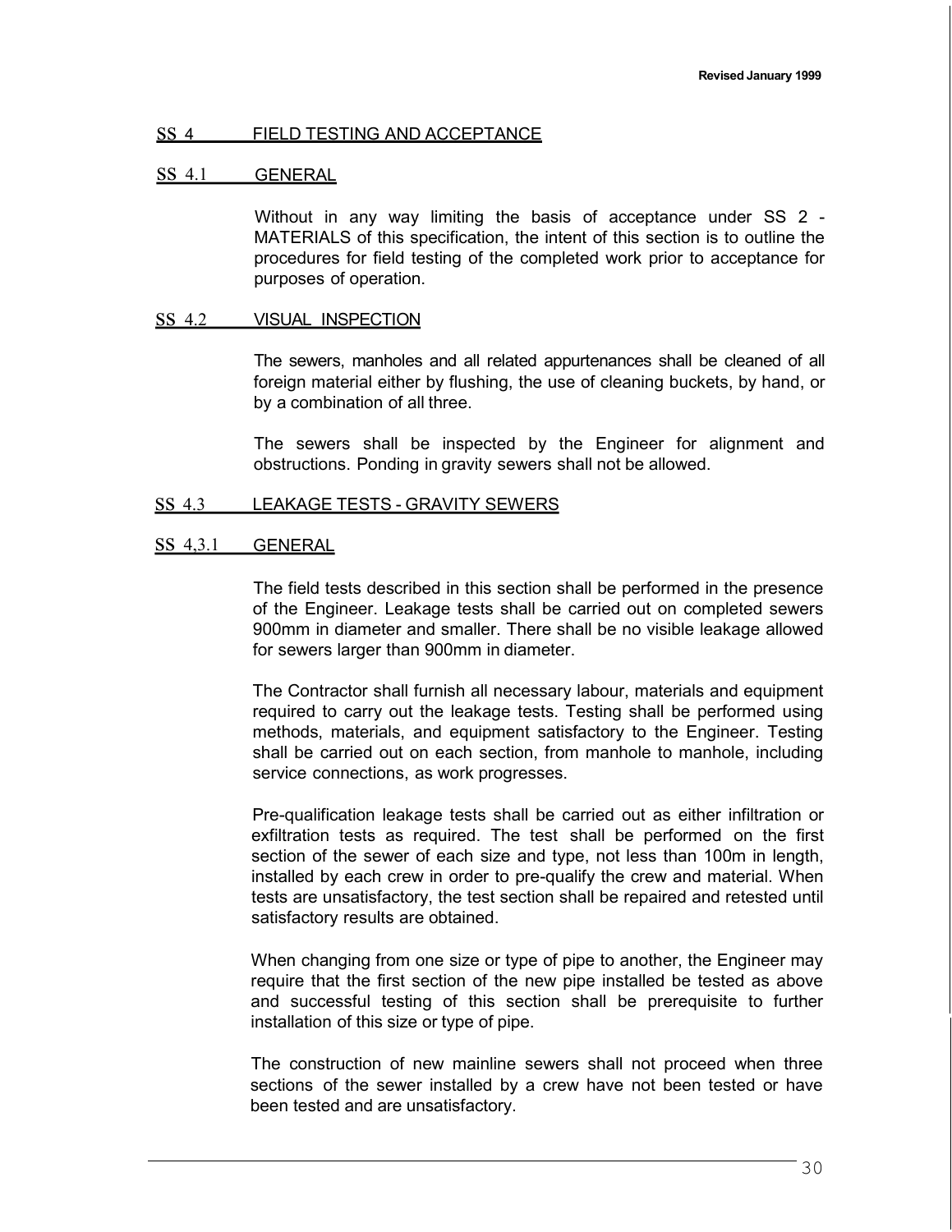Leakage up to 25% in excess of the calculated limits may be approved in a test section provided that the excess is offset by lower leakage measurements in adjacent sections such that the total leakage is within the limits specified.

Sewer sections shall be repaired and retested as required until the test results are within the specified limits. All visible or detectable leaks shall be repaired by the Contractor regardless of the test results.

No part of the work will be accepted until the sewers are satisfactorily tested following completion of the installation of service connections and backfilling operations.

### 88 4.3.2 INFILTRATION TEST

Infiltration tests shall be conducted where the ground water level at the time of testing is 600mm or more above the crown of the pipe or the highest point of the highest service connection included in the test section.

A watertight plug shall be installed at the upstream end of the test section. Dewatering operations shall be discontinued for at least three days before the test. The flow shall be allowed to stabilize and the rate of flow shall be measured. The infiltration rate shall not exceed the maximum allowable infiltration calculated for the test section.

The allowable infiltration is 0.075 liters per millimeter of diameter per 100m of sanitary sewer per hour.

The allowable infiltration is 0.150 liters per millimeter of diameter per 100m of storm sewer per hour.

### ss 4.3.3 EXFILTRATION TEST

Exfiltration tests shall be conducted where the ground water level at the time of testing is lower than 600mm above the crown of the pipe or the highest point of the highest service connection included in the test section.

The section of the sewer to be tested shall be isolated by temporarily plugging the downstream end and all incoming pipes in the upstream manhole. The test section shall be slowly filled with water making sure that all air is removed from the line. A period of 24 hours for absorption shall be allowed before starting the test except if exfiltration requirements are met by a test carried out during the absorption period. Water shall be added to the sewer prior to testing until there is a head of 600mm over the crown of the pipe or above the highest point of the highest service connection in the test section. The maximum limit of the net internal head on the line is 8m. In calculating net internal head, allowance for ground water head, if any, shall be made. The distance from the manhole frame to the surface of the water shall be measured. After allowing the water to stand for one hour,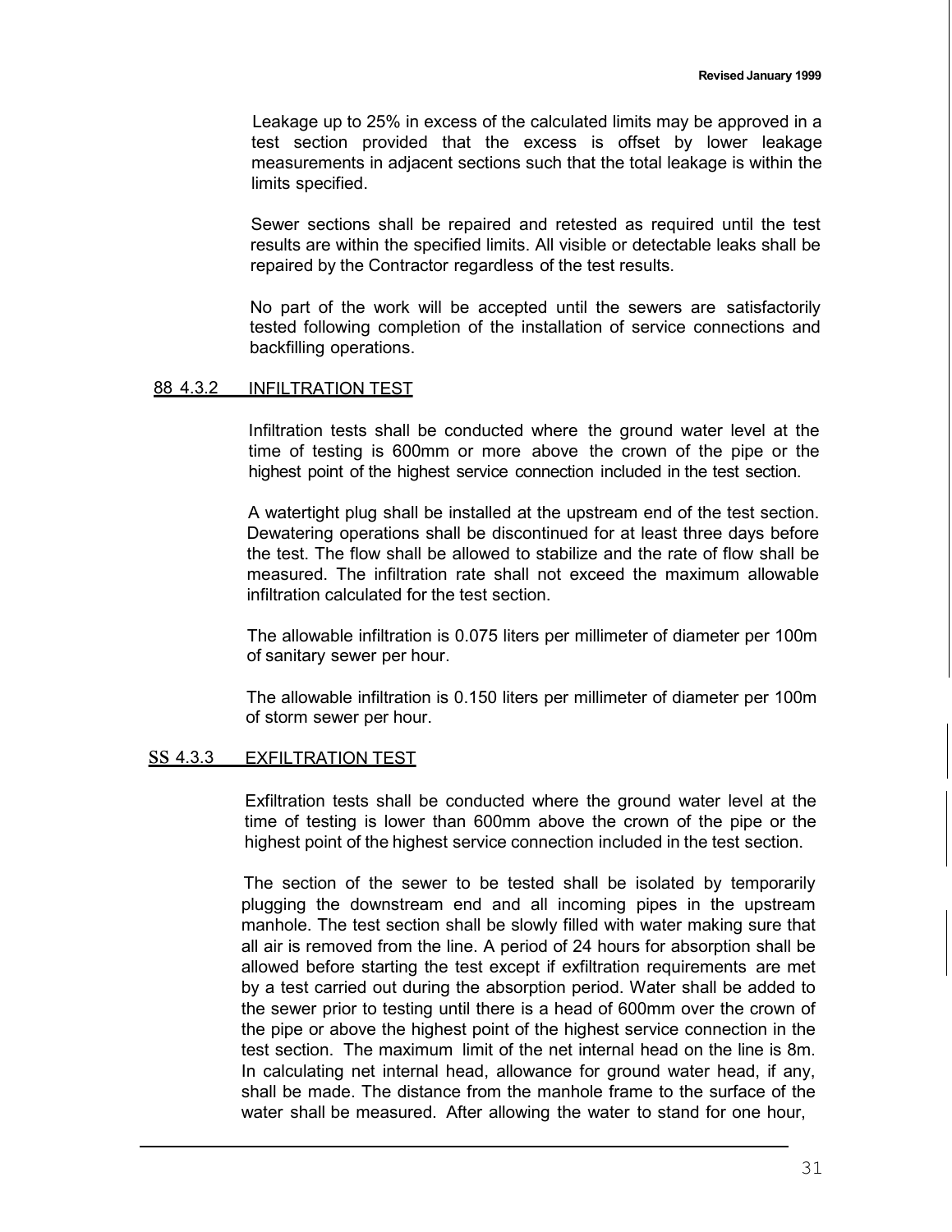the distance from the frame to the surface of the water shall again be measured. The leakage shall be calculated using volumes. The leakage at the end of the test period shall not exceed the maximum allowable exfiltration calculated for the test section.

The allowable exfiltration is 0.075 liters per millimeter of diameter per 1O0m of sanitary sewer per hour.

The allowable exfiltration is 0.150 liters per millimeter of diameter per 100m of storm sewer per hour.

An allowance of 3.0 liters per hour per meter of head above the invert for each marihole included in the test section shall be made. Manholes shall be tested separately if the test section fails.

#### 88 4.3.4 AIR PRESSURE TEST

The Engineer may allow or require the air pressure test where water is not readily available, or the net internal head on the test section is greater than Bm, or freezing temperatures exist, or the Contractor requests to use this test.

Air control equipment that includes a shutoff valve, safety valve, pressure regulating valve, pressure reduction valve, and monitoring pressure gauge with a pressure range from 0 to 50 kPa and minimum divisions of 0.5 kPa and accuracy of 0.25 kPa shall be provided. Tests shall be conducted between two consecutive manholes. The test section shall be plugged at each end. One plug shall be equipped with an air inlet connection to fill the sewer with air. The test section shall be filled slowly until a constant pressure of 24 kPa is maintained. If the ground water level is above the sewer being tested, the air pressure shall be increased by 3.0 kPa for each 300mm that the ground water level is above the invert of the pipe. The air pressure shall be stabilized for five minutes and then regulated to maintain ii to 20.5 kPa plus the allowance for ground water. After the stabilization period, the time taken for a pressure loss of 3.5 kPa shall be recorded. The time taken for a pressure drop of 3.5 kPa shall not be less than the following limits: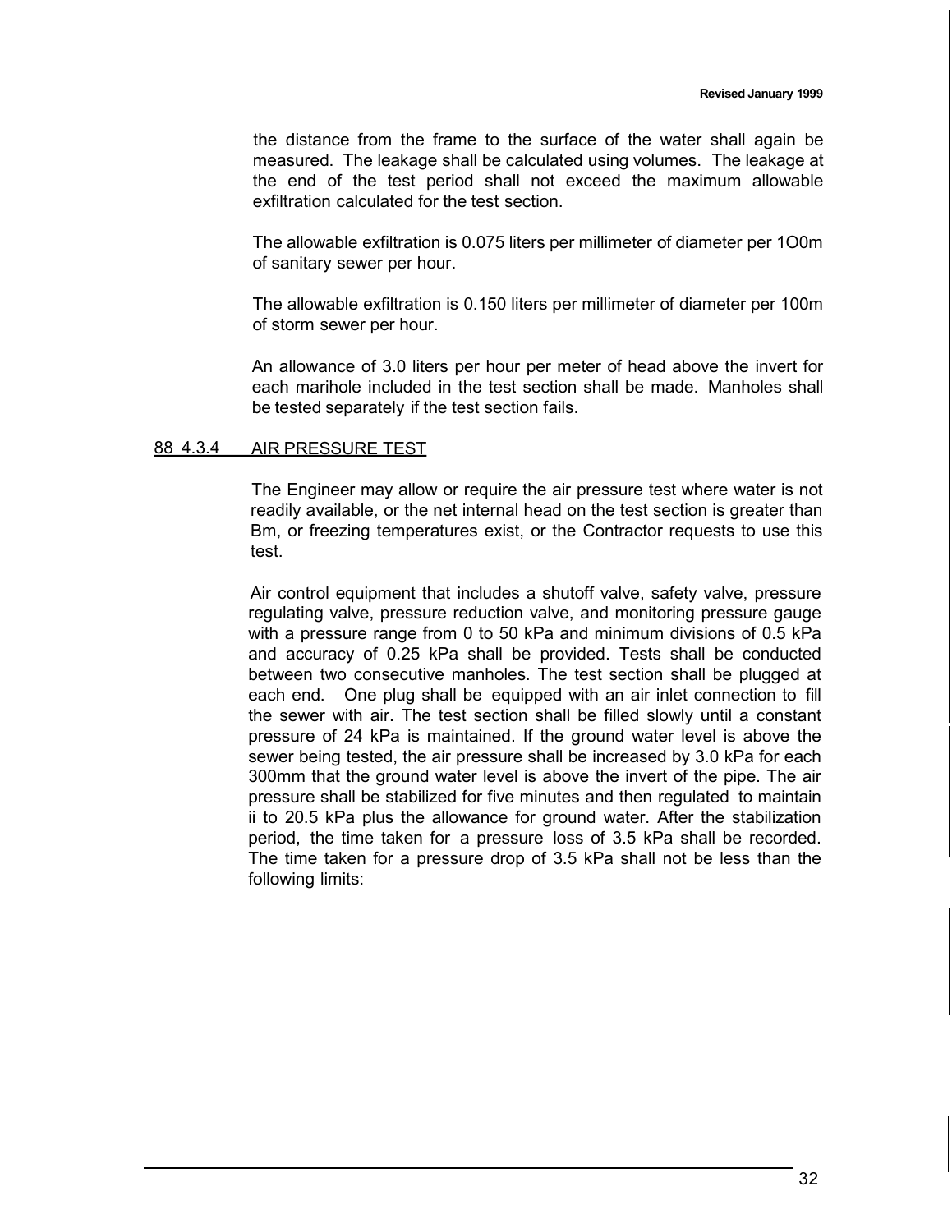| PIPE SIZE | <b>MINIMUM</b><br><b>TIME</b> | <b>LENGTH FOR</b><br><b>MINIMUM TIME</b> | <b>TIME FOR</b><br><b>LONGER LENGTH</b> |
|-----------|-------------------------------|------------------------------------------|-----------------------------------------|
| (mm)      | (min:sec.)                    | (m)                                      | (sec.)                                  |
|           |                               |                                          |                                         |
| 100       | 1:53                          | 182                                      | 0.623L                                  |
| 150       | 2:50                          | 121                                      | 1.401L                                  |
| 200       | 3:47                          | 91                                       | 2.493L                                  |
| 250       | 4:43                          | 73                                       | 3.893L                                  |
| 300       | 5:40                          | 61                                       | 5.606L                                  |
| 375       | 7:05                          | 48                                       | 8.761L                                  |
| 450       | 8:30                          | 41                                       | 12.615L                                 |
| 525       | 9:55                          | 35                                       | 17.171 L                                |
| 600       | 11:20                         | 30                                       | 22.425 L                                |
| 675       | 12:45                         | 27                                       | 28.382L                                 |
| 750       | 14:10                         | 24                                       | 35.040L                                 |
| 825       | 15:35                         | 22                                       | 42.397L                                 |
| 900       | 17:00                         | 20                                       | 50.450 L                                |

Where L is the length of the test section in meters

If the length of the test section is greater than the length specified for the minimum time, the new time shall be calculated using the formula for Time for Longer Length.

If the results of an air test are marginal, the Engineer may require the section to be retested using water.

If the time loss is less than listed in the above table, the Contractor shall make such repairs as are necessary to reduce the leakage to acceptable limits.

#### ss 4.4 DEFLECTION TEST - PLASTIC PIPE

All sewers constructed with plastic pipe shall be tested to ensure that the pipe deflection does not exceed 5% of the specified average internal diameter as defined in the CSA Standard to which the pipe is made. A suitably designed mandrel, cylindrical in shape and constructed with a minimum of nine evenly spaced arms, with an outside diameter equal to the allowable computed deflected diameter shall be manually pulled through the sewer no sooner than 24 hours after the completion of service connection installation and backfilling operations. Any section of pipe that does not allow the mandrel to pass shall be considered to have failed the deflection test. All sections of pipe that fail the deflection test, shall be repaired and retested by the Contractor.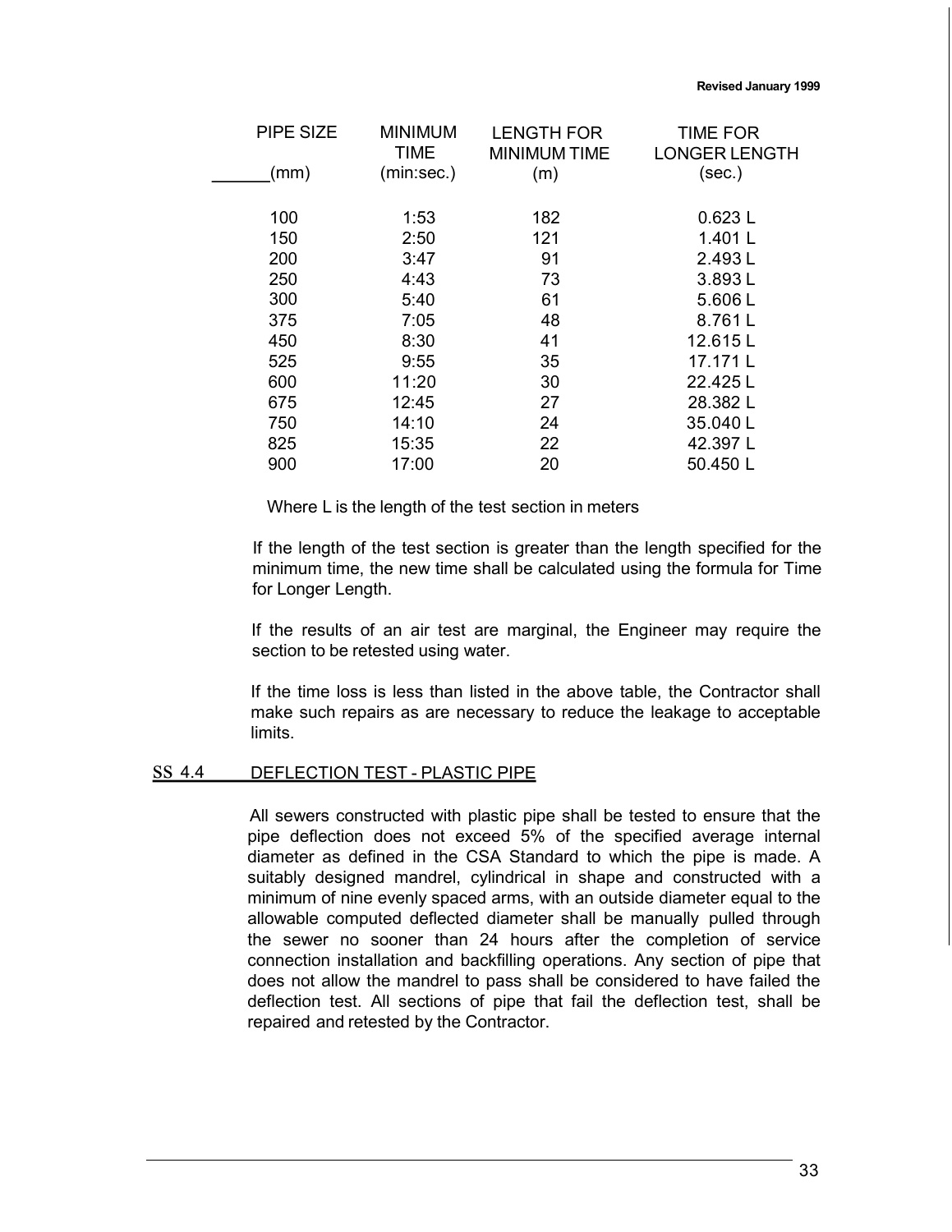### ss 4.5 CAMERA INSPECTION

All sewers and service connections installed are subject to inspection by television/video cameras.

The Engineer may carry out a camera inspection and the Contractor shall provide, at no additional cost, such assistance as the Engineer may require. Provided that no defective work is indicated by such inspections, the whole of the cost for Inspectors, trained operators, equipment rental and materials shall be borne by the Corporation. If, however, defective work is indicated by such inspections, the Contractor shall bear a part of the total cost in the proportion that the number of defective sections of sewer bears to the total number of sections or connections inspected.

### ss 4.6 FIELD TESTING OF PIPE GREATER THAN 900MM IN DIAMETER

Pipe greater than 900mm in diameter will not require or be subjected to leakage tests, unless specifically provided for in the Special Provisions.

A visual or camera inspection of the installed pipe shall be made after backfill has been completed. The pipes' acceptance will have as a prerequisite, the repair of any cracks, leaks, and faulty joints in excess of the tolerances as set out in the foregoing specifications.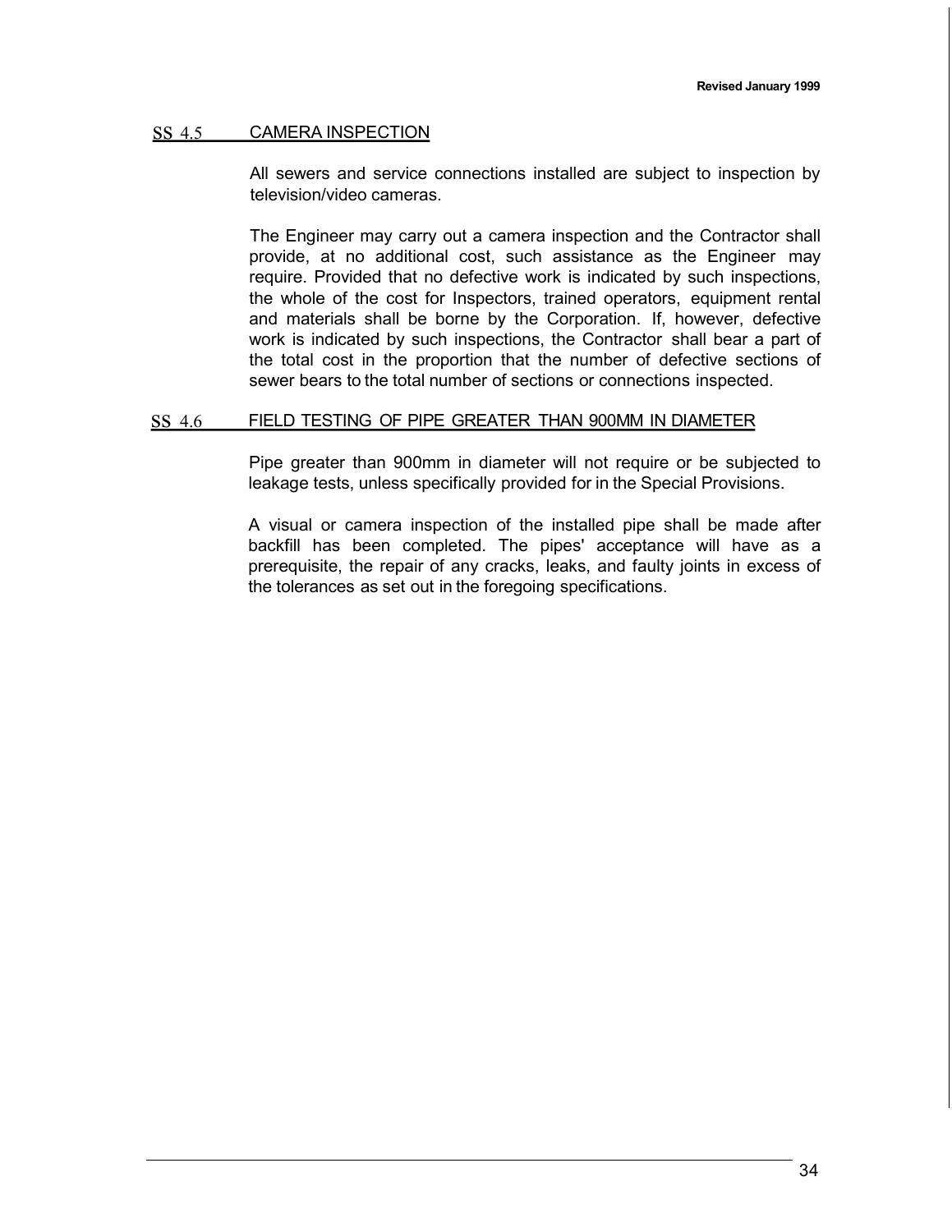### **ss <sup>5</sup> MEASUREMENT AND PAYMENT**

### ss 5.1 UNIT OF MEASUREMENT

Measurements shall be in accordance with Canadian Standard Measures.

## ss 5.2 MEASUREMENT OF QUANTITIES

Unless otherwise specified, quantities of work shall be determined from measurements or dimensions in horizontal planes. However, linear quantities of pipe, piling, fencing and timber shall be considered as being the true length measured along the longitudinal **axis.**

Unless otherwise provided in the Special Provisions, volumetric quantities shall be the product of the mean area of vertical or horizontal sections and the intervening horizontal or vertical dimensions.

## ss 5.3 OPEN TRENCH INSTALLATIONS

# SS 5.3.1 NEW SEWERS, CONNECTIONS OR CONDUITS

Pipe shall be measured along the longitudinal axis from centre to centre of manholes or from the centre of the manhole to the end of the pipe where no manhole is installed under this contract.

Private drain connections to sewers shall be measured from the centre of the main sewer to the upper end of the house connection or lateral. Catchbasin connections shall be measured from the inside face of the catchbasin to the inside face of the sewer or structure to which the connection is being made.

The unit price for pipe in place shall be considered full compensation for all wyes, tees, bends, monolithic catchbasin connections, plugs and specials shown on the plans; the removal of interfering portions of existing sewers. storm drains and improvements; the closing or removing of abandoned conduits and structures; the excavation of the trench; the protection and support of existing structures/utilities; the control of ground and surface waters; the preparation of sub-grade; bedding; placing and joining pipe; backfilling and compacting the trench; disposal of excess materials; permanent resurfacing and all other work necessary to install the pipe complete in place. No extra compensation will be allowed for any additional support such as concrete beams, etc.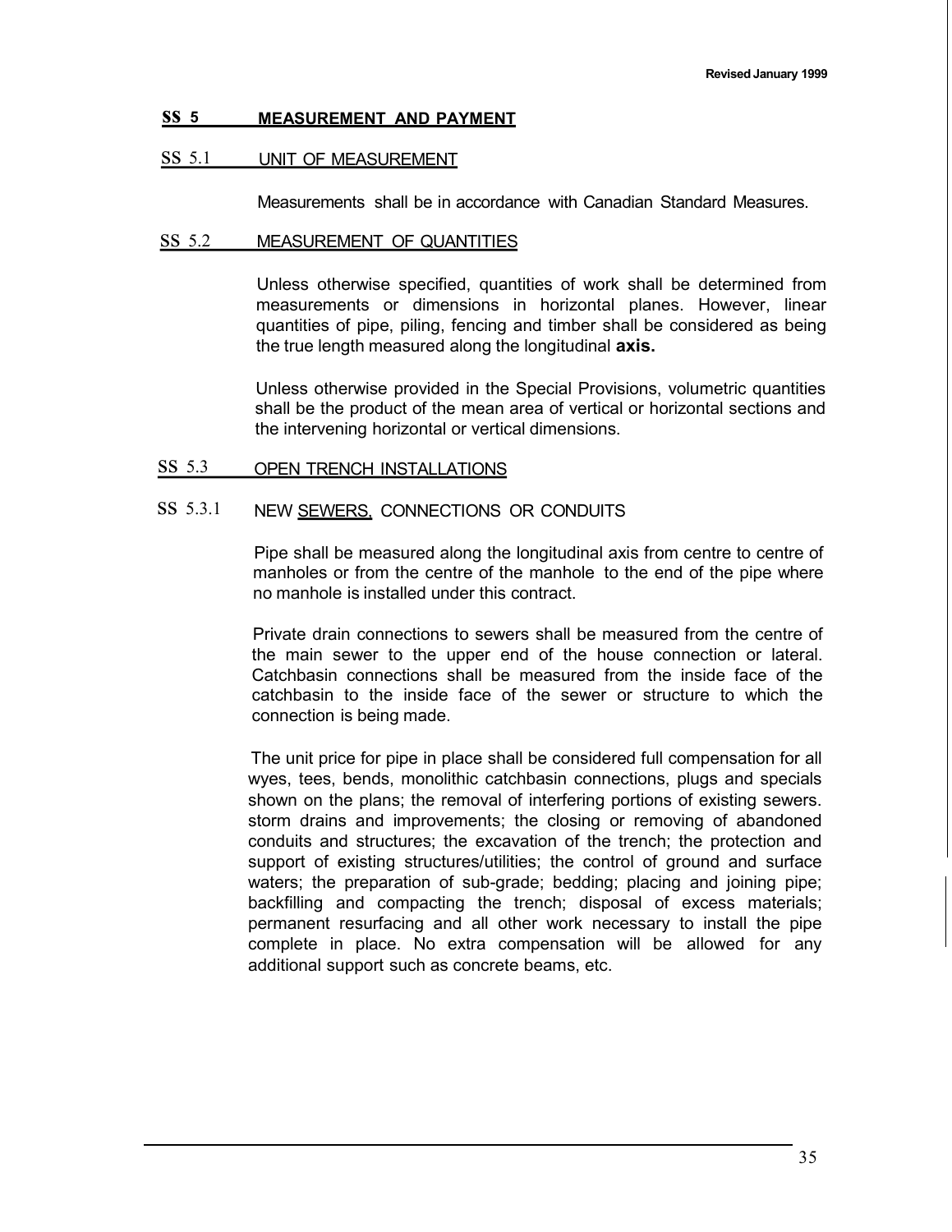## ss 5.3.2 REPLACEMENT OR REPAIR OF EXISTING SEWERS AND **CONNECTIONS**

I. Pipe will be measured along the longitudinal axis, end to end of the new structure in place. No deduction will be made for the portion of the new structure at either end that may be enclosed by bells or mechanical joints.

The unit price for the structure in place will be considered full compensation for all joints, gaskets, fittings, field closures, bends, plugs, and grout required to construct a sound and watertight structure; the removal of interfering portions of existing sewers, storm drains and improvements; the closing or removing of abandoned conduits and structures; the excavation of the trench; the protection and support of existing structures/utilities; the control of ground and surface waters; the preparation of sub-grade; bedding; placing and joining pipe; backfilling and compacting the trench; disposal of excess materials; permanent resurfacing; and all other work necessary to install the pipe complete in place. No extra compensation will be allowed for any additional support such as concrete beams, etc.

11. Field taps or tee insertions on existing sewers will be measured on a per item basis. A unit will consist of all work and material including any portion of the existing sewer that must be removed and replaced in order to install a field connection in accordance with specifications.

The unit price for the structure in place will be considered full compensation for all joints, gaskets, fittings, field closures, bends, plugs, and grout required to construct a sound and watertight structure; the removal of interfering portions of existing sewers, storm drains and improvements; the closing or removing of abandoned conduits and structures; the excavation of the trench; the protection and support of existing structures/utilities; the control of ground and surface waters; the preparation of sub-grade; bedding; placing and joining pipe; backfilling and compacting the trench; disposal of excess materials; permanent resurfacing; and all other work necessary to install the pipe complete in place. No extra compensation will be allowed for any additional support such as concrete beams, etc.

### ss 5.4 BORING OR JACKING INSTALLATIONS

The bid prices shall include full compensation for furnishing all labour, materials, tools and equipment and doing all the work involved in constructing the pipe complete in place, including all excavation; furnishing and installing pipe; constructing, supporting and removing pilot tunnels; backfill and replacement of surface or other improvements, and doing whatever else is required to install the sewer as shown on the plans.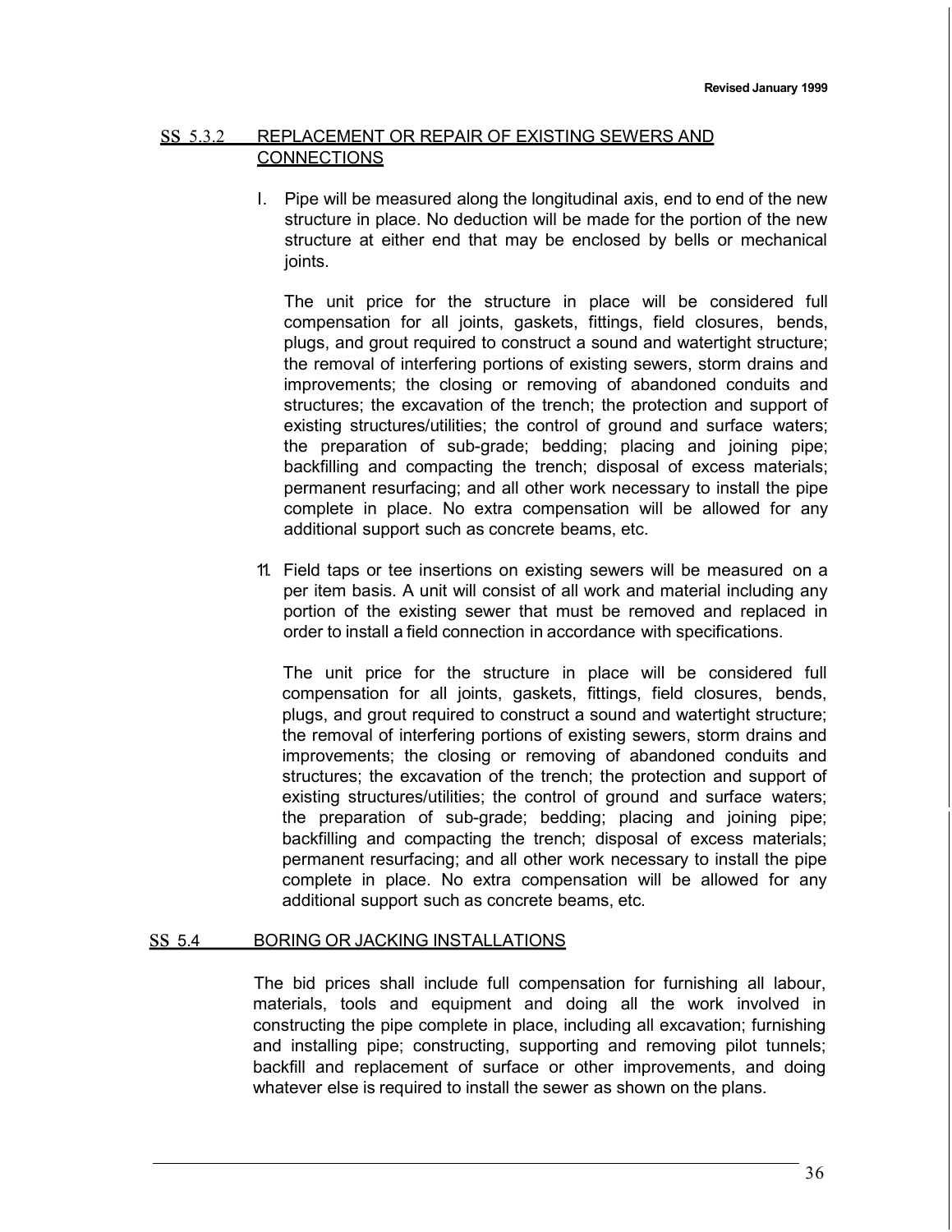The cost of providing the jacked casing shall be included in the unit price for sewer of drain to be installed within the casing and no separate payment will be made thereof.

#### ss 5.5 TUNNEL INSTALLATION

The lump sum or unit price for tunnel shall include full compensation for furnishing all labour, materials, tools and equipment and doing all the work involved in constructing the pipe complete in place, including all excavation; dewatering; furnishing and installing pipe; backpacking; maintaining tunnel supports; placing tunnel backfill; grouting; providing access shafts and alignment holes; backfill and replacement of surface or other improvements; and doing whatever else is required to install the tunnel as shown on the plans and specified herein.

### ss 5.6 EXCAVATION AND BEDDING

Payment for excavation and bedding shall be included in the unit price for the installation of the pipe as shown on the Contract Drawings and as specified herein. If soft, unstable or unacceptable material is encountered upon which the bedding material or pipe is to be placed, this unsuitable material shall be removed to a depth ordered by the Engineer and replaced with suitable bedding material. Additional bedding as ordered, over and above the amount required by the plans and specifications, will be paid for as provided in the Special Provisions. If the necessity for such additional bedding material has been caused by an act or failure to act on the part of the Contractor or required for the control of water, the Contractor shall bear the cost of the additional excavation and bedding.

#### SS 5.7 SHEATHING AND SHEET PILING

No payment will be made for sheathing, sheet-piling, braces, shores, stringers or waling strips unless the same are left in place by order of the Engineer and then only for the length and amount actually left in the ground, except that when the length of sheathing or sheet-piling cut off is less than 1.2m, the Contractor will be paid for the entire length driven, the same as if it had been left in the ground.

Notwithstanding the above, if, in the opinion of the Engineer, it is necessary to order sheathing or sheet-piling to be left in place due to the Contractor's failure to initially comply with all the requirements of SS 3.1.6, Sheathing and Shoring, no additional payment shall be made.

#### ss 5.8 RESTORATION

No additional payment will be made for restoration of curbs, catchbasins, culverts, lawns, driveways, sidewalks, roads, shoulders, fences, hedges, grassed areas, trees, shrubs, or any tangible physical property whether public or private, disturbed as a result of the Contractor's operations in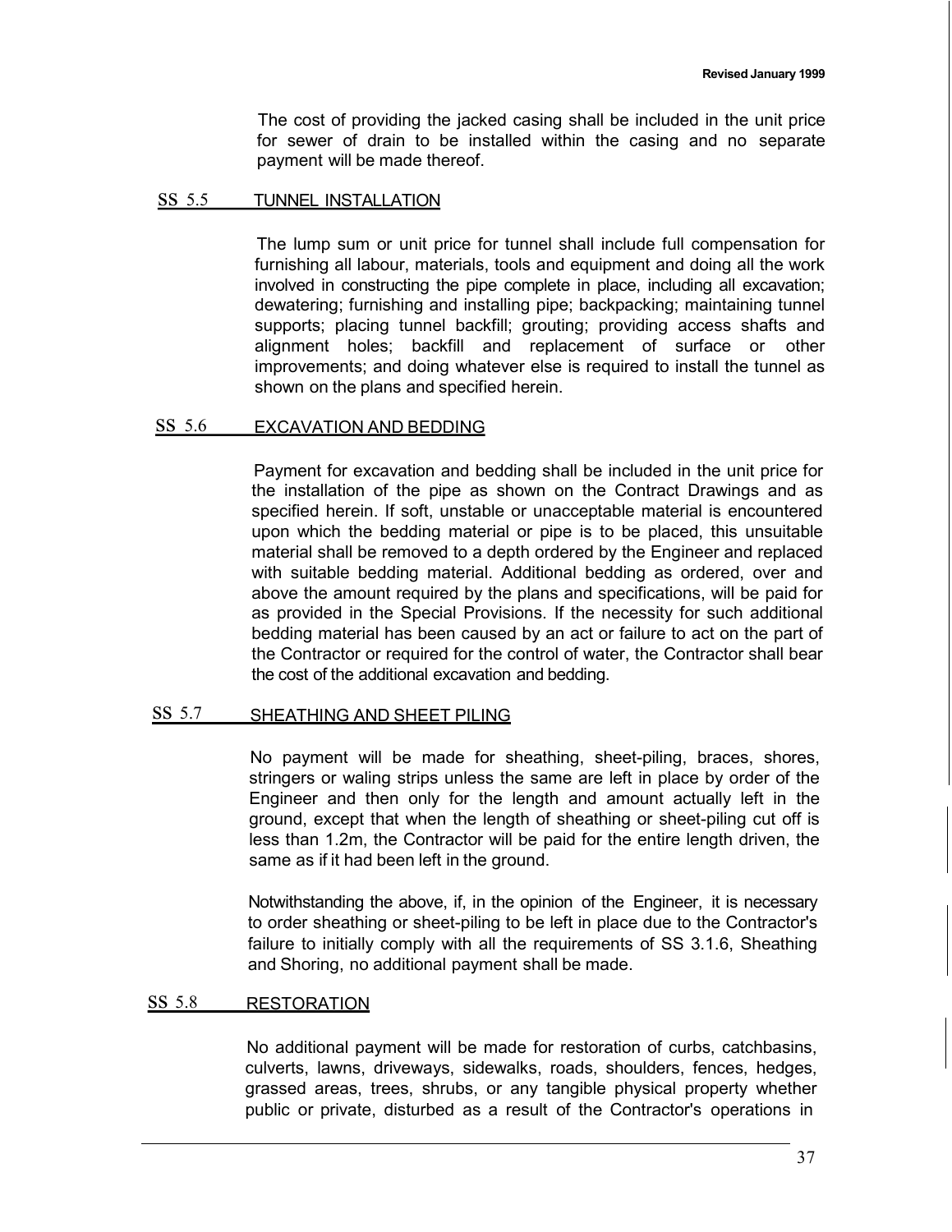constructing the works. The lump sum or unit prices tendered for the work shall be deemed to include restoration to at least equal to the condition prior to construction.

### ss 5.9 STRUCTURES

Payment at the contract prices for the various parts comprising structures shall be full compensation for all work required by this specification and shown on the Contract Drawings to provide a complete structure.

Without in any way limiting the foregoing, the work shall include the supply of all materials, all excavations, disposal of all surplus materials, the placing and compaction of granular bedding and backfill, the construction of all cast in place concrete work, the installation of all precast units, the construction of all masonry work, the installation of frames and grates or covers, the installation of up to a maximum of 1.0m of catchbasin lead when connecting to existing catchbasin leads, aluminum ladder rungs and all other miscellaneous metal works, all required surface restoration and all other work necessary to complete the structure in accordance with the contract requirements.

## ss 5.9.1 CATCHBASINS

- I. Catchbasins will be measured on an item basis and new catchbasins will include the adjustment required to bring them to final grade.
- II. Catchbasins with goss gully traps will be measured separately.
- 111. The price bid per item will include any work required to install subdrains or similar features including 1m of subdrains in both directions parallel with the road (2m of subdrains per catchbasin).
- IV. Catchbasin frames and grates will be measured separately on a per item basis.

## ss 5.9.2 MANHOLES

I. Manholes Bases

Manhole bases can be either precast or cast in place and will include that part of the structure from 0.3m above the highest mainline pipe (not including the rodding eye for drop structures) to the lowest part of the structure. Any special bedding for incoming or outgoing pipes will be considered either part of the unit price payment for the pipe or part of the structure. No extra payment will be made for special bedding. Manhole bases will be measured on a per item basis.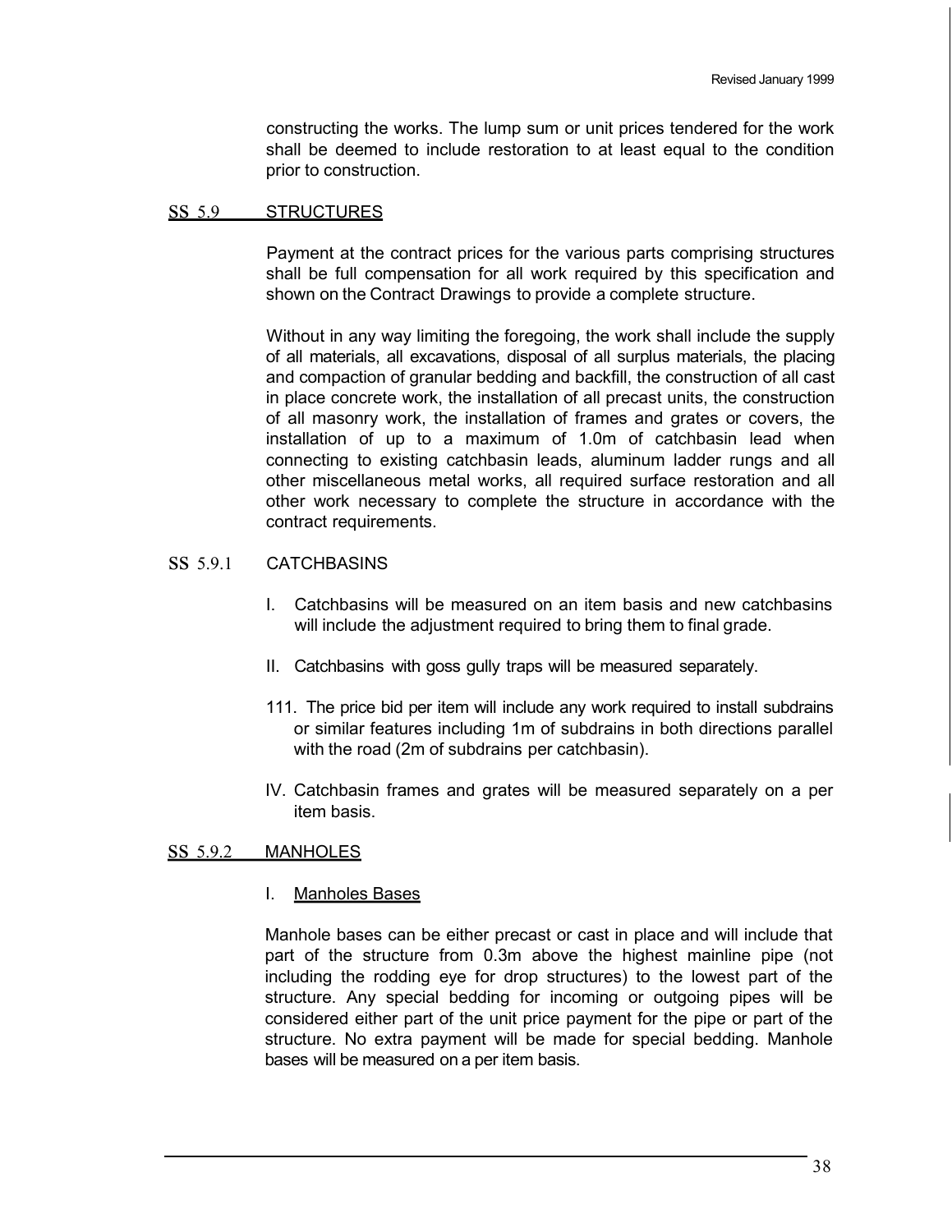### 11. Precast Sections

Precast sections will be measured from 0.3m above the highest mainline pipe to the underside of the manhole frame and cover including the adjustment required for final grade. When a precast deck is required for a shallow manhole or for the transition in precast diameter sizes, the deck will be included in the vertical measurement for the larger size precast. In the case of the transition to small precast sections, the measurement of the largest section will end at the visible joint for the small section. In the case of a shallow manhole, the measurement will stop at the bottom of the manhole frame and cover. The vertical measurement will be full compensation for the transition or flat top deck, as well as all required openings or windows.

Manhole precast sections will be measured on a vertical unit price basis.

### Ill. Chambers

All chambers, precast or constructed in place, **will** be paid on a lump sum basis and will include all required openings or windows, special bedding, the top and any adjustment to final grade. Where the top serves as a transition to the precast sections, the adjustment to final grade will be part of the vertical measurement for precast sections. This measurement for precast sections will begin at the lowest inside visible joint where the precast meets the transition deck.

### IV. Manhole Frames and Covers

Manhole frames and covers will be measured on a per item basis.

#### ss 5.10 ADJUSTMENTS OF MANHOLES AND CATCHBASINS

Adjustments of manholes and catchbasins will be measured on a per item basis. Payment at the contract price shall be full compensation, regardless of size or type, for the removal and disposal of asphalt or concrete pavement where required, for all necessary excavation, removal and disposal of concrete in structure, for supplying, handling, placing and compaction of materials; and for all other work necessary for the satisfactory completion of the work, except for the removal and replacement of asphalt or concrete curb and gutter, which work shall be paid for at the contract unit price(s) for the items concerned.

The portion of adjustments that is measured (m) as provided in SS 3.5.7, shall be totaled. For each 0.3m of adjustment that is so measured, payment shall be made at the contract price for one item. For that portion of adjustment that is not a complete 0.3m, payment shall be made on a pro-rata basis.